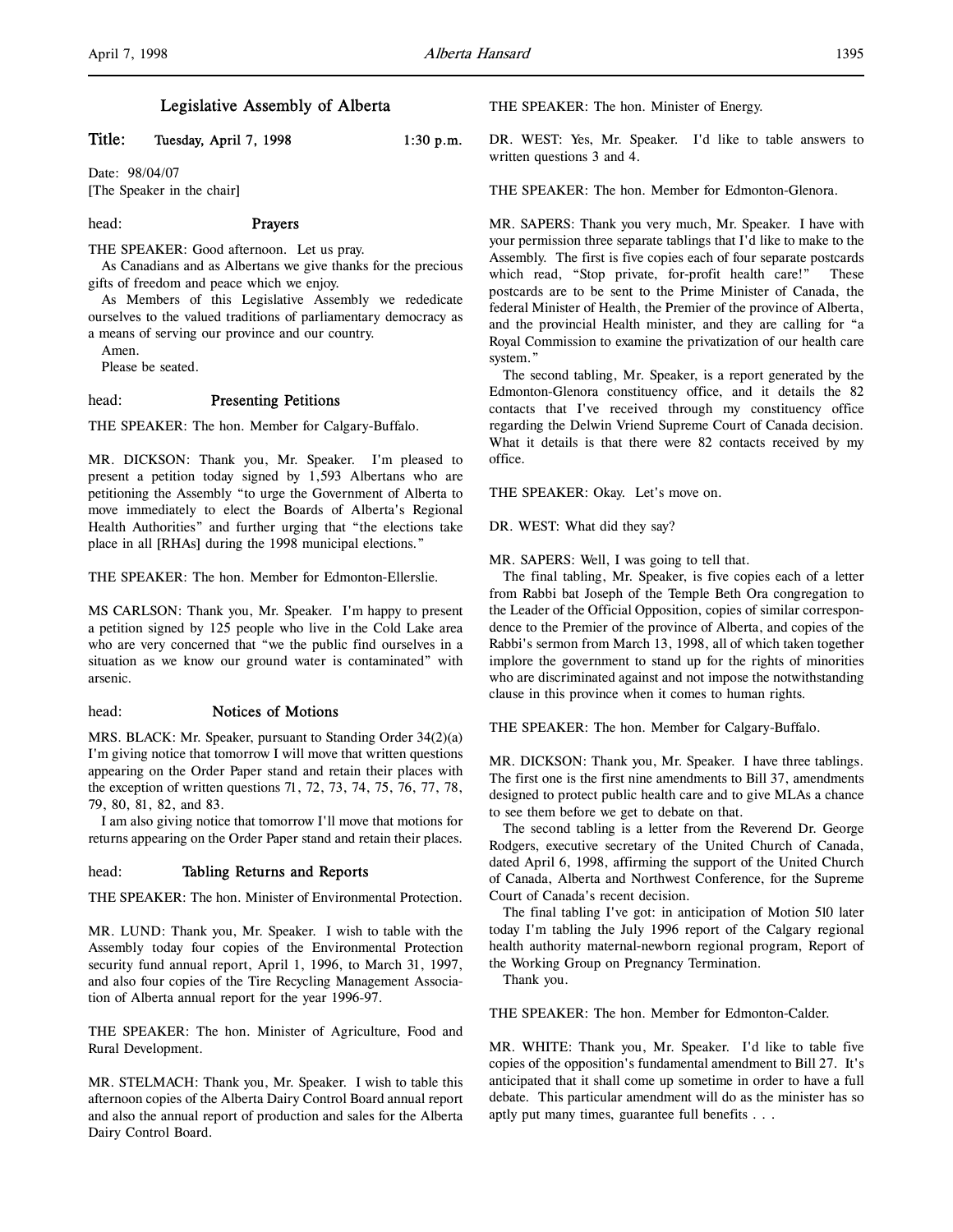THE SPEAKER: Okay. Let's move on. This is not debate. [interjection] Hon. member, please sit down. Let's move forward.

# head: Introduction of Guests

THE SPEAKER: The hon. Minister of Transportation and Utilities.

MR. PASZKOWSKI: Thank you, Mr. Speaker. It's my pleasure this afternoon to introduce to you and through you members of the home school group from grade 3 to grade 9 from the Sexsmith area. The students are accompanied by Ian Sewall, a teacher, and Wenda Housego, a teacher, as well as Brenda Jewell, Kathy Ostrander, Kathleen McDace, Delilah Sterr, Anne Tomalty, and Mr. and Mrs. Dautel. They're seated in the members' gallery, and I'd ask them to rise and receive the usual warm welcome of this Assembly.

THE SPEAKER: The hon. Member for Innisfail-Sylvan Lake.

MR. SEVERTSON: Thank you, Mr. Speaker. Today it's a pleasure for me to introduce to you and through you to members of the Assembly 47 grade 10 students from the Innisfail junior/senior high school. They're accompanied by their teachers, Mr. Al Rodatz and Mr. Dick Lemke. They're seated in the members' gallery, and I'd ask them to rise to receive the warm welcome.

THE SPEAKER: The hon. Minister of Agriculture, Food and Rural Development.

MR. STELMACH: Thank you, Mr. Speaker. I wish to introduce to you and through you to members of this Assembly 17 visitors seated in the public gallery: 15 students from Chipman school accompanied by their teacher, Mr. Allen Dubyk, and also Mr. Gary McLachlan, their bus driver. I wish them all to rise and receive the traditional warm welcome of this Assembly.

THE SPEAKER: The hon. Member for St. Albert.

MRS. O'NEILL: Thank you, Mr. Speaker. I rise to introduce to you and through you to Members of the Legislative Assembly a resident of Three Hills and the wife of the Member for Olds-Didsbury-Three Hills who is seated in the members' gallery, Mrs. Janis Marz. I would ask her to rise and receive the warm welcome of the Assembly.

THE SPEAKER: The hon. Member for Edmonton-Centre.

MS BLAKEMAN: Thank you, Mr. Speaker. I'm very pleased to rise today and introduce to you and through you to members of the Assembly a constituent of mine, Mr. Clarence Schaufele. Mr. Schaufele is joining us today, and he's very interested in health funding. I'd ask him to please rise and receive the warm welcome of the House.

THE SPEAKER: Hon. members, before we proceed to Oral Question Period, I'd received notice earlier today that an hon. member wanted to present a report under Presenting Reports by Standing and Special Committees. With your concurrence could we revert to that item on the agenda?

HON. MEMBERS: Agreed.

# head: Presenting Reports by head: Standing and Special Committees

THE SPEAKER: The hon. Member for Calgary-Lougheed.

MS GRAHAM: Thank you, Mr. Speaker, for that indulgence.

The Standing Committee on Private Bills has had a certain bill under consideration and wishes to report as follows: the committee recommends that Bill Pr. 3, the Alberta Wheat Pool Amendment Act, 1998, proceed with an amendment. As part of this report I will be tabling five copies of the amendment proposed for this bill.

Mr. Speaker, I request the concurrence of the Assembly in these recommendations.

1:40

THE SPEAKER: Having heard the request for concurrence in the report from the Standing Committee on Private Bills, would those members in favour of the request, please say aye.

HON. MEMBERS: Aye.

THE SPEAKER: Opposed, please say no. It's carried. Mr. Clerk, we may now proceed.

# head: Oral Question Period

## Sexual Orientation

MR. MITCHELL: Mr. Speaker, twice in recent days the Premier has said clearly that he will not invoke the notwithstanding clause on the Vriend case. He said it last Thursday in a broadly publicized press conference, and he said it yesterday in this Legislature, this very place. To the Premier: since there seems to be some concern about judges making political decisions, why doesn't the government simply bring a bill to the Assembly which would write these provisions into Alberta legislation, thereby making this a decision by elected representatives of the people of Alberta?

MR. KLEIN: Well, Mr. Speaker, whether any individual in this caucus or the Liberal caucus likes it or not, the fact is that the Supreme Court of Canada has read it into our human rights legislation. It is now, as I speak, the law of this land.

MR. MITCHELL: Given that the government has presented to this Legislative Assembly right now on the Order Paper Bill 25, the Justice Statutes Amendment Act, 1998, which accommodates another recent Supreme Court decision, why won't the Premier insist upon doing the same thing to reflect the recent Vriend decision in Alberta legislation? You've already done it in the one case; why don't you do it in this case?

MR. KLEIN: Good question, Mr. Speaker. If the hon. member will allow me, I'll have the hon. Minister of Justice respond.

MR. HAVELOCK: Yes. Thank you, Mr. Premier. Unlike the Vriend decision, the Wickman decision, which is being referred to by the hon. Leader of the Opposition, did not require reading into our existing legislation. It was a direction from the courts that we had to, for example, set up the Judicial Compensation Commission and make some other changes to our existing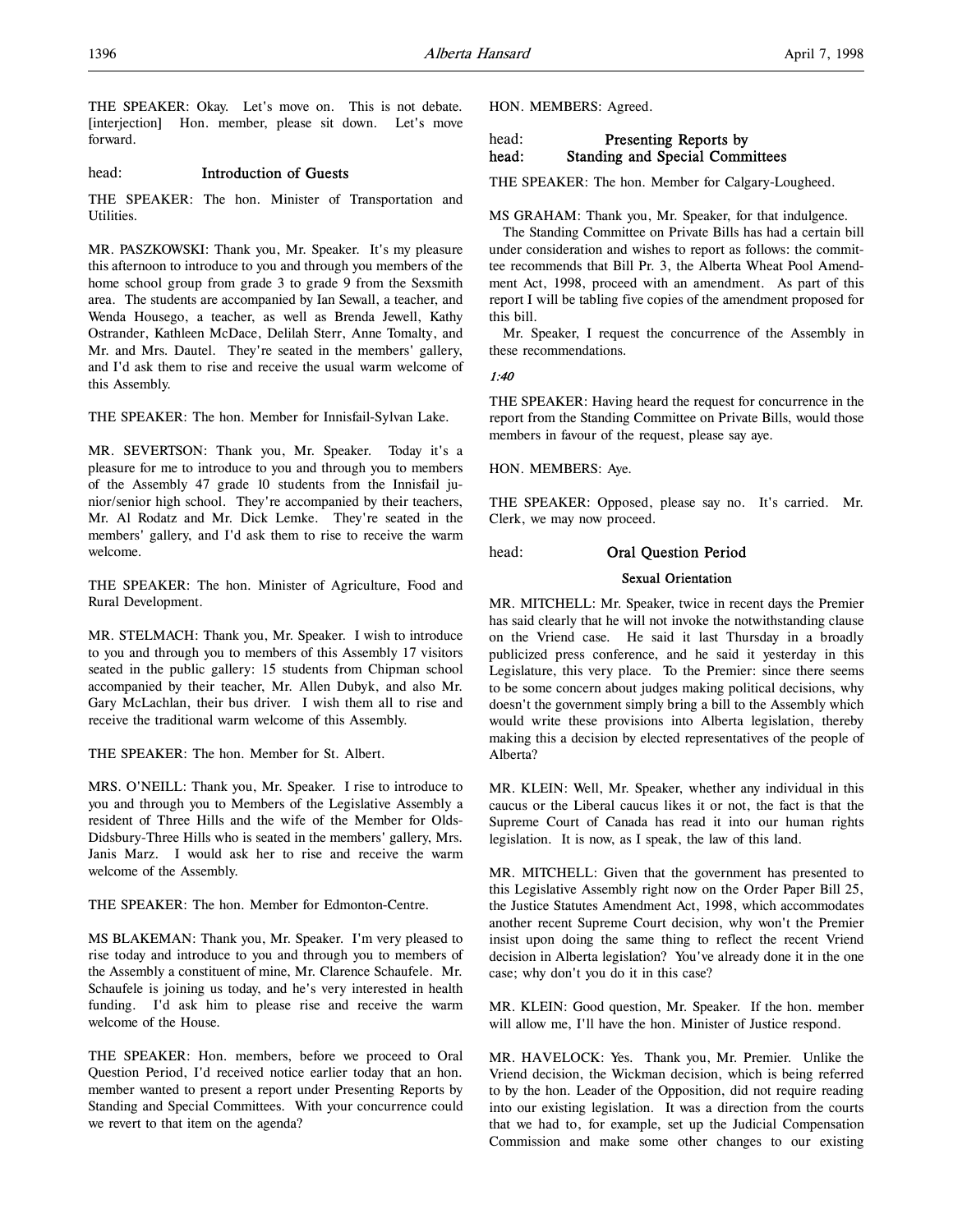legislation to have it comply. They also gave us until, I believe, September 18 of this year to do so.

So while the question was a good one, the analogy doesn't apply. With respect to Vriend it's been read into our legislation. With respect to the Wickman decision it has not.

MR. MITCHELL: Mr. Speaker, given that gay people are our brothers and sisters, aunts and uncles, sons and daughters, and, yes, in fact mothers and fathers and grandmothers and grandfathers, why is it so difficult for this government to make a definitive statement about treating members of Alberta's families fairly? All of them.

MR. KLEIN: I take it that question was to me, Mr. Speaker. Various people have various views on this issue. Certainly letters were tabled today from members of the Jewish and Christian clergy. There have been many, many letters received by my office from other denominations expressing exactly the opposite view. When I read the newspapers – maybe this is a good day to stop reading the newspapers. [interjections] No, really. I find that the Sun is pushing me this way, and the Southam newspapers are pushing me that way.

What do I think personally? I abhor the thought of discrimination of any kind. Notwithstanding our concerns over the latitude the court has taken in this case and the concern that is being expressed as to who makes the laws in this country, we'll speak to the decision. The decision was probably the right decision. Had the court, for instance, accepted Mr. Justice Major's recommendation, we would have been able to do what the hon. leader of the Liberal opposition suggested, but that didn't happen, Mr. Speaker.

When we speak to the issue, let's be clear on the issue. I guess one of the most disturbing things to me – and I don't want to get emotional about this – is some of the comments that are being made by individuals who are reading a lot more into this than there actually is. Mr. Speaker, this is about giving people the right to go to the Human Rights Commission on matters of residency, employment, services, and so on. It's the right to be heard. That's all.

THE SPEAKER: Second Official Opposition main question. The hon. Member for Calgary-Buffalo.

MR. DICKSON: Thank you, Mr. Speaker. In December of 1995 this government published its response to the Equal in Dignity report and the 75 unanimous recommendations from that citizen panel. In its formal response this government said that the recommendation on sexual orientation would be dealt with through the Vriend court case. The Supreme Court last Thursday noted that statement and concluded that such a statement was "an express invitation for the courts to read sexual orientation into the [law]." To the Premier: how can the Premier complain, as he has since last Thursday, about judicial activism when it was his government which invited the court to resolve a problem his divided caucus perhaps wouldn't allow him to deal with? He invited the court to solve his political dilemma.

MR. KLEIN: Well, Mr. Speaker, this is the excerpt from that report, Our Commitment to Human Rights. Recommendation 60 was that

sexual orientation be included among the grounds listed in the IRPA on which people are protected against discrimination, and that this protection apply to all areas.

The recommendation at that time was not accepted by government with the comment: "This recommendation will be dealt with through the current court case." We had no idea as to what the courts were going to say at that particular time, but we assumed that one way or another the courts would deal with this matter.

MR. DICKSON: Mr. Speaker, I'd like to ask the Premier further why since last Thursday he's been attempting to blame the courts for simply interpreting a law which the Alberta provincial government played a major role in terms of bringing into force; namely, the Charter of Rights and Freedoms.

MR. KLEIN: Mr. Speaker, there's a big difference between interpreting the law and adjudicating the law and whether in fact the law is discriminatory or not and making some rulings as to what we should do with the law. But never in our wildest dreams did we anticipate that they were actually going to read it into our law, that they were going to amend our law. I don't think that the Liberal opposition expected that either. [interjections]

## Speaker's Ruling Decorum

THE SPEAKER: Okay. Hon. Minister of Energy, there's an opportunity outside this Assembly for you to carry on the debate with yourself. Right now the floor has been given to the hon. Member for Calgary-Buffalo.

# Sexual Orientation

(continued)

MR. DICKSON: Thanks, Mr. Speaker. My final question would be this. In light of the response that the Premier had given to the Leader of the Official Opposition, I might come back and ask the Premier: what specific role will the Premier and his Minister of Justice play in informing Albertans in an accurate and objective fashion of the very limited scope of the Supreme Court of Canada decision? What will we do in terms of ensuring that Albertans have accurate information and get past the myths, the stereotypes, and the nonsense we're reading in the paper and media?

MR. KLEIN: Right. I couldn't agree with the hon. member more. We need to have a clear message. It needs to be communicated clearly as to what this decision actually means, notwithstanding – and I hate to use that word – the way it was handed down but really what it means.

Mr. Speaker, this issue is coming to our caucus on Thursday. The Minister of Justice, the Minister of Community Development, the Minister of Intergovernmental and Aboriginal Affairs, the Provincial Treasurer, my office: we're all working on it. We're receiving the input of our caucus members. Certainly we're receiving the input of our constituents, and boy, the opinions do vary.

## 1:50

MRS. SLOAN: It's not an issue of public opinion.

MR. KLEIN: Well, we have to listen to . . . Mr. Speaker, the question was: this is not a matter for public opinion. I'm sorry. This is a matter for public opinion.

So, Mr. Speaker, certainly part of the consideration is how this is communicated. How this is communicated. I think it's very, very important that we communicate clearly that this decision – this decision – speaks only to the right of an individual to appeal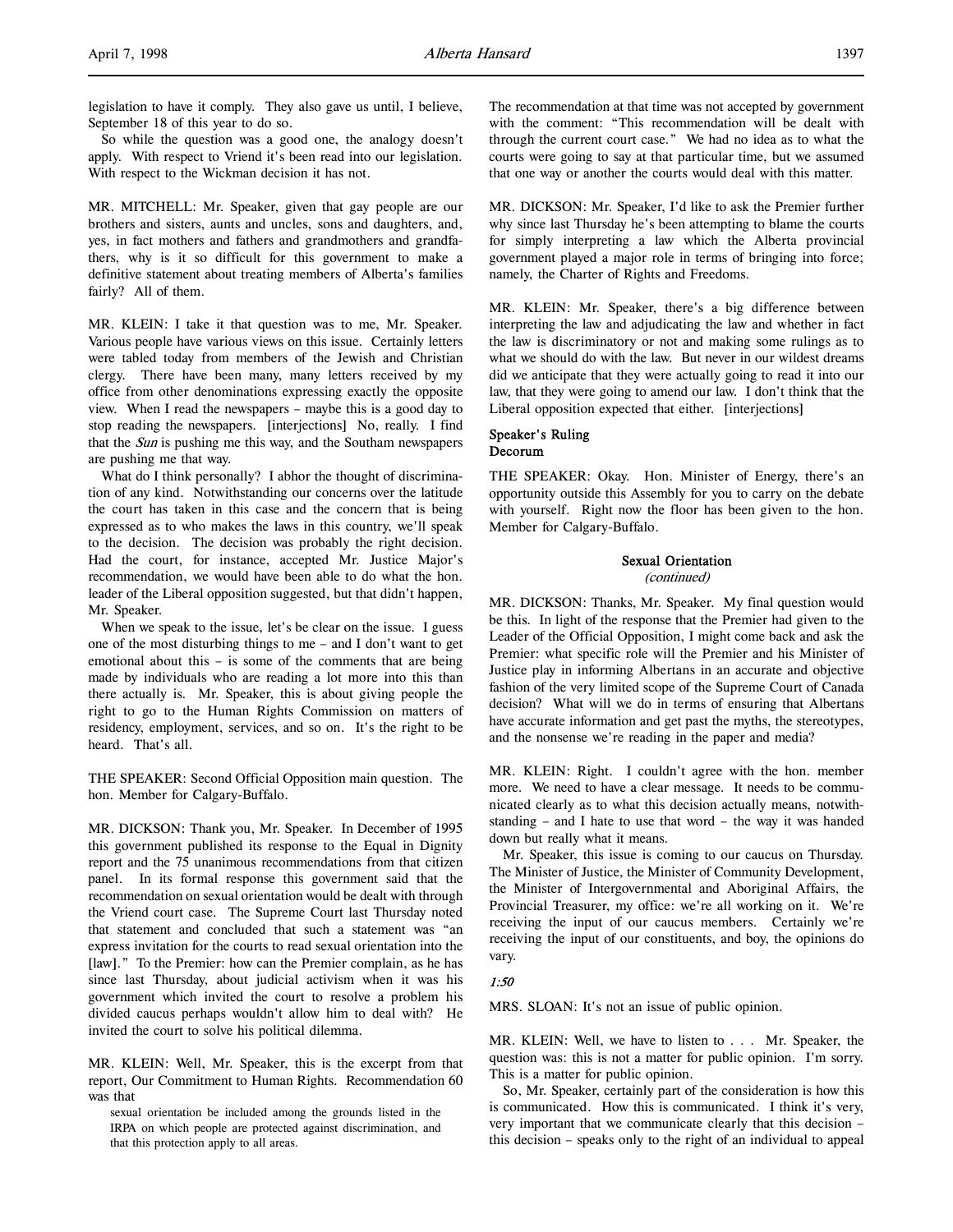to the Human Rights Commission on the basis of sexual orientation. That's all it speaks to.

THE SPEAKER: Third Official Opposition main question. The hon. Member for Lethbridge-East.

## Children's Advocate

DR. NICOL: Thank you, Mr. Speaker. Yesterday the government released its responses to the recommendations of the Alberta Growth Summit. These totaled 243 specific recommendations. The government also has made a lot of effort in the last while to claim that they support children. My question to the Premier: why is it that your government ignored the recommendation of the Growth Summit and did not strengthen the Children's Advocate?

MR. KLEIN: Mr. Speaker, I think that we reacted. Certainly we responded to all of the recommendations. We responded to all the recommendations. There was never a suggestion that we would accept overnight all of the recommendations.

Relative to the recommendations vis-à-vis the Children's Advocate, I'll have the hon. minister respond.

DR. OBERG: Thank you very much, Mr. Speaker. One of the issues from the Growth Summit came back as to what exactly the role of the Children's Advocate is. We feel in this province that the Children's Advocate has a very important role to play. We are presently going through a redesign of children's services, and what we are attempting to do is determine how the Children's Advocate's office relates to the children's services authorities.

Also, Mr. Speaker, we're going through a departmental reorganization. I can assure the hon. Member for Lethbridge-East that the Children's Advocate remains and will continue to remain a very important part of this government.

DR. NICOL: Thank you, Mr. Speaker. Again either to the Premier or back to the minister: given the redesign of children's services that the minister spoke about, is it not important that we have a strong, functional child's advocate as we move to more and more arm's-length decision-making from the elected legislators? We have to have a strong child's advocate.

DR. OBERG: Quite simply, yes.

MRS. SOETAERT: Yeah, but you're not doing it.

# Speaker's Ruling Decorum

THE SPEAKER: Hon. Member for Lethbridge-East, I gather that one of the key leaders of your cheerleading squad is the hon. Member for Spruce Grove-Sturgeon-St. Albert. I also understand that it's your 42nd birthday today, hon. member. It's probably time to act your age in this Assembly.

The hon. Member for Lethbridge-East.

# Children's Advocate

### (continued)

DR. NICOL: Thank you, Mr. Speaker. Again to the Premier: will you commit that as the redesign of children's services is initiated and implemented, there will be a strong review and a strong place for the Children's Advocate, so that children or parents who feel they are not properly treated will have an alternative route to express their concerns?

MR. KLEIN: Well, Mr. Speaker, I think that there is a solid commitment to the protection of children in this province. Certainly the Children's Advocate plays a major role relative to that responsibility.

Again I'll have the hon. minister supplement.

DR. OBERG: Thank you very much, Mr. Speaker. As I had mentioned previously, the Children's Advocate is a very important part of children's services in this province. It's something we believe in, something we strongly believe in, something we strongly endorse. So the very short answer to your third question, hon. member, is absolutely yes, the Children's Advocate will retain a very important role in this province as the children's services authorities are brought forward.

THE SPEAKER: The hon. leader of the ND opposition.

# Sexual Orientation

# (continued)

MS BARRETT: Thanks, Mr. Speaker. In the last few days the debate about the Vriend decision has become quite disturbing. I'll quote from a flyer that is being handed out to homes in Edmonton. One says, "The Supreme Court of Canada has now" – listen to the language – "ordered the Province of Alberta to grant homosexuality special status under its Individual's Rights Protection Act." Another one, from this leaflet that misstates and distorts the facts says:

The Vriend decision will force the province to intrude in private affairs regarding employment, childcare, landlord-tenant relations,

education and religion to promote homosexuality.

[interjections] No, no. These are being delivered door-to-door.

### MRS. SOETAERT: Yeah, they are. I know.

### MS BARRETT: Absolutely.

Mr. Speaker, I know the Premier doesn't endorse garbage like this. I liked his statement. But I would like the Premier to clarify. Since the Alberta government said in 1995 that it wanted to defer to the decision of the courts on the Vriend decision, will the Premier agree that there is no concern about judicial activism, for the courts were doing just what the province asked them to do?

MR. KLEIN: Mr. Speaker, I think that we had some anticipation of the ruling; that is, the ruling relative to the human rights legislation being in violation of the Charter. I think there was a good indication that when the Supreme Court heard the case, they were going to rule in favour of Mr. Vriend. We anticipated that. Never did we anticipate that they were going to actually read it into the legislation. We anticipated that they would instruct us to amend the legislation, being in violation of the Charter. Had they agreed with Mr. Justice Jack Major, we would have had a year to do this.

But, Mr. Speaker, all this document says relative to recommendation 60 is that "this recommendation will be dealt with through the current court case," and it made no further comment.

MS BARRETT: Well, Mr. Speaker, how can the Premier express concern about so-called judicial activism and court intrusion when it's his own government that's currently embroiled in a constitutional fight in the courts over gun control? Double standard I see.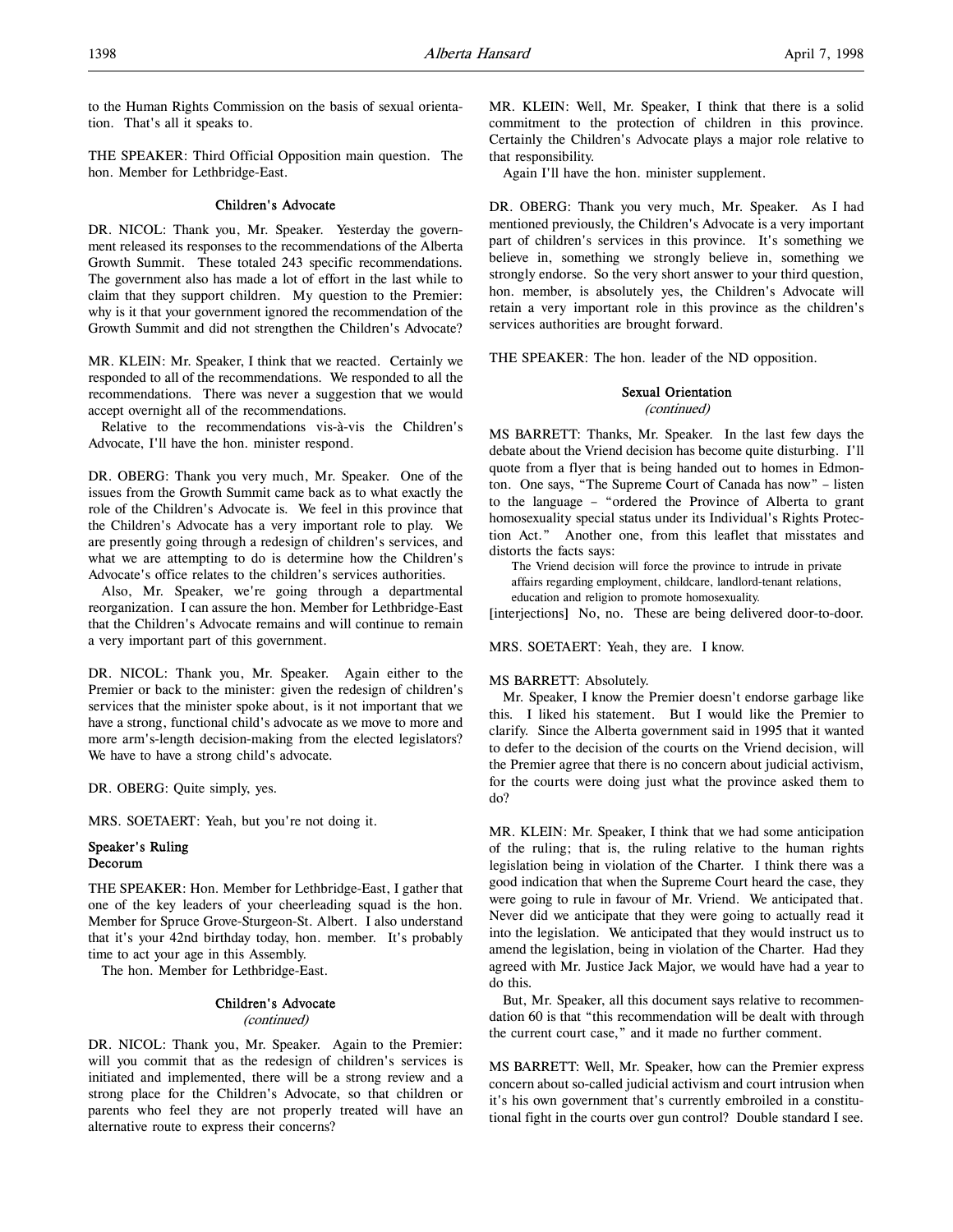MR. KLEIN: Well, there are many issues I guess that will be – well, we don't have a problem with gun control, Mr. Speaker. As a matter of fact, we support gun control, and we support measures to keep guns out of the hands of the bad guys. We strongly support very severe punishment for those who use weapons in the commission of a crime, to rob a bank or to, God forbid, murder someone. But we do oppose the whole idea of registration as it is now framed relative to violating the rights of people to their property. Basically, this legislation in our mind offends those people who properly use their firearms for target practice or for hunting or for other recreational activities and not for crime.

MS BARRETT: Mr. Speaker, will the Premier take active steps to appeal to Alberta's higher judgment by communicating that the Vriend decision was about fundamental human rights and nothing else, to communicate that it's not about any special status?

MR. KLEIN: Well, that goes to the question that was asked by the hon. Member for Calgary-Buffalo, Mr. Speaker. Yes, I think it has to be. You know, I would appeal to the media, but I don't know. Is it going to do any good?

Mr. Speaker, we will work out a communications plan. As I said, this is coming to our caucus on Thursday. I agree that it has to be clearly enunciated that this is about giving the people the right to go to the Human Rights Commission on issues like residency, employment, and services based on sexual orientation. That's what it's all about.

THE SPEAKER: The hon. Member for Airdrie-Rocky View, followed by the hon. Member for Edmonton-Manning.

## 2:00 Federal Taxation Review

MS HALEY: Thank you, Mr. Speaker. Yesterday a report called the Mintz report was released by the federal government. It was an extensive review of taxes in Canada. My question to the Provincial Treasurer is: could he please explain to us what the implications are for our Alberta taxes?

MR. DAY: Well, Mr. Speaker, in '96 the federal government commissioned a taxation and business review, and they asked Professor Mintz out of the University of Toronto, I believe, to chair that particular review. The report has now been released. There are some suggestions, some recommendations in that report which may find favour in some sectors of the economy and may actually concern other sectors. There are some related to oil and gas, for instance, where I think we might have some concern.

The federal Minister of Finance, Mr. Martin, contacted me last week, about a week before the report actually came out, to assure us that he was in fact not implementing this; he was seeing it as it was, which was a report. The recommendations basically are, among other things, to lower the corporate income tax rate; the provinces should actually follow suit and lower their corporate tax rates, whatever they are, by 1 percent. That's treading a little bit into provincial territory, quite frankly. They were saying that the broad-based approach to taxation is a better one than certain industries having certain favoured status. That's an oversimplified version of what some of the recommendations in the report were talking about.

MS HALEY: My second question to the same minister is: could

you give us an indication of what the impact on the resource industry of Alberta might be?

MR. DAY: They take an interesting approach. The report, Mr. Speaker, said that the federal government really doesn't have a policy justification for having a tax on gasoline, for instance, which is, I think, 10 cents a litre, because in fact the federal government is not in the business of paving and building roads; the provincial governments are. They said that the taxation on gasoline, for instance, should come off and that that taxation or portions of it should be applied to certain resource-based industries: coal and mining and other things like that. Well, that starts to sound a bit like a carbon tax. So we have some concerns on that particular approach.

Again, we have the assurance, at least to date, that the federal government is not embracing this report; they're just putting it out there. But that gives the member an indication that there would be an effect if these were implemented on some aspects of our resource-based industry.

MS HALEY: Given that one of the recommendations is in fact to replace the federal fuel excise tax with an environmental broadbased tax, could you tell us what the impact of that would be?

MR. DAY: Well, Mr. Speaker, if that happened, it would mean that certain resource industries, which obviously are primarily based in Alberta, would be taxed more. That would make them less competitive. The report points out that as far as corporate tax goes generally, we're not competitive anywhere in Canada with the United States and we already lose business, and as businesses become increasingly mobile and increasingly transportable, we do lose business opportunities by business moving south of the border or in fact if they can find another jurisdiction where the taxes are lower. So the report at least is suggesting that we already have a competitive disadvantage there.

If implementation of this federal excise tax were to go ahead, as the federal government suggests, then we would have our resource-based industries in Alberta even less competitive with other areas, so it's something that we're looking at carefully. We'll be communicating in clear terms to the federal minister. We'll be working closely with the Minister of Energy on the particular issue too and also Economic Development.

THE SPEAKER: The hon. Member for Edmonton-Manning, followed by the hon. Member for Peace River.

### Support for Municipalities

MR. GIBBONS: Thanks, Mr. Speaker. It's a fact: in Alberta the taxes will be going up. While the province denounces downloading from the feds, our own municipalities struggle to cope with the impact of years of provincial cuts and neglect. The truth is that the province has left municipalities with no choice but to raise their property taxes. My questions are to the Minister of Municipal Affairs. Why have you left municipalities with no choice but to raise their taxes?

MS EVANS: Mr. Speaker, the question really is one that the constituents in municipalities should ask: do they need the tax increases and for what?

Mr. Speaker, it is not true that we haven't left choice. This year Municipal Affairs alone has provided dollars for assessments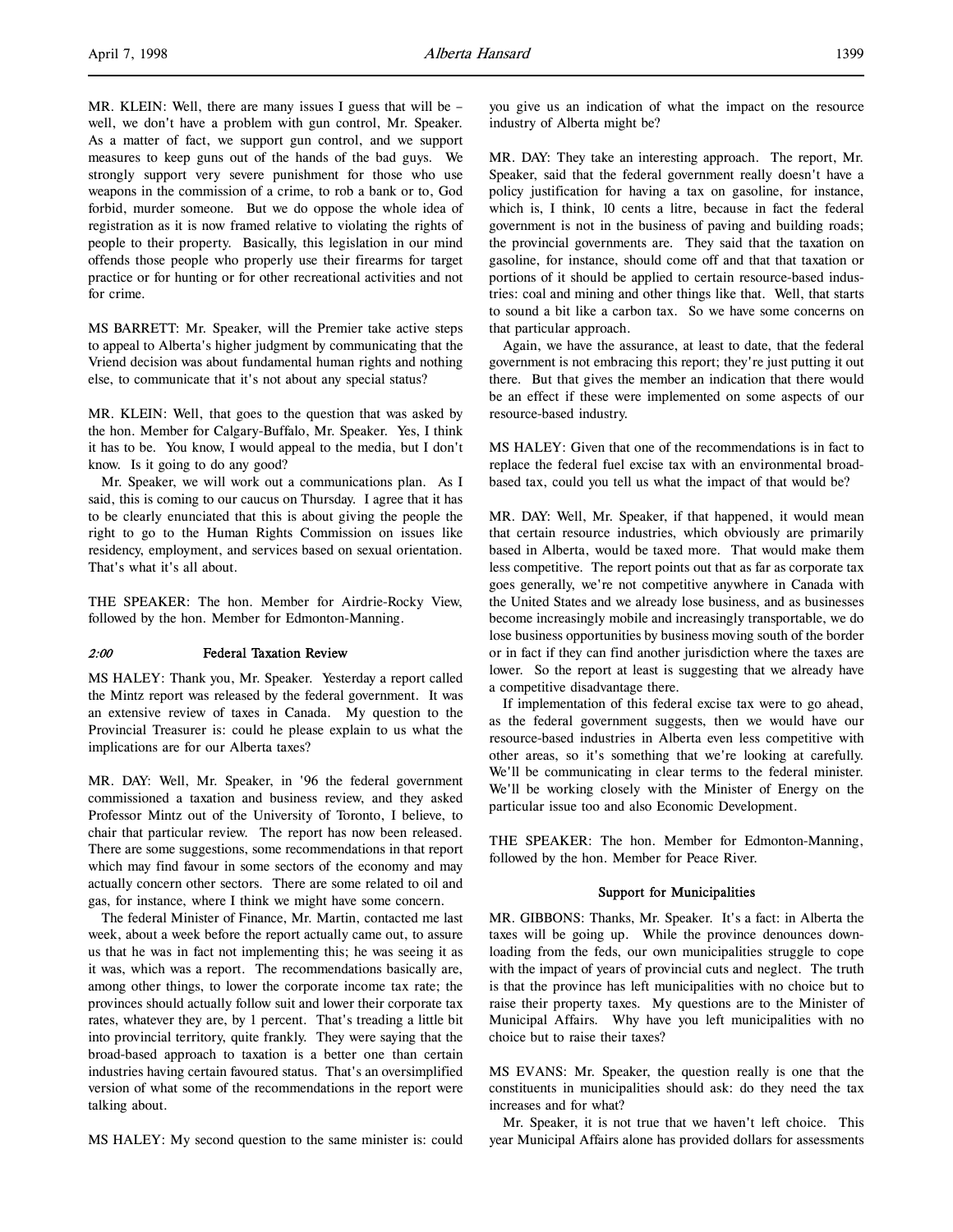– those weren't available last year – dollars for targeted municipal assistance and other support for restructuring. We have no evidence that we have not left them choice.

MR. GIBBONS: To the same minister: since there is only one taxpayer, what will the minister do today to help stop tax hikes to our municipalities?

MS EVANS: Mr. Speaker, Municipal Affairs and the Minister of Municipal Affairs take care of the assessments in the province. We undertake to audit assessments. We're doing even more to audit those assessments to make sure they're correct. We go throughout the province and conduct linear assessments. We're in the assessment business; municipalities are in the tax business. Municipalities are in the business of raising those taxes at a local level.

MR. GIBBONS: Why did the government reject the Growth Summit recommendations to share fuel tax revenue with the municipalities?

MS EVANS: Mr. Speaker, our government through our Premier is leading the province in conducting an infrastructure review, and clearly the Premier has communicated that with the major cities, Edmonton and Calgary, the urban municipalities, the rural municipalities. They are all involved and at the table with our Premier to discuss those issues. We are similarly reviewing with the minister of transportation other issues that affect the infrastructure and municipalities. It is a work in progress in consultation with municipalities, and it's a responsible way of looking at adding dollars to municipalities.

THE SPEAKER: The hon. Member for Peace River, followed by the hon. Member for Edmonton-Glenora.

## Provincial Debt

MR. FRIEDEL: Thank you, Mr. Speaker. These questions are addressed to the Provincial Treasurer. This year we're going to be spending a billion dollars to pay the interest on our accumulated debt, and that's down \$400 million from four years ago. Although we have no choice but to keep paying until the debt is gone, it's a shame because of the positive things that we could be doing with a billion dollars. Tax reduction comes to mind or program funding or maybe even both. My questions to the Provincial Treasurer are for the sake of emphasizing this situation. Since Alberta began running deficit budgets in 1985 and subsequently accumulating a debt, what is the total amount that this province has spent on debt servicing costs or interest to date?

MR. DAY: Mr. Speaker, I know that this has been a concern for the Member for Peace River for some period of time. Actually, it's a concern that most Albertans share in terms of the size of the debt. These types of questions have been certainly good for us because we've had to do some work and kind of look back and look at the implications for a few years of this province falling into the Liberal pattern for a short period of time of accepting deficit financing as a way of doing business. Thankfully, Albertans woke us up and knocked us off of that track and got us on the right track.

If you go back to '85, as the member is asking, and look at the amount we have paid out in debt servicing costs, it comes to about \$13 billion. The highest year was 1994-95. That particular year it was \$1.6 billion that we paid out in debt servicing. Now it's less than a billion. It's interesting to hear the Liberals still laughing about that. This is a very serious problem, and I'm glad the Member for Peace River has raised it.

MR. FRIEDEL: Still to the Provincial Treasurer, Mr. Speaker: of our 17 government departments, can he tell us how many are running their entire annual budget for less money than the billion dollars that we're going to be spending on interest this year?

MR. DAY: Well, it's an interesting way to look at it. Of 17 departments there are 13 that individually operate for less than a billion dollars. A billion dollars would just about cover the operating cost of running all the universities and colleges in the province. So when we're spending that just to service debt, it is a sober reminder of why we have in fact a law that says that we're not allowed to have a deficit, why we're going to maintain that, and why we shake our heads in wonder when we hear Liberals, even those aspiring to leadership, saying that having a deficit would not be a major problem for them.

MR. FRIEDEL: Mr. Speaker, I wonder if the Treasurer could tell us: from the experience of the Treasury Department, what would be the effect on Alberta's credit rating if this province was debt free?

## 2:10

MR. DAY: Mr. Speaker, because we've been so aggressive about paying down our debt, we enjoy the best credit rating in the country, and that means an ongoing lighter load for all of Alberta's taxpayers. Of course if we had no debt at all, all I can say is that it would be even better than the best.

THE SPEAKER: The hon. Member for Edmonton-Glenora, followed by the hon. Member for Calgary-North West.

### Advanced Education Tuition Fees

MR. SAPERS: Thank you, Mr. Speaker. The previous minister of advanced education dismissed the effectiveness of a legislated tuition cap, calling it a look good, feel good thing that would be easy to repeal. Now the current minister, while he claims that he's in favour of a cap – and we've even seen him wear it – at one point suggested that this tuition cap might be as high as 40 percent. Now, he recanted that when he was caught out. But this leaves some confusion in the minds of many Albertans, especially because student leaders are now being told by the minister that if they don't support the government's current 30 percent policy, there may not be any legislated tuition cap or, if there is a cap, it may be set much higher. So my questions are to the minister of advanced education. Will the minister commit that the government's irrevocable policy will be to legislate a cap on tuition fees?

MR. HAVELOCK: Mr. Speaker, this is on the Order Paper for today, and I believe your previous rulings have indicated that . . . [interjections]

THE SPEAKER: I listened very attentively to the question, and it has to do with a policy question.

MR. DUNFORD: Mr. Speaker, we have made it a practice to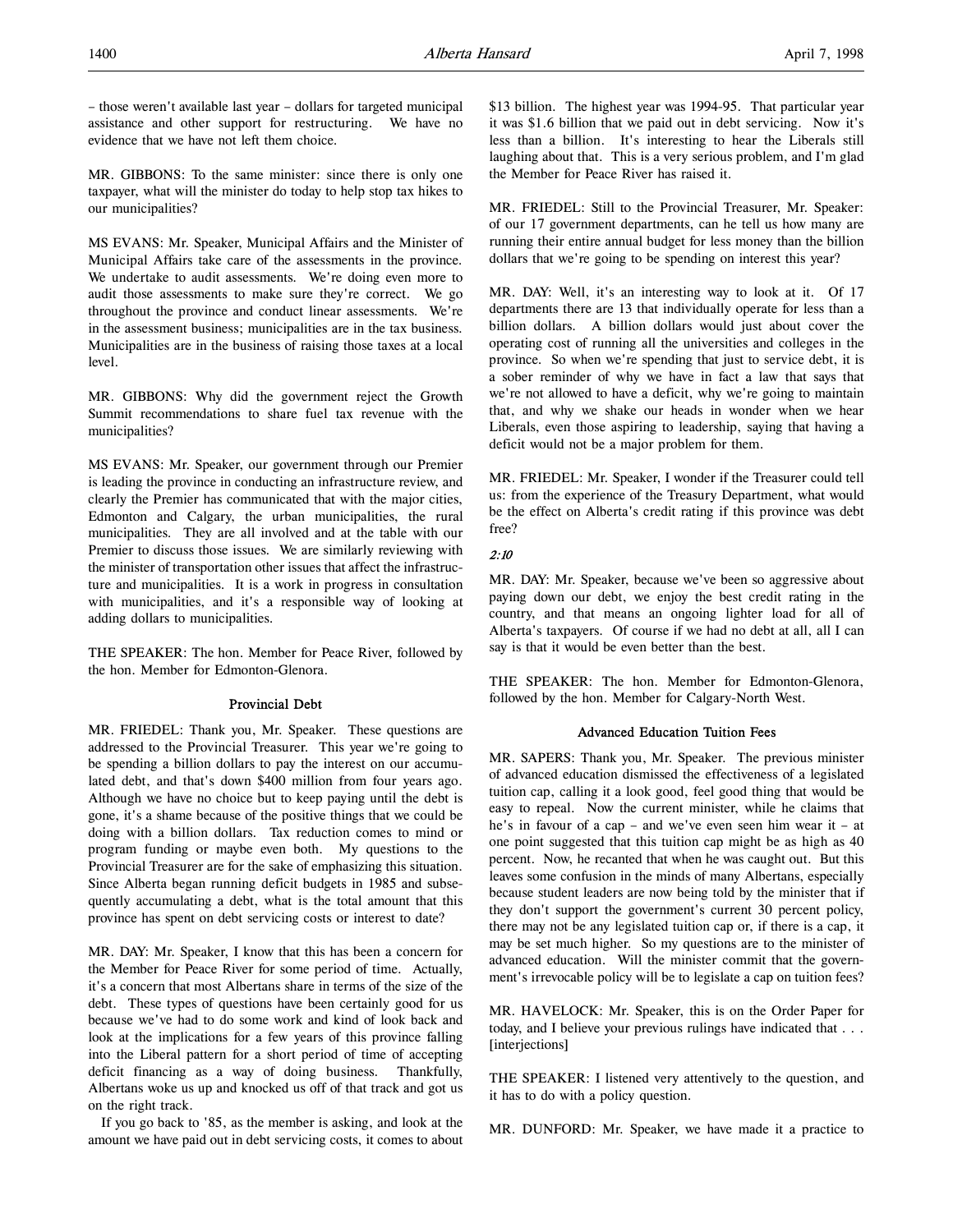listen to student leaders as often as we can, and as a matter of fact the Premier of this province met with student leaders as well. We had a tremendous discussion on where the tuition levels should go and would be going in this particular province, and both of us at that particular time said: look; the current reality is that the policy of this government is that we have no interest in going beyond the 30 percent level for student investment in their postsecondary education. That of course has led to the bill that's currently in front of the House, and I'm sure we're going to hear the hon. member debate it this afternoon, and that is that we're bringing forward legislation that will put in place a cap of 30 percent.

MR. SAPERS: Thanks, Mr. Speaker. Will the minister state on the record that he in no way intended to threaten student leaders by implying that if they did not support his 30 percent policy, the rate might be hiked?

MR. DUNFORD: Well, you know, this is rather an interesting little analysis perhaps of some of the discussion that's gone on. What in fact took place was, I thought, a very honest, open, forthright discussion with student leaders. The fact is that not everyone in Alberta is in favour of what this government is doing to try to protect students when it comes to levels of debt. There are some very powerful organizations in this province that have indicated not only to this minister but to this caucus that they wanted the tuition levels to go beyond that. This caucus has stood firm on behalf of students in this province, and we said: "Look; 30 percent is it. That's the cap. We're happy with that."

MR. SAPERS: Will the minister commit, then, to the Assembly that he would rather withdraw any bill or change any policy before he would allow the tuition cap to rise above the 30 percent?

## Speaker's Ruling Anticipation

THE SPEAKER: Hon. member, on that basis you're now asking the minister to clearly get involved in debate of his bill. We'll move on, seeing as the hon. Member for Edmonton-Glenora in fact has adjourned the debate and will have an opportunity later.

The hon. Member for Calgary-North West, followed by the hon. Member for Edmonton-Centre.

## Health Care System

MR. MELCHIN: Thank you, Mr. Speaker. My questions today are to the Minister of Health. Over the last few decades health care has increasingly taken a larger percentage of the provincial program budget, with almost one-third of our program dollars being dedicated to health at this stage. In addition, our population in Alberta is aging and will put greater pressure on our health system to be shouldered by even fewer people in the future. What long-term plans is the minister looking at or are being made to manage this predictable yet increasing challenge?

MR. JONSON: Mr. Speaker, certainly the premise on which the question is based is correct. I think that is a tribute to the individuals themselves, the people in this province that are living longer through their own good management of their lives. In addition to that I think it's contributed to by the economic and social health of this province.

Certainly, in terms of planning for the future, the first I think

has to be continuing with our overall plan as a government from a fiscal standpoint. Now, at first glance that might not be thought to be a very important matter, Mr. Speaker, but it is. We need to be able in this province to have the resources, the ability to spend on a measured and planned basis in the area of health care. We need to be able to maintain our overall approach to pensions at both the provincial and federal level, and we need to be able to provide that basis of support to our senior population.

In addition to that of course, Mr. Speaker, we are working in Alberta Health with the stakeholders in this area to plan for longterm care accommodation, to plan for new models of care, particularly a model known as primary care, with our health professionals working as a team to serve the elderly. We have started with a number of initiatives in that area, and we are developing an overall approach to this change in our population pyramid.

MR. MELCHIN: Thank you. Again to the Minister of Health: today with many of the hospital beds being occupied by people requiring long-term care, what alternatives are being pursued to resolve this growing and increasing problem of the beds being occupied?

MR. JONSON: Well, Mr. Speaker, we have an initiative that was taken about a year and a half ago. It was referred to as our Best Practices initiative, where we were endeavouring to foster innovation in the health care system, particularly in the area of long-term care. We do have across the province a number of good models which can be utilized in other areas of the province in terms of providing for health care and accommodation.

I will just mention two examples. There are many more across the province that are part of an overall effort in Alberta Health. One is the CHOICE program here in Edmonton, where you have a centre which has a full range of health services available to seniors. It is a place where there is a capacity for respite care, where there is counseling and advice and help and support for people who are living in the community but do need the resources of the health care system.

Also in this city, Mr. Speaker, we have out in the complex surrounding the Misericordia hospital an assisted living model, which I think is very innovative, called Laurier House, where people can live in their own condominiums, I think you would call it, which are part of the complex but receive a level of care that is pertinent to their health needs, whether it be nursing care, simple meal service, or access to physicians. It is a continuum there, and that is being provided.

In addition to that, Mr. Speaker, we do have under way a longterm care planning review chaired by the MLA for Redwater, and I'm looking forward to their recommendations in this overall area.

MR. MELCHIN: Thank you, Mr. Speaker. My final question is again to the Minister of Health. Given that the emergency wards of our hospitals are used by many that could probably find those services elsewhere and maybe perhaps with their own doctors, what's being done to educate the public regarding the use of the facilities such as the hospitals and emergency wards?

### 2:20

MR. JONSON: Mr. Speaker, there are certainly two parts to the answer. First of all, I gather from the hon. member's question that part of the answer may relate to our aging population. Certainly we need to have a good capacity to provide a continuity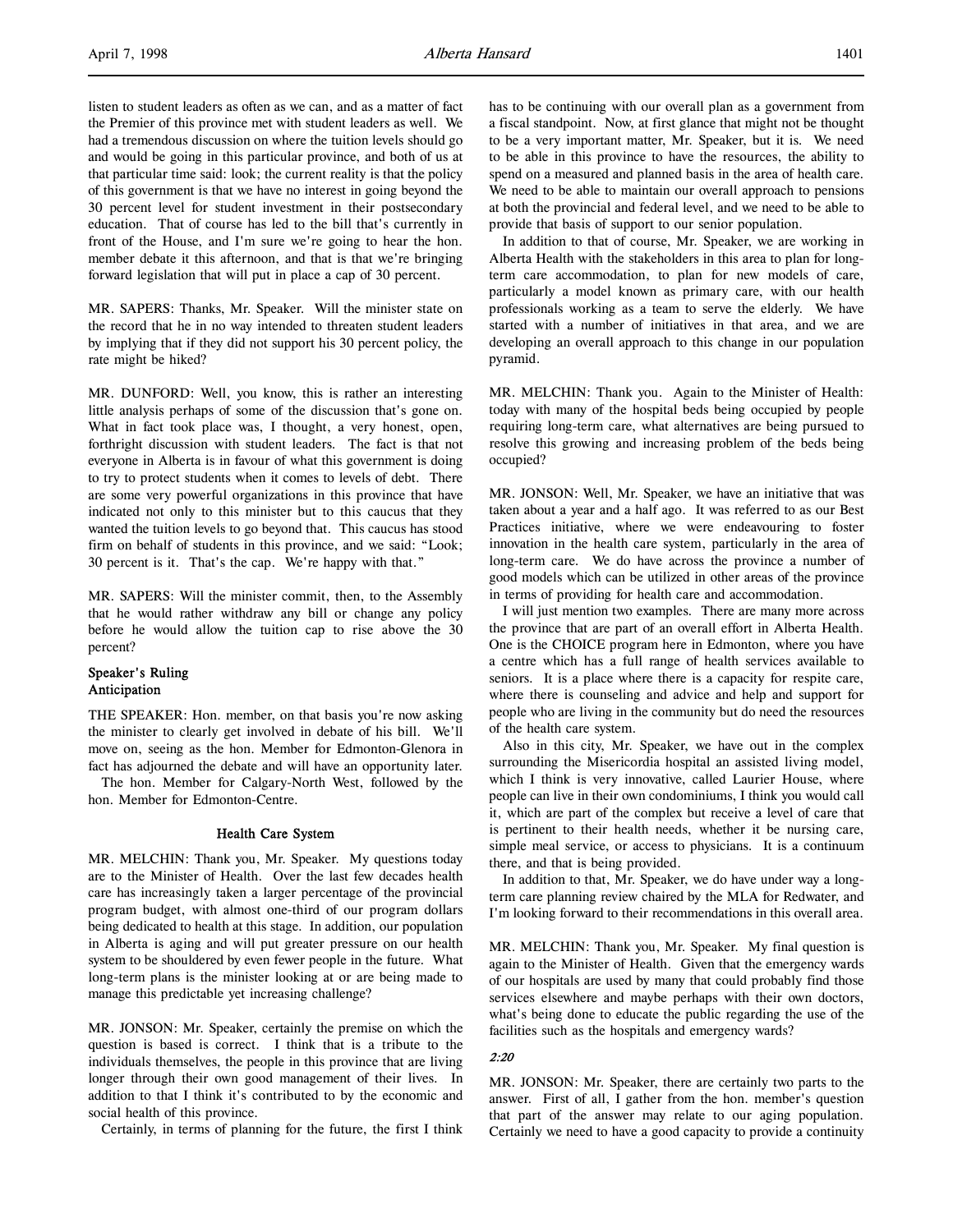of care when a person is ready to leave an acute care bed. There must be a bed or a facility or a program that will support that person so they can leave the acute care bed. This is usually both beneficial for the system and for the individual.

In terms of emergency wards in the general sense, yes, it has been a long-time problem that goes back many, many years. We do have people who do go to emergency who should be scheduling a visit to their local doctor, their local clinic. It is an ongoing problem that I think besets emergency wards all over North America. But there we do encourage the regional health authorities to communicate with their publics and to indicate that there are services available. The emergencies are for emergencies and should be used in that particular manner.

THE SPEAKER: The hon. Member for Edmonton-Centre, followed by the Edmonton for Calgary-Fort.

### Misericordia Hospital COMPRU Clinic

MS BLAKEMAN: Thank you, Mr. Speaker. COMPRU is an award-winning, internationally respected health service offered out of the Misericordia hospital and recognized as a model of excellence in health service by the Minister of Health and the Capital health authority. However, visiting today is a constituent of mine, Mr. Schaufele. Missing part of his jaw as a result of cancer, he visited the clinic every single day in 1996, receiving only one appointment. He has continued to visit the clinic weekly only to be told that there are no appointments available. To the Minister of Health: what advice does the minister have for Mr. Schaufele, whose life could be turned around with the services of COMPRU but who is continuously turned away because of a lack of resources?

MR. JONSON: Mr. Speaker, the member is raising a particular individual case which I would certainly undertake to review the circumstances of. The situation with the COMPRU program, though, is that it is, as far as I understand it, one of a kind in Canada if not in North America, but certainly in Canada. I expect that there is a tremendous demand there, and I'm assuming that the dedicated people working in that unit are endeavouring to meet that demand.

In terms of the specifics of this case I certainly would undertake to review it.

### MS BLAKEMAN: Thank you for that offer.

Given the provincial, national, and even international scope of this program, why is it not funded as a provincial program through Alberta Health?

MR. JONSON: Mr. Speaker, it is my understanding that an application is being made to the provincial services committee which looks at the authorization of provincial programs. I am not questioning the case as the hon. member describes it, but I do think it's important for members of the Assembly to understand that the very valuable and futuristic work that the COMPRU clinic is doing does provide two areas of service. One is an area which is not an insured service but certainly of tremendous benefit to individuals and, of course, another area of service which it would seem that the case referred to falls into. In any case, that is a matter that it's my understanding will be considered by the provincial services review committee.

MS BLAKEMAN: To the same minister: why are Albertans needing the services of this world-renowned facility being denied?

MR. JONSON: Well, Mr. Speaker, again I recognize that the member has raised an individual case, and I take note of that. But the point here is that I think there's another perspective that might be taken towards this particular matter. That is that Alberta residents are being provided a service which is not provided anywhere else, certainly in western Canada if not in Canada. I think that's a tribute to the accomplishments of our health care system.

THE SPEAKER: The hon. Member for Calgary-Fort, followed by the hon. Member for Edmonton-Gold Bar.

## Calgary Snowstorm

MR. CAO: Thank you, Mr. Speaker. During a recent severe snowstorm in Calgary, schools were closed, some businesses were closed, and there were public advisories issued asking people to stay home. A constituent of mine employed as a supervisor at a Calgary business told his staff to stay home for safety reasons. His manager contacted the staff and asked them to go work. The supervisor later had to resign from his job because he felt that the safety of the employees had been put at risk. My questions today are to the Minister of Labour. Can the minister please indicate if there is legislation in place that deals with safety at work?

MR. SMITH: Thank you, Mr. Speaker. After a scan of all the legislation there is the Occupational Health and Safety Act, which does deal with issues of health and safety in the workplace. It deals primarily with minimum standards that workers and employers and suppliers are expected to meet. The legislation, however, only applies to the work site. It does not apply to activity off the work site, such as travel to and from the work site, unless the travel is part of the work. So it's a difficult question in terms of when you have the elements such as the event in Calgary or, more notably, the events down east, the ice storm of January, February. I think that in a lot of cases the good rule of common sense often prevails.

MR. CAO: Thank you, Mr. Speaker. My second question is also to the Minister of Labour. Can the minister indicate if there is any employment protection available for workers who are asked to report to work even though there is public advice to stay at home?

MR. SMITH: Mr. Speaker, the government tries not to interfere in individual employment relationships. There is an expectation that employees will adhere to the conditions of work as they're set by the employer as long as those conditions do not violate the law. With the snowstorm I know that the employees would be under the direction of their employers. Again, I think that people make the best of common sense in the interest of what is usually a company's most valued resource, and that is their employees.

MR. CAO: Thank you, Mr. Speaker. My final question is also to the Minister of Labour. Can the minister indicate who would be liable if a worker was injured in an accident while on the way to work in the case like I have described?

MR. SMITH: Well, Mr. Speaker, if an individual is not working at the time of an accident, the liability, I expect, would be a matter for private insurers and the courts to determine. I think that the matter that the member has rightfully brought to the attention of the Legislature is an issue where a supervisor felt a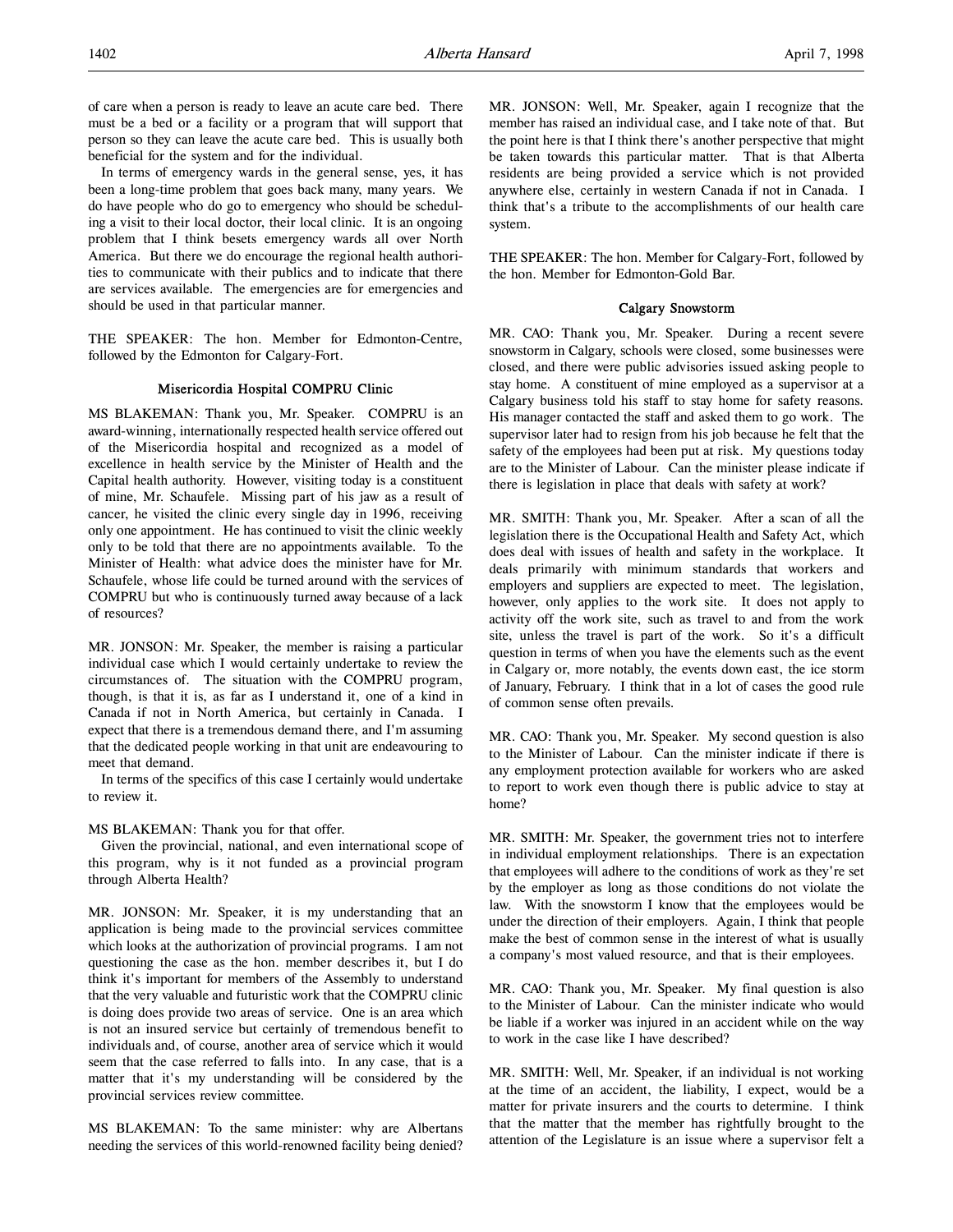particular condition existed and advised his immediate area of supervision, his employees that reported to him, not to report to work under difficult circumstances. I also understand in this issue that a manager above the supervisor then actually phoned the staff and asked them to come in to work. So there were some internal management problems at work here. The interesting side of it is that this is the only issue that has come to the attention of this minister.

THE SPEAKER: The hon. Member for Edmonton-Gold Bar, followed by the hon. Member for St. Albert.

## Workers' Incomes

MR. MacDONALD: Thank you, Mr. Speaker. Under this government Alberta has become a place where the rich get richer and the poor get poorer or laid off. This government's own handpicked Calgary regional health authority reports that since 1990, 50 percent of Calgarians who earn the least money are working harder and harder for less and less on payday. Calgary's health authority also reveals that fully one-half of working Calgarians have been left out of the economic recovery. My first question is to the Minister of Labour. Given that last Thursday you claimed that one of the purposes of your government was to see pay packets increase, why have the real pay packets of half the workers in Canada's most prosperous city been decreasing under your government? Why have you left those people out?

# 2:30

MR. SMITH: Mr. Speaker, I don't think that anybody's let anybody down, except maybe the quality of the questions coming from the member over the last four months, but that's for him to deal with, not for us.

Mr. Speaker, I think the member refers to a study done that talks about salary numbers below a median income level. You know, I haven't looked in detail at the study. What I can tell the hon. member is that, firstly, I believe Alberta has the lowest level of taxation in the country, so there is evidence that points to less government intrusion into the pay packet. Secondly, Albertans consistently make 8 to 9 percent above Canadians' average takehome earnings on a weekly basis. I think we'd find ample evidence to argue very much to the contrary of this prognosticator of doom.

MR. MacDONALD: Thank you, Mr. Speaker. Given that Alberta's real GDP increased by over 18 percent between 1990 and 1995, why did the real incomes for one-half of Calgarians fall by 15 percent over the same period? I did table the documents for you to read.

MR. SMITH: Mr. Speaker, I'm not going to make a comment on the veracity of the member's data, but what we do know is that from 1993 to 1997 the GDP increased about \$17 billion, 18 percent, in this province. We also know that over 200,000 new jobs were created in this province over the last five years, and we know that governments don't have a lot of power and influence in changing the way people are being paid. In fact, people are paid on a productivity basis. There have been certain productivity changes in the marketplace in Alberta, and wages are reflected accordingly.

MR. MacDONALD: Mr. Speaker, if the ministers across the way

were getting paid on a productivity basis, some of them would be getting a small paycheque.

How much more job and strike action by decent, hard-working Albertans is required to make this minister realize that this government's labour and economic development policies are leaving more and more Albertans behind in its economic recovery? [interjections]

## head: Members' Statements

THE SPEAKER: Three hon. members have indicated their intent today to provide a member's statement. We'll proceed in this order: first of all, the hon. Member for Edmonton-Beverly-Clareview, followed by the hon. Member for Edmonton-Norwood, followed by the hon. Member for Calgary-West.

## Paul Wacko

MR. YANKOWSKY: Thank you, Mr. Speaker. It is indeed an honour for me to rise and pay tribute to a great Albertan and Edmontonian, Paul Wacko, who passed away on April 1, 1998. On April 4 Paul was laid to rest with hundreds of his friends and family in attendance at St. Joseph's basilica to say farewell. Born and raised in Nova Scotia, Paul graduated from St. Francis Xavier University with a degree in chemistry, then moved west to Edmonton. He was employed with the Inland Group of Companies for his entire 42-year career. Initially hired as a chemist in 1956, Paul progressed through the ranks, which included serving as president and then chairman at the time of his death.

Besides his duties with the Inland group, Paul found time to work creating economic growth in his favourite city, the city of Edmonton, as well as the province. His belief that governments and private sector working together in the area of education and research and development could be a catalyst to create economic development led him to get involved with numerous boards, foundations, and councils.

Paul also found time to donate some of his precious time to the charitable sector, including the United Way and Olympic Trust of Canada. For his efforts, on January 30, 1998, Paul was honoured as the inaugural recipient of the President's Northern Light award of distinction by the Edmonton Chamber of Commerce.

Paul was a wonderful father and grandfather. He was eulogized by his three grown children as: a kind, loving father who taught us the importance of integrity and honesty. His six grandchildren were his pride and joy.

Thank you, Paul, for all you did for our province, the city of Edmonton, and everyone you came in contact with. We're going to miss you.

THE SPEAKER: The hon. Member for Edmonton-Norwood.

### Charter of Rights and Freedoms

MS OLSEN: Thank you, Mr. Speaker. On July 1, 1867, the Constitution Act came into effect. Over time our colonial ties to Britain gradually fell away. The 1931 Statute of Westminster in addition to the development of conventions underscoring Canada's independence were forerunners to the repatriation in 1982.

On April 17, 1982, Her Majesty Queen Elizabeth II signed the Royal Proclamation bringing Canada's Constitution into force, thereby entrenching the Canadian Charter of Rights and Freedoms. Alberta was a signatory and supporter of this amendment to the highest law of Canada. The Charter was put in place to uphold and safeguard the fundamental rights of Canadians from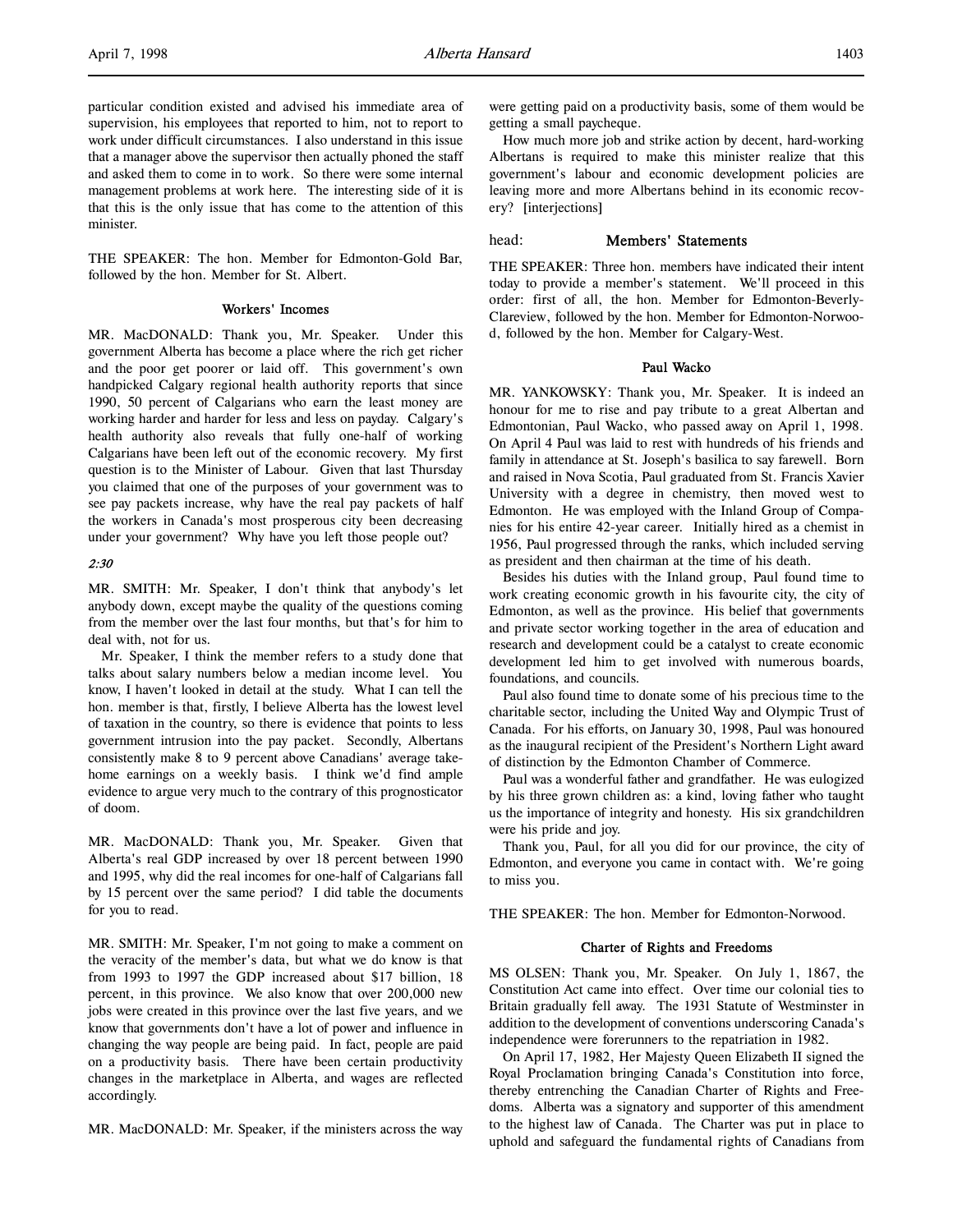being overruled by any government. The notwithstanding clause was an addition to ensure provincial sovereignty could not be limited by the judiciary. When Alberta pressed for the addition of this clause, it was to enhance the rights of Albertans, never to abrogate the basic rights of our minorities.

The role of the courts is merely to interpret and apply the laws and the Constitution. The independence of the judiciary is critical to this role. Justice Iacobucci stated in the decision on Delwin Vriend versus the province of Alberta that:

it is suggested that this appeal represents a contest between the power of the democratically elected legislatures to pass the laws they see fit, and the power of the courts to disallow those laws, to dictate that certain matters be included in those laws. To put the issue in this way is misleading and erroneous. Quite simply, it is not the courts which limit the legislature. Rather, it is the Constitution, which must be interpreted by the courts, that limits the legislatures.

It is clear that some members of the Legislature, including the Premier, and some members of the general public do not understand this important distinction. I urge all members of this Legislature to educate themselves about the role of the courts and their own function as a vital part of our legislative process. Our job is to make the laws, laws that are equitable to all, and the job of the court is to apply and interpret those laws.

THE SPEAKER: The hon. Member for Calgary-West.

### Stu Hart

MS KRYCZKA: Thank you, Mr. Speaker. Today I would like to recognize Stu Hart, a constituent and an Alberta sport legend who was named to the Alberta Sports Hall of Fame in 1980. Stu has been associated with athletics all of his life, whether on local, national, or international levels. Stu Hart is also known as a gentleman, a good citizen, one ready to aid a worthy community cause, and a fine example to the youth of Alberta.

Stu is a native of Saskatoon. He moved to Edmonton in 1929, where he developed in wrestling through the YMCA to become middleweight champion at the dominion amateur championships in 1937. He was designated to represent Canada at the 1940 Olympic Games, which were canceled because of World War II. Even while competing Stu found time to coach wrestling from 1935 to 1942 at the University of Alberta. During four years of service in the Canadian Navy, Stu also wrestled in fundraising events and in matches to help entertain the troops. As a young man Stu played senior fastball and hardball with the Edmonton Southside Athletic Club and participated in junior soccer and cricket. He also played football with the Edmonton Eskimos.

In 1946 Stu embarked on a pro wrestling career in New York City, where he also met and married his beloved Helen, who proved to be the only one to tame Stu in the ring or out for 50 years.

In 1948 Stu turned to promoting wrestling, initially in Edmonton, which he pursued for 32 years. In 1952 he started Stampede Wrestling in Calgary, but he also took the sport to smaller Alberta communities. Stu has served his Calgary community well, having put on benefit wrestling cards for such organizations as the Cancer Society and Community Chest. Top world wrestlers including Gene Kiniski, Joe "Tiger" Tommaso and Stu's eight sons got their start in Stu Hart's gym with his skillful training. He tells me his referees included Jack Dempsey and Phil Klein, the Premier's father. To quote a friend, Rabbi Lewis Ginsberg: Stu Hart is a credit to the athletic arena and even more so to the arena of life.

I totally support his sentiment and am very proud to recognize Stu Hart, Alberta's sport legend.

Thank you.

### 2:40

THE SPEAKER: Before proceeding with Orders of the Day, Government House Leader, do you want to raise a point of order, or do you want me to make a comment?

MR. HAVELOCK: Please make a comment.

# Speaker's Ruling

# Anticipation

THE SPEAKER: Okay, and I'm quite prepared to do that under 13(2).

During the question period today there was an interjection by the Government House Leader. The Government House Leader indicated that the question raised by the hon. Member for Edmonton-Glenora to the hon. Minister of Advanced Education and Career Development in essence would be on projected government business today.

The Speaker is not sure that all hon. members of the Assembly in fact would have known that. For day 40, Tuesday, April 7, what today's Order Paper has on it under second reading is Bill 40. Now, it may very well be that an internal report may exist that basically says that Bill 35 would be the one substituting for Bill 40, and perhaps that knowledge would have been made aware to the hon. Opposition House Leader. If that is the case, then I think a little greater diligence might be employed with respect to that kind of situation. But the chair also listened very attentively and basically allowed two questions to go and the third one not to go because the third one seemed to be clearly within the breach of anticipation of the certain debate that might be forthcoming.

Having said that, you've all heard me say before that I try to have a minimal amount of interjections in this House to allow the greatest amount of flexibility in terms of the flow of the question period. If the chair would have interjected on that point and ruled that one out, the chair would have also been in a position to have ruled out three other questions today. The hon. Member for Airdrie-Rocky View got up and cited a federal report, and it is not within the administrative competence of this House to deal with a federal report. The hon. Member for Calgary-North West raised questions with respect to future health concerns, and the Speaker looks at at least six bills with respect to health on this particular Order Paper in front of him. The hon. Member for Calgary-Fort asked for a legal opinion from the Minister of Labour. It is not the purpose of question period to seek legal opinions.

So one has, I repeat, tried to find the greatest amount of latitude to allow hon. members to do the best possible job they can for their constituents and to allow the greatest amount of free flow in question period without interference. So having done that, if one wants to really, really raise these interjections and points of order, I think that on your 40th day of this session, which, by the way, to my knowledge is the longest uninterrupted sitting of this Legislative Assembly – some sessions are much longer than 40 days, but there's usually a break. You have not yet arrived at a break. To my knowledge, you have never gone for 40 days in a row without having a break, and that may be a reflection of certain things forthcoming in the House. So this is day 40. Tomorrow will be day 41. Then it'll be day 42. Then there'll be an opportunity for a brief break, and perhaps something might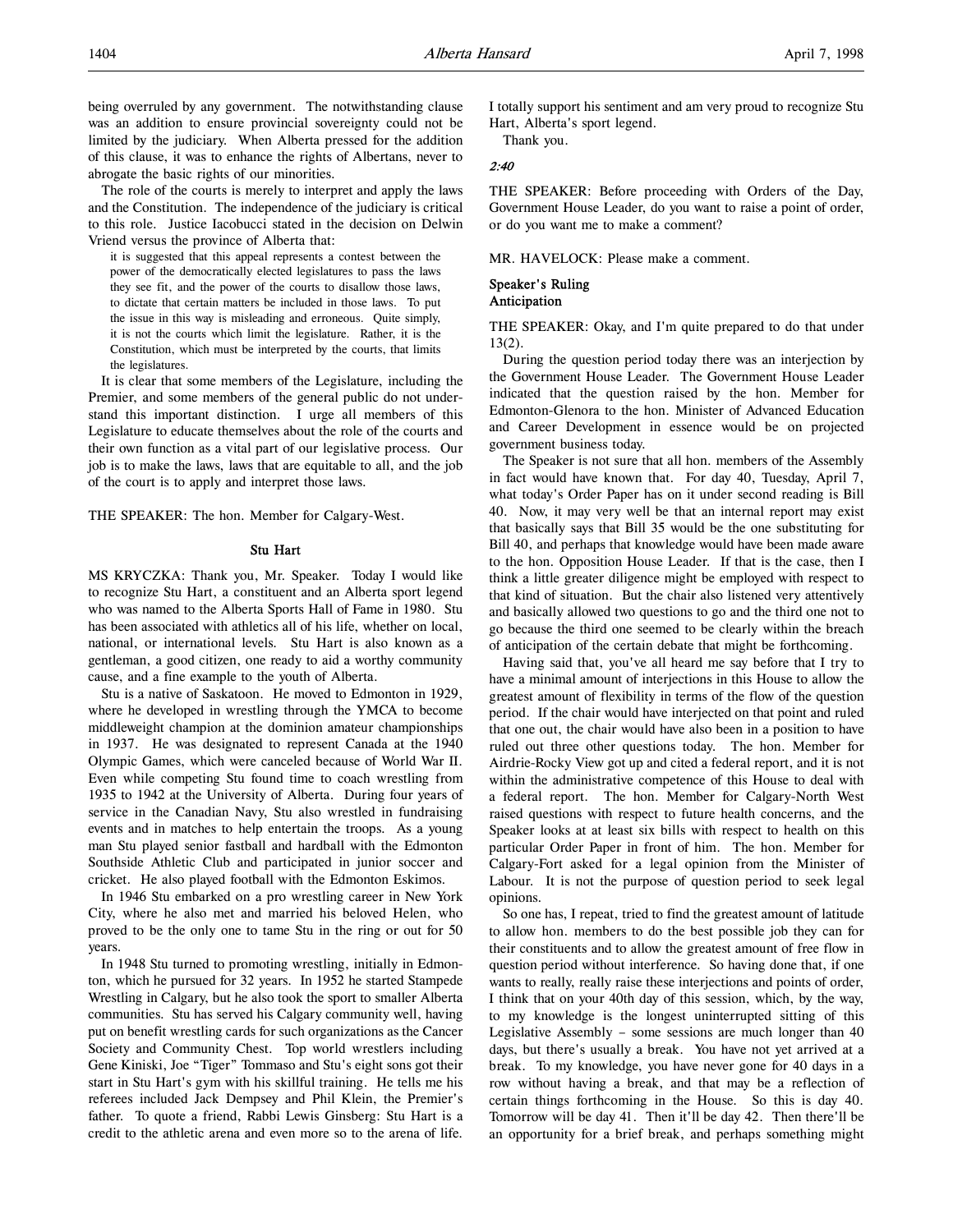proceed a little differently. So I hope that provides some further understanding with respect to this.

### head: **Orders of the Day**

# head: Public Bills and Orders Other than head: Government Bills and Orders head: Second Reading

### Bill 211

### Legislative Assembly Amendment Act, 1998

[Debate adjourned March 31: Mr. Klapstein speaking] THE SPEAKER: The hon. Member for Leduc.

MR. KLAPSTEIN: Thank you, Mr. Speaker. I'm pleased to continue speaking to Bill 211.

Alberta has accepted this obligation, and consistent with the Constitution Act, part 1, section 4 of Alberta's Legislative Assembly Act states that "there shall be a sitting of the Legislature at least once every 12 months."

Mr. Speaker, we are not doing anything new here. Historically, fall sessions are not the norm in this province. In fact, they are not the norm in the majority of provinces in Canada. In five of the last 12 years fall sessions were not held in this province. Since Alberta became a province in 1905, there have been many years in which the Legislature did not sit twice per year. In fact, more than one 10-year period exists where fall sittings did not occur at all.

The provinces of British Columbia, Saskatchewan, Manitoba, Newfoundland, and Prince Edward Island also have legislation that mirrors Alberta's. These Legislative Assemblies are required to sit once every 12 months and, like Alberta, will sit twice when there is an urgent matter before the province. It is also interesting, Mr. Speaker, that in the United States 43 of the 50 states meet only once a year for between 40 and 90 days, depending on state laws.

It is important to remember that each day this Legislative Assembly sits, it costs Alberta taxpayers \$15,000. I would like to make it clear that this issue is not simply about dollars. I don't think there are any members sitting in the Assembly today who can honestly say that their constituents would agree to spending this kind of money when it is not necessary. The cost to the Department of Public Works, Supply and Services for a sitting of the Legislature averages \$1,335 per week. The cost of utilities alone, due to the House lighting and extended load on building services, averages \$105 per week, while the extra labour required averages \$1,230 per week.

Mr. Speaker, I agree that this money is well spent during the session when we are listening to the Provincial Treasurer deliver the Budget Address outlining the government's spending plans and then openly debating those plans during the budget estimates discussions. It is money well spent when members of this Assembly are debating necessary legislation that will improve the quality of life for Albertans or an issue that is in the public interest. I could not in good conscience go back to my constituents and explain that we will sit every fall, regardless of whether or not the government needs to pass legislation or it is in the public interest, simply because we are legislated to do so. I for one am not prepared to say this to my constituents.

Another issue, Mr. Speaker, is democracy. The Member for Edmonton-Glenora speaks of democracy and seems to believe that democracy only exists in this province when the Legislative

Assembly is sitting. I would argue that true democracy exists when we as elected representatives of the people of this province are out talking and listening to our constituents about their concerns and issues. The Legislature does not need to sit twice a year in order for democracy to be effective, contrary to what some members of this Assembly would have us believe.

Much of the work of a Member of the Legislative Assembly is done outside of session back in our respective constituencies. Being available to our constituents is our job. It is also one of the best ways to be openly and directly accountable to the electorate. Mr. Speaker, I know that some of my best discussions with constituents, when I get a real sense of the issues in my constituency, occur in the coffee shops or at community functions within my constituency. Attending these types of functions and going out and meeting with my constituents is what being a member of this Assembly is all about for me. The time spent one on one with constituents is invaluable. It ensures that when we are in the House voting and debating government policy and legislation, we are truly and accurately representing the views of the people we represent. This is the job that we were elected to do.

Mr. Speaker, legislating members to attend a session during the fall may in fact take away from the democratic process. This is because it reduces the number of days that we are in our constituencies with the people who elected us to represent them. What better way to hear constituents' concerns and issues than to speak directly with them. We can't do this when we are here in Edmonton. I am certain that all members of the Assembly are familiar with the term "dome disease." It occurs when we as elected officials lose touch with constituents, with their concerns and issues because too much time is being spent in Edmonton under the dome. To prevent this from happening, we must spend time in our constituencies. Democracy is well served by its elected representatives if they seek out the will of the people who elected them. For this reason, like my colleagues on this side of the House I try to spend as much time as possible in our constituencies, where we are accessible to the electorate.

Mr. Speaker, at no time has this government said that we would not sit during the fall or that we would not sit more than once within a 12-month period. What we have said, what we have committed to is sitting in the fall when it is in the public interest, when there is an urgent need, or when there is government legislation that needs to be debated. We are committed to doing this. We have done it in the past – in fact, just this past December to discuss national unity – and we will do it again, but only when it's necessary.

## 2:50

Mr. Speaker, a House agreement was drawn up for the sitting of the 23rd Legislature. This agreement ensured that there would be a spring and fall sitting in the Legislature each year. This House agreement was nullified with the March 1997 election and the convening of a new session. The new House leaders' agreement for the 24th Legislature does not require a fall sitting. This agreement was consented to by all three parties and signed in April of 1997. I find it somewhat peculiar that the Member for Edmonton-Glenora is choosing to bring this issue up now when the agreement has already been consented to.

Mr. Speaker, government is not about legislating for the sake of legislating. It is our responsibility to bring forth legislation when it is necessary to meet the needs of Albertans and to ensure the best standard of living for the people of this province. Quite frankly, I think that taxpayers in Alberta could think of better and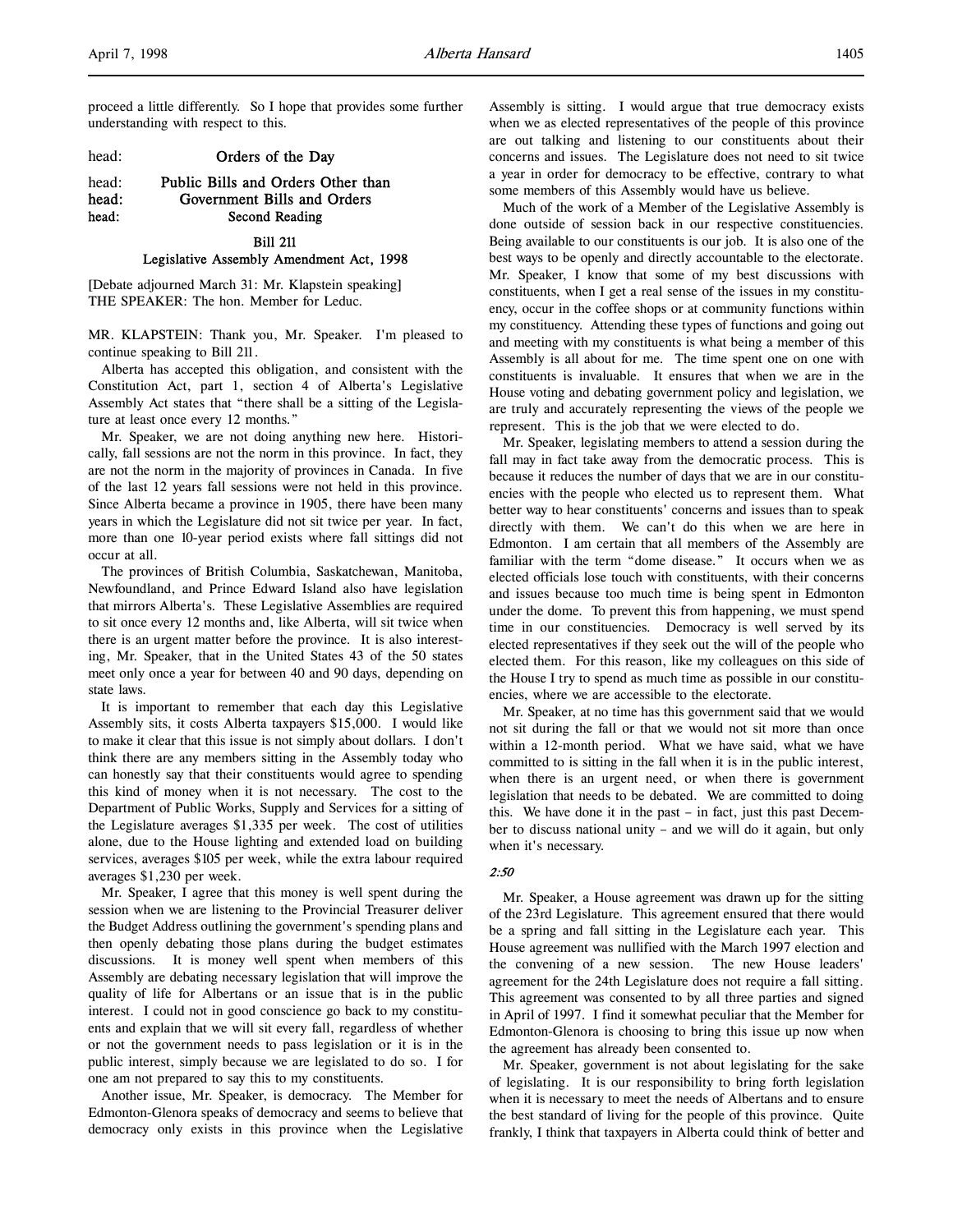preferred ways to have their hard-earned tax dollars spent than to have us sitting here debating unnecessary legislation.

In closing, Mr. Speaker, I reiterate that this government has agreed to sitting in the fall when it is necessary, when it is in the public interest to do so. We are committed to doing this on the record. It is a waste of time and money if the only reason a session is held is because it is required by legislation rather than because the government needs legislation or there is an urgent matter to be addressed. We do not need legislation requiring us to sit unnecessarily, and for this reason I am not able to support Bill 211.

Thank you.

MS OLSEN: Mr. Speaker, democracy as defined by The Concise Oxford Dictionary is "government by all the people, direct or representative." I have some other interesting notes out of that particular definition: a "form of society ignoring hereditary class distinctions and tolerating minority views." So it is with pleasure that I rise to speak to this bill today, because I believe that in this Legislature is where true debate happens.

I have often spoken of the need for balanced legislation, and I believe that my colleague for Edmonton-Glenora should be thanked by all Albertans for addressing this need by bringing forward a balanced piece of legislation. You see, we have a government that doesn't see a need to have two sessions of the Legislature. The Minister of Justice stated not long ago, on March 31 as a matter of fact, that he wasn't going to support this legislation. He stated in his introductory remarks that "in 1886 a New York judge was heard to remark in his courtroom that no man's life, liberty, or property are safe while the Legislature is in session." Well, Mr. Speaker, I beg to differ with that, and I would venture to say that the victims of the sterilization fiasco beg to differ with that.

I would suggest that from this particular . . .

## AN HON. MEMBER: It's too loud.

MS OLSEN: Thank you. At least I know I'm being heard.

This bill will not let us forget that debate on Bill 26, and the fact that we were here in this Legislature at that time prevented this bill from going ahead. The fact that the public rose up and spoke prevented the bill from going ahead. This Legislature is used as a vehicle for the public, and we're there to assist them. Be it government members or opposition members, our role is to assist the members of the public and our constituents, including my very own constituents, to bring their issues to the doors of the Legislature.

Mr. Speaker, when I decided to pursue political life, I told the voters in my constituency that I would represent their issues in the Legislature. The electorate believed I would indeed do just that, and now my constituents expect me to be here. By all accounts, by what we have seen during this legislative session, Bill 26 is only an example of why we should be here.

It is not acceptable to choose government by summit over debate in the Legislature, where all elected officials have an opportunity to participate, where all people are represented. You see, we've now had a Growth Summit. We're headed to a Justice Summit, and unfortunately our Justice Summit is being led by a lame duck Justice minister, a minister who doesn't believe in deliberative democracy. We have a VLT summit. Now we have a human rights summit; we have four people deciding what's going to happen on the Delwin Vriend decision.

So I might add that human rights should not be determined by political ideology or public opinion polls. Given this, I would propose to the Minister of Justice that if he and his colleagues are designing speeches "to fill some imaginable void," as he stated, "with our musings about issues which few have either the stamina or interest to reflect upon," then I respectfully submit that they have no business being in public life. I would argue that Albertans who pay the cabinet ministers' six-figure salaries and perks would expect their representatives to be in this House. They expect accountability, and whether the sponsor of Bill 26 and his colleagues believe it or not, this is where accountability does indeed happen.

Question period plays an important role in the process. I believe that part of my job is to be here and ask questions to the ministers on issues that affect the lives of Albertans on a daily basis. As an opposition member I believe my job is here, where we private members are able to introduce meaningful legislation and have meaningful debate. I just listened to the Member for Leduc across the way. He alluded to not bringing in unnecessary legislation. Well, I would suggest that if the government is bringing in unnecessary legislation to fill a void in here, then the government needs to be changed.

Mr. Speaker, I was very pleased to be in this Legislature over the spring break of my son. He's come to know what the role of an MLA should be, and I was very proud for him to be able to come and sit in the gallery while we were here. He got to watch question period and learn more about the role of the Legislature. I believe that that has to happen for more youths, for more kids, and I'm pleased to see that we make the opportunities for kids from different schools to come to the Legislature to see what this is all about. This is about lawmaking. This is where we do our job. This is part and parcel of democracy in this province and in this country. If that's not our job, what is our job?

I want to reflect a little bit on some of the issues that have arisen south of the border. I'm going to focus a little bit on California. California has a system whereby every time they go to vote, they have about 200 initiatives on the voter's agenda. It concerns me and it concerns many legislators in California, because no meaningful debate ever occurs over those particular initiatives. You either vote for them or you vote against them. They indeed have a library for lobbyists. They have set up a library where lobbyists can come in and get the help they need to bring forward bills and initiatives to put on the agenda for all voters to vote on. It bothers me that in a sense they've handcuffed themselves to some degree, because there is no debate. If an initiative is not a good initiative, the Legislature has to find a way around it. They spend more time finding their way around that kind of legislation. If they were able to bring those initiatives into the House to debate, then the good of those initiatives would become relevant, and if it was bad legislation or initiatives that weren't going to be for the greater good, that were not going to be for the betterment of the state, then there of course could be debate, and those particular initiatives could be voted down.

### 3:00

I'm a little concerned that we have a move by this particular government to do everything by summit and by popular vote and representation by telephone, those kinds of things. Serious lawmaking has to happen in this Legislature. If it doesn't, then we're not being responsible.

I would like to think about what our job should then really indeed be. I view it as having three components. I'm an elected representative for my constituency. I serve my constituency by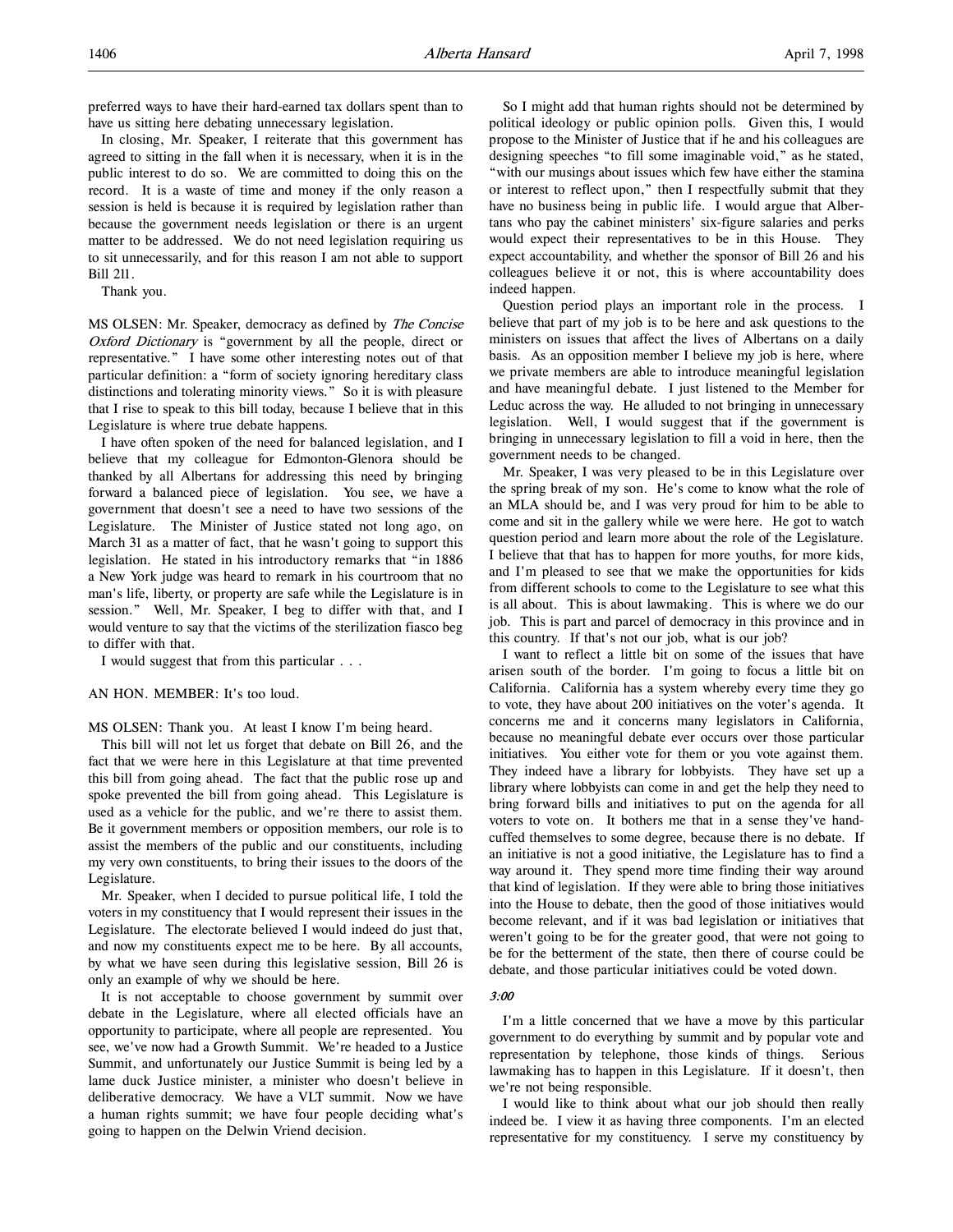attending events, by going to the schools, by having meetings with different groups in the community, by bringing their issues to this Legislature. The second component of our job is to come to the Legislature, debate bills, bring the voice of the community here, and debate issues that are important to the public. The other aspect of that is to represent, in my case, the issues from my critic portfolio surrounding Justice and aboriginal affairs and social services.

That is a very, very, very heavy workload for any of us in here. Any one of those three components does not lessen the necessity for us to be here. What we hear when speaking to constituents, what we hear out around the province is what drives some of the initiatives that we bring in here. That's what hopefully drives some of the debate that flows from the government side.

This is a very important place, and it deserves the respect of all of us; yes, even the Minister of Labour. It does deserve our respect, and we should be here.

MR. SMITH: Well, why have you only got four people here, Sue? Only four people are here on your side.

MS OLSEN: Because I'm speaking right now. They'll come back.

DR. MASSEY: Ask him about the participation rate.

MS OLSEN: What about the participation rate? Through the Speaker, what about the participation rate in debate of the other side of the House? At least we're here to debate. We're active, we're involved, and we're participating.

Whether the government believes that we need to have one or two sessions of this Legislature is really something that all members on the other side should think about. I do not believe that we should dismiss this particular place. It has a place in lawmaking; it's the only place where laws can be made. It's the only place where we can debate issues that are of relevance to different laws. It's not the standing policy committees, because as opposition members we can't be there as active participants. If they were going to be democratic, they should be all-party committees so that we could debate some of the issues there. I'll take that smile from the hon. Minister of Labour, Mr. Speaker, as an indulgence of that, that he'd certainly push that issue forward.

The other issue I have is in relation to regulations that are made. Many of the pieces of legislation that we pass have a tremendous number of regulations that are adopted, but they don't go through the Law and Regulations Committee. I'm a member of that particular committee, and I feel there's a need, given that we're governing more by regulation, more by delegated authority, more by summit, that we should really be meeting. We should give the hon. Member for Banff-Cochrane the opportunity to chair that meeting. She's the chairman of that particular standing committee, and I think that, in all fairness, she should get her opportunity to chair. All those pieces of legislation that come forward – and there are many that have been brought to the table in this session that are going to require regulations, and we need to be looking at those regulations. An all-party committee on those regulations would be just dandy, because then we could represent also the views of Albertans and constituents and the people we hear from.

Mr. Speaker, I do believe that we should have two sittings of

this Legislature. I believe it's necessary. I believe that to promote democracy, we should be engaged in debate and putting forward responsible pieces of legislation. I think that can happen. It doesn't have to happen in one sitting. It certainly can happen in two sittings of the Legislature. I would even go so far as to look at the particular agenda and the 40-odd pieces of legislation that have been tabled so far and the full debate that's not going to occur on those particular pieces because it appears that sometime in the next month the government wants to be out of the House. So now we have to put that off for another time. If we don't come back in September or October for a continuation of this session, then those bills and those pieces of legislation die on the Order Paper.

So my question then is: why did we bring them forward at all? I would suspect that the government wants to bring forward strong pieces of legislation, and I think that's important. So 41 pieces of legislation have been brought forward, and I would like the opportunity to debate those 41 pieces of legislation. Not only that; a number of private members' bills were brought forward. Only a small fraction of those will get debated, and private members are representing the views of their constituents.

The other aspect of that is that we also have a number of motions for returns and written questions, many of which we will never get to. We have many other motions brought forward by private members and government members that we'll never have the opportunity to debate, and I think they should be debated. If they were important enough to put on the Order Paper, they're certainly important enough to be debated.

With that, Mr. Speaker, I stand in support of two sessions of the Legislature in one year. I stand in support of this bill from my colleague for Edmonton-Glenora. I will take my leave and allow somebody else to address the issue.

### THE SPEAKER: The hon. Member for Calgary-Glenmore.

MR. STEVENS: Thanks, Mr. Speaker. I'd like to add just a few comments on Bill 211, the Legislative Assembly Amendment Act, 1998. This amendment, as has already been pointed out, is meant to legislate the sitting of the House at least twice a year unless there is an eight-month marathon session or, in other words, at least 160 or more sitting days, in which case, in the view of the hon. Member for Edmonton-Glenora, the democratic process will be secure and the second sitting need not proceed.

The question of how often and how long the Legislature must sit is certainly not a new dilemma. Since the beginning of western civilization people have always begged the question: what is the role of government in a democracy? Mr. Speaker, that is not an easily defined, black and white answer, but there are certainly parameters that I believe we can all agree upon. First and foremost, the people of a western civilization have for centuries had representatives to bring forward their views. Over that time this tradition of representation has seen a great deal of change and all for the better. History has taught us a great deal in understanding political philosophy and the structure of our parliamentary system. That history has taught us what works and what doesn't work and why. But one thing about the political playing field and the legislative procedure is that it is not stagnant.

Sir Winston Churchill in May 1926 stated:

In this Country we avow our faith in Parliamentary government – we are unshaken by certain developments of the modern world. All wisdom is not new wisdom, and we rest with confidence on the institutions created by the wisdom of our ancestors. We are not blind to the defects of the Parliamentary system, but we are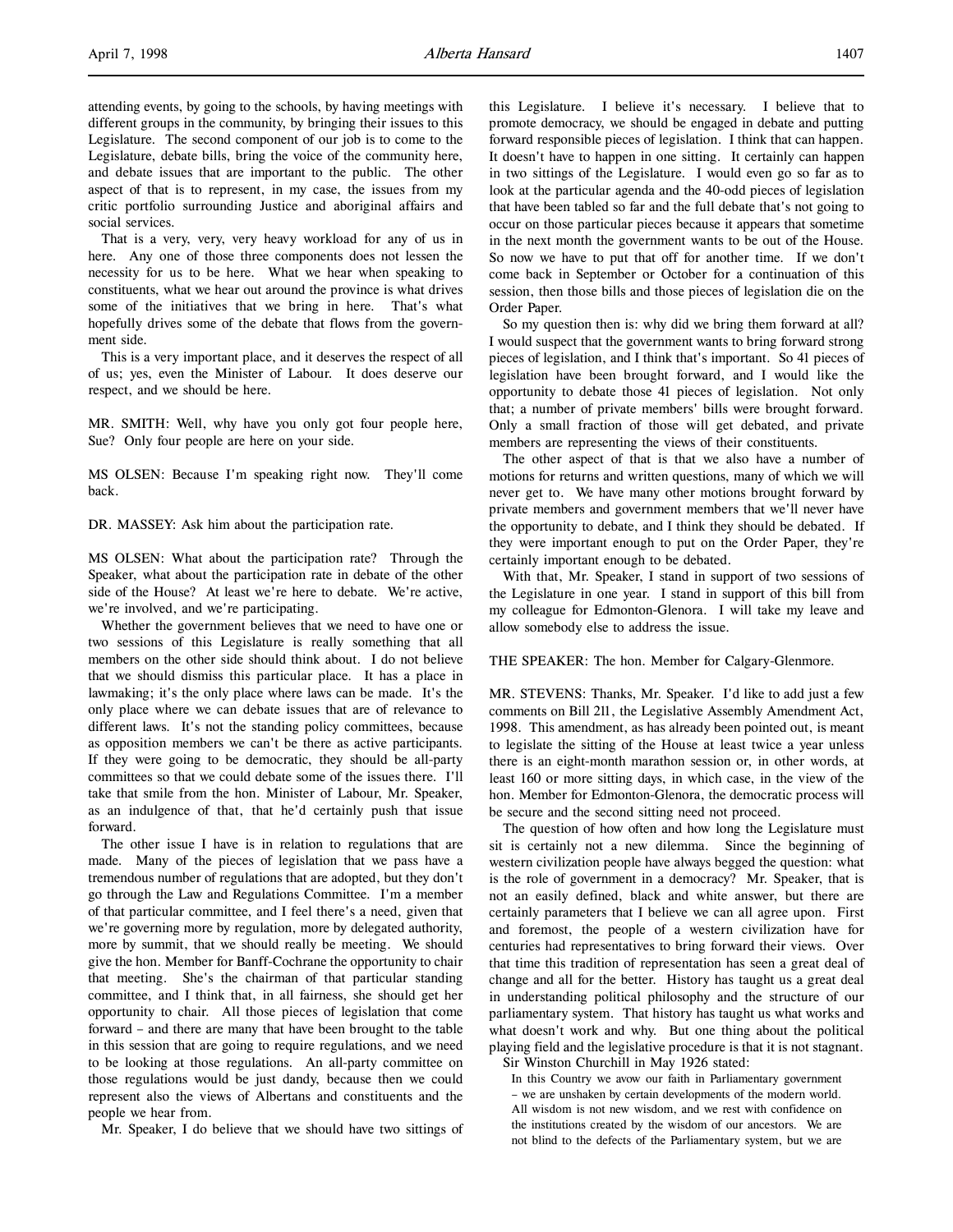still convinced that if properly worked and properly understood, it is the most flexible and practical form of the government of men that has yet been discovered.

I imagine that the hon. Member for Edmonton-Glenora would agree that there will never be a time in our future when the legislative process is so predictable that we can set our agenda to deal with matters before they arise.

## 3:10

Mr. Speaker, this government is being very responsible in its dealings with issues. By law and by convention we as a Legislature must meet at least once a year every year during our fiveyear mandate. This government has a stated commitment to all Albertans that we will meet twice a year when there is a need. In fact, we have already exercised that judgment and lived up to that commitment during this 24th Legislature. We met in December of last year to discuss the unity issue, an issue of national magnitude.

Mr. Speaker, we will not sit twice a year if there is no need. As an Assembly we have an obligation to meet once a year. We have legislated that in an Alberta statute. The Legislative Assembly Act states that we cannot let 12 months pass between the end of a session and the beginning of a new session.

As a member of the British Commonwealth, Alberta's entire political process and parliamentary procedures are steeped in the English tradition. From the time feudal lords ruled the land to the beginning of the building of their Parliament buildings in 1097, we have seen our lives shaped by our political and parliamentary system. One of the first recorded acts of representation and the use of advisers in England's parliamentary system occurred in 1254 when the king sent for his knights of the shires to come to London to advise him on his finances. By 1295 a model Parliament had been created and summoned by Edward I. This model Parliament, which is regarded as the first representative assembly in England, included two knights from each county, two burgesses from each borough, and two citizens from each city. Mr. Speaker, by necessity Rome had established the need for representation, and by precedence Great Britain had adopted that need, a need for tradition and a need for representation that continues in its modified form today.

However, once the model Parliament had been assembled and had become the normal flow of political workings, the Parliament still did not just sit in London. As late as 1681 the Parliament was still meeting in Oxford, and the sitting of the Parliament was still at the whim of the king. There were no set dates or set numbers of sittings. That came a few years later. In 1694 the Triennial Act was passed in the Commons, dictating that there must be at least one meeting of Parliament every three years and also limiting the lifespan of Parliament to three years. Mr. Speaker, the time limits set out by the Triennial Act survived until 1716, when the Septennial Act was passed. This act extended the life of the Parliament to seven years from its original three. Although this brought stability to the 18th century political system, it also brought with it corruption and electoral manipulation. This act was eventually replaced in 1911 by the Parliament Act, the act which was the driving force behind our own Constitution. This act reduced the duration of a Parliament to only five years.

Canada, as we all know, has adopted this rule. All legislative assemblies, including the House of Commons, must be dissolved within five years after every election. The Constitution Act of 1867 also dictated how often the House of Commons must meet. It read as follows:

There shall be a Session of the Parliament of Canada once at least in every Year, so that Twelve Months shall not intervene between the last Sitting of the Parliament in one Session and its first Sitting in the next Session.

When the Constitution Act was revised in 1982, that section was amended to read as follows: "There shall be a sitting of Parliament and of each legislature at least once every twelve months." As the hon. members know, we are ruled by that law. We must – and I stress "must" – under federal law meet at least once a year. We agree with that, Mr. Speaker. In fact, we have adopted that section of the Charter into our own Legislative Assembly Act, which the hon. member now wishes to amend.

Over the long history of parliamentary government, the Legislature and its debates have become quite elaborate and ceremonial, but one thing has stayed the same: the need for the House to sit and to bring forward strong new legislation and to allow the elected officials the ability to voice the concerns of their constituents. Mr. Speaker, I agree that this is the mandate of the Legislature. This government does bring forward strong legislation, and creating strong legislation takes time. We are also here to voice the concerns of our constituents, a voice given to us in the last election, but we cannot voice those concerns if we have no idea what they are. When this House is not in session, I for one do not go back to my constituency and say to myself: well, my work is done for the year. Certainly I know I can speak for all of my government colleagues in saying that.

No, Mr. Speaker. Much of my most important work is really just beginning. Unlike most of the opposition, I don't live here in Edmonton. Therefore, during session I must travel to and from my constituency weekly. This means that I cannot meet with constituents every day during session. As a representative of my constituents, I try at every opportunity to get out and meet with them. That is my job. My job is to listen and to be there for my constituents. This government, this Legislature, does not need a rule that requires it to be in session twice a year for me to do my job to the best of my ability.

As Sir Winston Churchill said, again in 1926:

There is another function of Parliament which, if successfully discharged, will in every country preserve the power of the representative institutions. Parliament, properly viewed and properly guided, is the greatest instrument of associating . . . citizens with actual life and policy of the State.

Mr. Speaker, when I leave this building, I escape the risk of dome disease. I look forward to getting back to my constituency so I can take what we have done here directly to the people who elected me to do just that, to keep them informed as to what the government is doing and to bring their concerns back with me to this House.

 I do not believe that what this bill sets out will address what is intended. The hon. member feels the House must be in session for democracy to take place, for this government to be accountable. Mr. Speaker, that is a somewhat narrow view of democracy and of representation. Just as I and my caucus colleagues do, I am certain the hon. member and his colleagues write letters to various ministers asking for assistance or guidance in dealing with constituent concerns. I do not believe that when we are not in this building, the hon. member stops writing those letters or stops asking those questions. That is something I just do not believe happens. The hon. member is a very intuitive and indeed actionoriented member, so I for one do not think he believes his work is done when this House is not in session or that he cannot fulfill his role as the opposition when we are not sitting.

Bill 211 is unnecessary. I believe this government should sit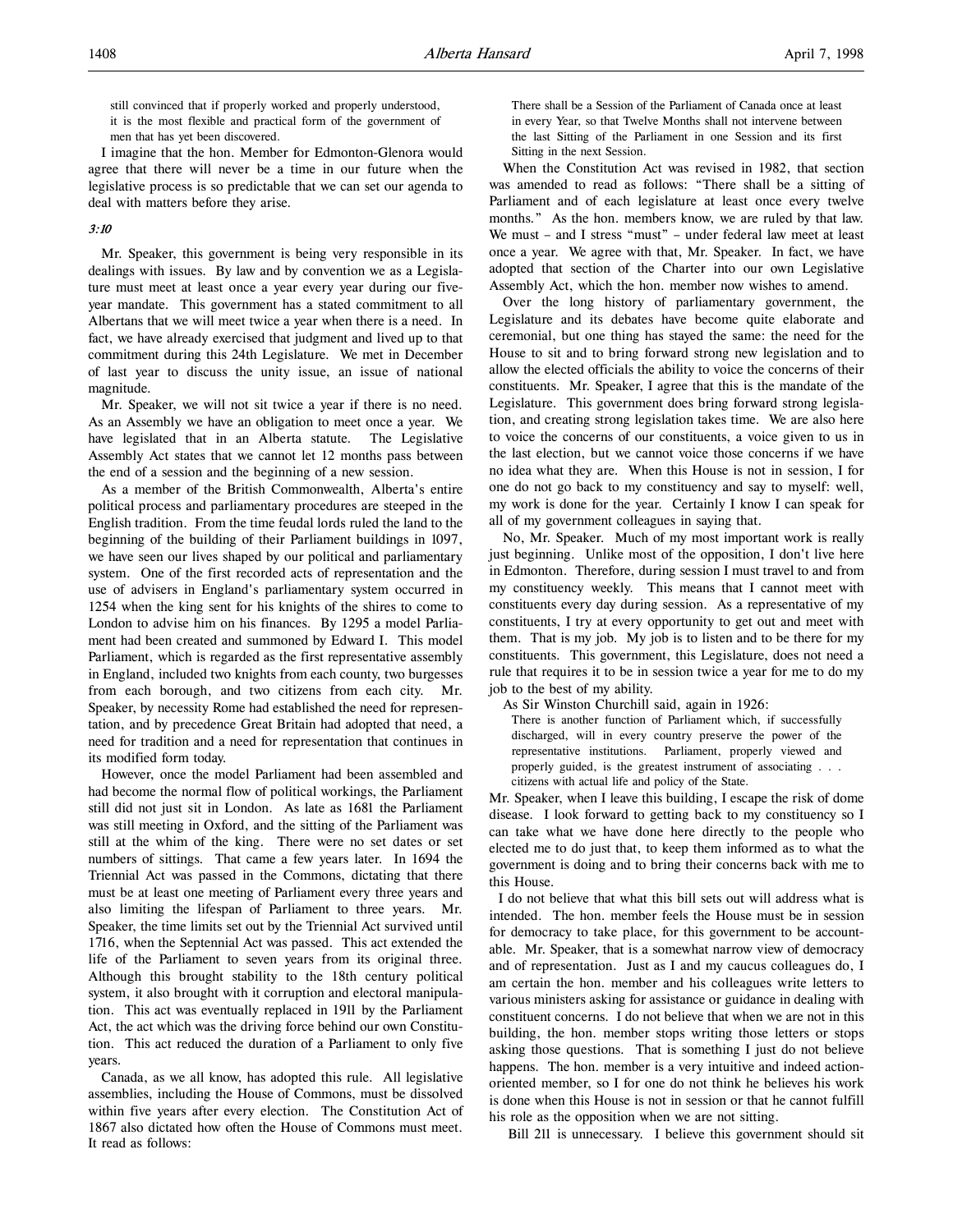as often as is necessary, but legislating the times is not necessary when there is a commitment by this government to sit if there is a need. That need should be a matter of judgment, Mr. Speaker, not a matter of legislation.

Mr. Speaker, I believe history and tradition play a great part in our lives. I would like to finish with a quote, again from Sir Winston Churchill.

We wish to see our Parliament a strong, easy, flexible instrument of free Debate. It is notable that the Parliaments of the British Commonwealth have to a very large extent reproduced our Parliamentary institutions in their form as well as in their spirit.

We do not need this legislation dictating when we will sit in this Assembly, but what is needed is a commitment that the House will sit when needed. Mr. Speaker, we have that commitment, and for that reason I will be voting against Bill 211.

THE SPEAKER: The hon. Member for Calgary-Buffalo.

MR. DICKSON: Thank you very much, Mr. Speaker. I, too, like the Member for Calgary-Glenmore, represent a Calgary constituency. I also experience the frustration when session is going on at not being immediately available to the 36,000-odd people in downtown Calgary I represent. It is difficult to spend enough time on the phone speaking to people. You can't get to all the meetings in your constituency or in your community.

But, Mr. Speaker, with respect, that member must have some pages missing from his calendar. There are 12 months in a year. If the Legislature were to sit as it used to when we had two sessions, for about three months in the spring and a month and a half in the fall, that still leaves, Mr. Speaker, something in the order of seven months for MLAs to be able to get out and speak to their constituents.

### 3:20

When the Member for Calgary-Glenmore talks about wanting to avoid dome disease, I can't help but think of the city of Calgary when public schoolteachers last fall were working a work-to-rule campaign and the concern that that caused on the part of Calgary families. That's, I think, the largest public school division or public school district in the dominion, and when you've got something as serious as a work-to-rule campaign, those Calgarians expect that their elected legislators are attempting to hold the Minister of Education to account. Now, if the Member for Calgary-Glenmore thinks there's no difference between my sitting in my Calgary-Buffalo office in downtown Calgary firing letters or phone messages to the Minister of Education and being able to come into this formal place and in a public way with a written record be able to challenge the Minister of Education, then his experience in this place has been vastly different from mine.

Mr. Speaker, if you look at what's been said by members opposite, we started off with the Minister of Justice saying that politicians "consume time." He wanted "to avoid prolonging the agony" of that minister in having to sit in the Assembly. Well, you know, it's been no fun in this session for the Minister of Justice and Attorney General, but in terms of some of the things that we've seen go on in that portfolio, one has to ask: how would that minister properly be held to account if it wasn't in this place?

The Minister of Justice made a point, in fact reflected again by the Member for Calgary-Glenmore, when he said that being in here, "it isolates us from what really matters to our electors." Well, Mr. Speaker, I go back to that crisis or that problem in Calgary public education last fall. Maybe the Member for Calgary-Glenmore wasn't getting phone calls, and maybe the

other Conservative MLAs from the city of Calgary weren't getting calls. That was a huge issue in my part of the city of Calgary. People had a lot of concern. They had a lot of questions for the Minister of Education. Rather than isolating us from what really matters, this simply provides us with a forum to do what those people expect, which is to ask questions.

The Minister of Justice said, "Legislative sittings do not equate to accountability." Well, of course they do not. The other part is missing. It's not good enough simply to be able to ask the questions. You need meaningful, focused responses from ministers of the Crown to get genuine accountability, something that we don't always see in this Assembly.

The Member for Leduc said that the Legislature is intended for government legislation or urgent issues in the public interest. Well, the reality is, Member for Leduc, through the Speaker: who decides what's an urgent issue? If people in downtown Calgary last fall thought public education was an urgent issue, it was clear the Minister of Education didn't think so. It was clear the Premier and the Government House Leader didn't think so, because they weren't prepared to call back . . .

## MRS. LAING: Come on, Gary.

MR. DICKSON: Well, the Member for Calgary-Bow, of all people in this Assembly, knows the importance of that education issue in the fall of 1997, and I suspect there were some constituents in Calgary-Bow who expected that that member, who's always working hard to give voice to her constituents, would also be asking those questions, not just in secret caucus meetings but in this place, where there's a record and where the minister has to accountable in a public way.

The Member for Leduc said that to hold a session because it's legislated would be, quote, irresponsible and not cost-effective, close quote. Well, when one looks at the \$15 billion that this Legislature debates briefly every spring and you look at the enormous impact of the decisions that we make, whether it's in health care or education or justice, this is the forum where we should be talking about those things. And to the members who suggest that debate is irresponsible, I can only say that that Member for Leduc and the Member for Calgary-Glenmore, with his excellent history of early parliamentary traditions, have to sit down and talk, because there's an enormous gulf between the two points of view.

The Member for Leduc went on to say: the government has agreed to a more responsible approach; we are committed to holding a fall session when it is necessary. Then he went on to say: if there's pressing government legislation which needs to be addressed, we will hold a fall session. He's completing ignoring the other equally important role of a legislator, to press ministers of the government and attempt to hold them accountable, not just to pass laws.

You know, there was an excellent analysis that was done on the role of question period that I want to refer members to, done by a John McDonough in July of 1985, prepared for the Commonwealth Parliamentary Association. He identified some of the values and some of the attributes of question period. I just wanted to touch on them briefly.

(a) It presents a lively spectacle promoting public interest in Parliament and parliamentary affairs.

Now, I understand why ministers of the Crown would not see that as being a meritorious argument for question period and for two sessions a year, but I think Albertans would see the advantage to it. Secondly: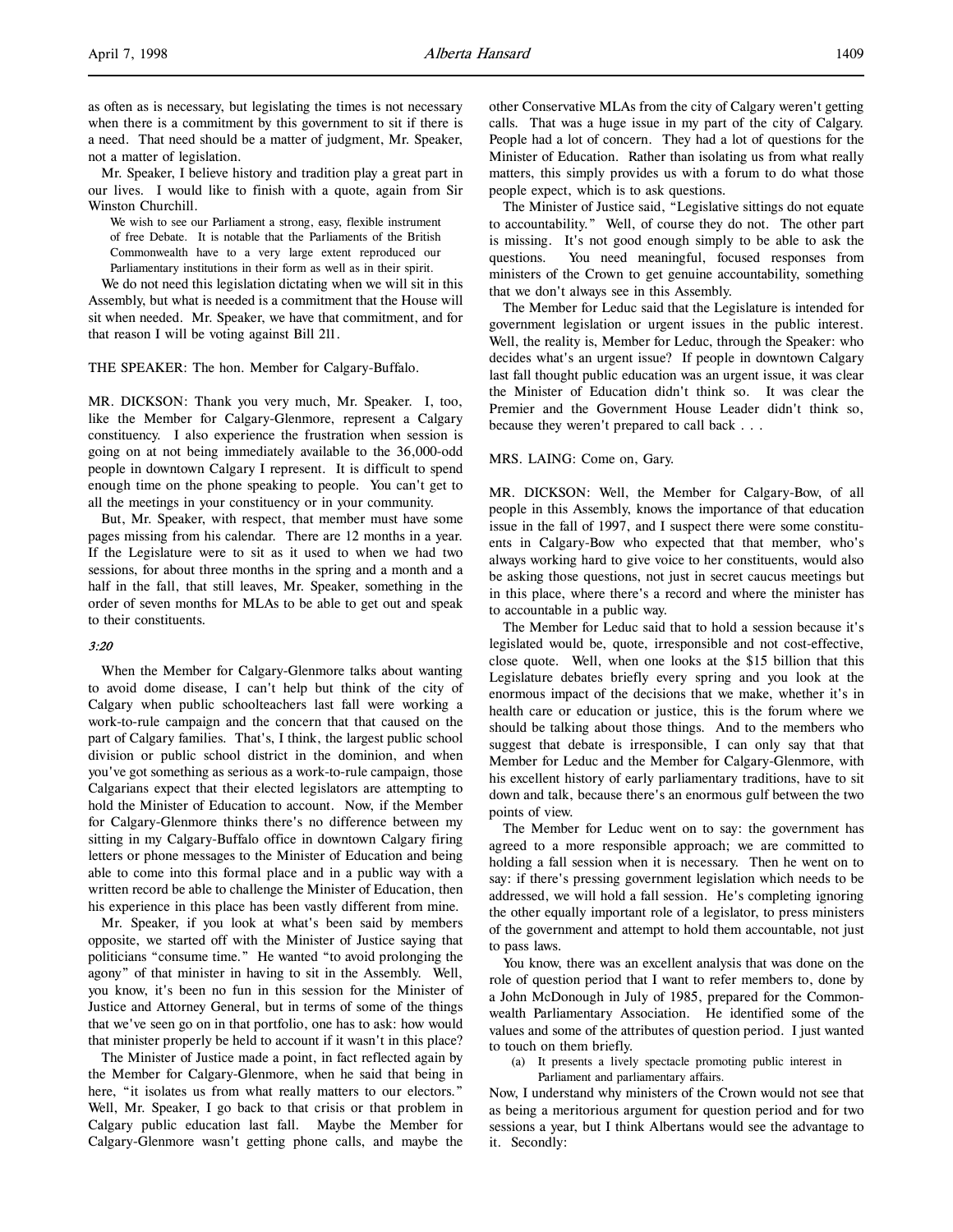(b) It provides a specific period of time each day in which a large number of miscellaneous issues may be dealt with quickly within a parliamentary framework.

It does indeed do that.

(c) It permits the illumination of political events not otherwise on the parliamentary agenda.

Well, that's a very important advantage that flows from question period.

(d) It permits the detailed supervision of selected aspects of administration policy, the public service, and the conduct of ministers, both individually and collectively.

Mr. Speaker, I can't help but think of the number of times we've seen the Minister of Family and Social Services held to account, pressing to find out what's happened to Alberta children in the care of the province. I defy any member of this Assembly to suggest a more effective forum for members to be able to hold that minister accountable on something as important as what happens to Alberta children in care. You don't have the same productivity and you don't have the same impact simply writing letters to the Minister of Family and Social Services or making a quiet phone call or running into that minister in an airport waiting area and having a word with him. It isn't the same thing.

I understand why the Legislature is no fun for government members. There is, at least in my observation, the unwritten rule to basically not embarrass the government, not challenge the government in a public way.

MR. WOLOSHYN: Come on. We like it here.

MR. DICKSON: I mean, I understand why it's not a lot of fun maybe for the Member for St. Albert or for the Minister of Public Works, Supply and Services or for any other member to be in this Assembly. I understand the frustration, but you know, those members have other opportunities outside this House to be able to get the attention of a minister. They have other forums and secret standing policy committees paid for by taxpayers but to which Albertans have no access other than a little brief hearing period.

I understand their frustration with the process of the Assembly. I understand the frustration of ministers of the Crown with question period, but those are the most compelling . . .

MR. WOLOSHYN: Speak for yourself. The frustration is only over there.

MR. DICKSON: Only when it comes to getting law and regulations adequately reviewed, Mr. Speaker. That's the only frustration. Otherwise, this continues to be the best job in the province.

In any event, Mr. Speaker, I was trying to enumerate what I thought were pretty strong reasons which were outlined in the analysis done by Mr. McDonough in terms of the role of question period and why the Assembly is important. One of the other reasons I didn't mention is that "questions may be arranged by the government itself."

I think we've run out of time, so I'll take this up tomorrow, Mr. Speaker.

THE SPEAKER: I hesitate to interrupt the hon. Member for Calgary-Buffalo, but the time limit for consideration of this matter today has now expired.

## head: Motions Other than Government Motions

### 3:30 Unwanted Pregnancies

510. Mr. Marz moved:

Be it resolved that the Legislative Assembly urge the

government to work in partnership with the federal government and the College of Physicians and Surgeons to review federal and provincial strategies that address unwanted pregnancies and the related issues of teen pregnancies, abortions, and the waiting lists for adoptions and examine the factors contributing to and means of improving upon the outcomes of these strategies.

THE SPEAKER: The hon. Member for Olds-Didsbury-Three Hills.

MR. MARZ: Thank you, Mr. Speaker. I'm very pleased to bring Motion 510 forward today for debate. It is important that the factors contributing to unwanted pregnancies be examined and that we look for ways to improve upon strategies that target them. The issues relating to unwanted pregnancies have been of great concern to the people of my constituency for a long period of time, and to finally have the opportunity to address them is quite gratifying for both myself and my constituents.

### [Mrs. Gordon in the chair]

Madam Speaker, we have a problem with unwanted pregnancies in this country and in this province. While our rates of unintended pregnancies, including teen pregnancy, are lower in Alberta than some of the other provinces, they are nonetheless quite high, indeed ranking amongst the highest, and are in need of being addressed. Likewise, I believe the rate of abortion is also in need of some study. I would like to share with the members of this House some of the information I encountered while researching this motion.

Madam Speaker, it is estimated that as many as 30 to 50 percent of pregnancies are unplanned. This number reaches about 85 percent in the case of teen pregnancy. Now, these are American statistics, but Canadian figures are quite likely to be comparable. Unplanned pregnancies, including those that are mistimed and those that are unwanted – and to find a good indication of the number of unwanted pregnancies in Alberta, we can look at the number of abortions and adoptions that occur each year in the province as well as the rates of teen pregnancy.

Madam Speaker, Alberta has one of the highest teen pregnancy rates in Canada. There are 38 pregnancies for every 1,000 girls aged 15 to 19 compared to the national average of 27 per 1,000 girls, an average which I believe is far too high. This amounted to 4,971 pregnancies in Alberta in 1995-96 to girls under the age of 19. The Department of Education has acknowledged the seriousness of this problem and has set a target to reduce Alberta's rate to a number equal to or below the Canadian average by 2005. I commend the department for taking this initiative, and I express my wish that when that target is reached, a new target is set to reduce the teen pregnancy rate even further.

The high pregnancy rate for adolescent girls has resulted in correspondingly high abortion rates. In 1995-96 there were 1,998 abortions on girls under the age of 19. In other words, about 40 percent of the total pregnancies for this age group resulted in abortion. In fact, Madam Speaker, the abortion rate overall has increased steadily since the mid-1980s. Although the numbers have fluctuated up and down somewhat from year to year, in the 1985-86 fiscal year the total number of abortions performed in Alberta was 6,356. Eleven years later that number sits at 9,608. This happened despite a slight decrease in the total number of estimated pregnancies in the province over that same period of time.

At the same time, there are many couples in this province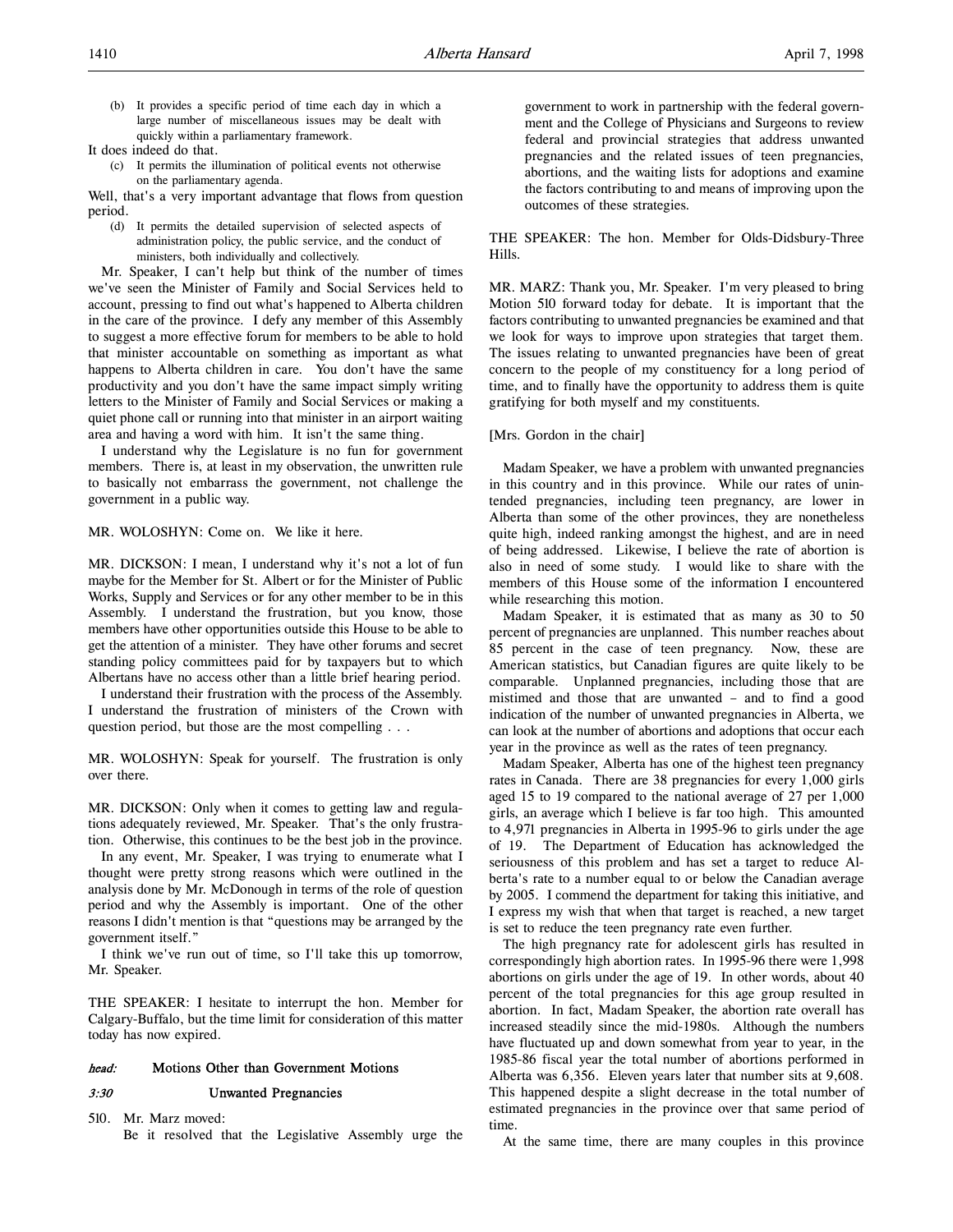unable to conceive children on their own who are faced with waiting lists of up to seven years to adopt a child. It is important to ask, I believe, why abortions of teenage mothers are being chosen in preference to giving a child up for adoption.

Now, I'd like to make it clear to the members of this Assembly that I'm not proposing the recriminalization of abortion. I do acknowledge, however, that high abortion rates are not a desirable thing for our society or for the women who undergo the procedure. Even looked at as a purely medical procedure, it makes sense to bring this number down as low as we can, as all medical procedures necessarily involve risk to the patient. There are consequences to abortion, Madam Speaker, of physical, emotional, and psychological natures. Motion 510 is an attempt to approach these issues in a proactive rather than a reactive way. It is my belief that the best way to address the rate of abortions is to reduce the number of unwanted pregnancies, and the best way to reduce unwanted pregnancies is to have effective and accountable strategies in place to reduce risk factors.

Madam Speaker, we have so much data and many likely causes but very few answers when examining these issues. Over the last three decades there has been a substantial increase in support and educational services, but this has not resulted in a corresponding decrease in need. Instead, the numbers have continued to rise over time. It is necessary to examine all the possible causes and relevant factors in order to figure out what does and what does not work effectively. This is the motivation behind Motion 510.

Among the causes suggested for high rates of unwanted pregnancies are the poor use of contraceptives, a lack of consequences for the men and boys who help create these pregnancies, and a media environment that addresses sexuality without also addressing the choices and the responsibility that go along with sexual behaviour.

The combination of social and biological factors has also been cited as contributing to this problem. Young people are experiencing puberty at an earlier age but marrying at a much later age than in past years, leading to a greater number of sexual partners before marriage. In the cases of teen pregnancy specifically, sexual abuse of girls is believed to have a substantial effect on the likelihood of an early pregnancy. Madam Speaker, approximately 50 to 75 percent of the girls who become pregnant before the age of 18 have been sexually abused at some point in their lives. Sexual exploitation of teenage girls by men who are much older is also common.

I am happy to note that this government through Bill 1, the Protection of Children Involved in Prostitution Act, has recently taken steps to protect young people from exploitation. As the members of this Assembly know, part of the bill dealt with the prevention and early intervention stages to help children at risk. In particular, I would like to commend the Member for Calgary-Fish Creek and the Minister of Family and Social Services as well as the Premier for their determination in bringing this bill through the House.

I was surprised to learn through researching this motion that not all adolescent pregnancies are unwanted. Madam Speaker, we tend to assume that all teenage pregnancies are unplanned and unwanted, but this is not the case. There are young women choosing early motherhood. Many of them make this choice as a way to escape an abusive family situation, establish independence, seek validation, or to have someone to love and love them back unconditionally. We must look for ways to address the needs of these young women as well.

Sex education in schools is also another important consideration

when looking at the incidence of unwanted pregnancies. It is used as one of the main tools of prevention for our young people. In light of this we need to ask: is it really helping? Do we have any way to measure the effectiveness of various programs in preventing teen pregnancies and other problems? What is the best approach in tackling this subject with young people? Some argue that education about sex is best left to parents; others believe that the school system has a role to play. But what do we teach our young people? Do we teach them about the clinical, scientific facts only, or do we base our teachings within a moral framework? Do we teach abstinence or birth control or a little bit of both? Which of these options leaves young people in the best position to make smart decisions so that they do not find themselves with an unwanted pregnancy.

Madam Speaker, there are definite consequences for the mother, the child, and the taxpayer when an early or unwanted pregnancy occurs. Alberta Health notes that unintended pregnancies are often associated with poor health in both the mother and her child. Quite often poverty, lack of education, poor family supports, and lack of prenatal care also play a role, and sometimes poverty and a lack of education are the result of an early, unwanted pregnancy. For adolescents difficulties such as inadequate weight gain during pregnancy, hypertension, and anemia may result. Single adolescent mothers are more likely to discontinue their education than other young women. They're also more likely than their peers to live in poverty and to depend on social assistance. The children of these young girls are then apt to inherit this legacy of poverty and social disadvantage. Low birth weight in infants is common, which can result in greater risk of death, illness, and lifelong chronic health problems for the child. These children are at risk for developmental or emotional difficulties.

There are also consequences associated with choosing abortion, Madam Speaker. Many women cite feelings of desperation, remorse, anxiety, or guilt due to the termination of pregnancy. This is particularly true when a woman has felt pressured by a boyfriend, husband, or family member, by her personal financial situation, or if she is an adolescent. In many cases these emotions can lead to depression or self-destructive behaviour such as drug and alcohol abuse. The side effects can also be physical, affecting, for example, a woman's future fertility.

## 3:40

Finally, Madam Speaker, there are consequences for the greater society. Unwanted pregnancies result in higher costs to the welfare system, the health care system, and the education system. I mentioned the disruption in education and employment and the health consequences that can result from unintended teenage pregnancies especially. Poor health in the mother means that costs to the health care system will be higher for both herself and her child, quite often on a long-term basis.

So what can be done? Madam Speaker, I believe that we need to thoroughly examine the factors contributing to these issues. I have mentioned some possible factors here today, but to what degree each of these suggested factors has played a role is still largely a matter of opinion. A good amount of research has been done in the United States to address the same sorts of issues that Motion 510 speaks about by organizations such as the Alan Guttmacher Institute in New York and by the Washington-based National Campaign to Prevent Teen Pregnancy. Several states, such as Kentucky, have also set up task forces and committees to study this problem.

In Canada, Madam Speaker, the province of Manitoba has been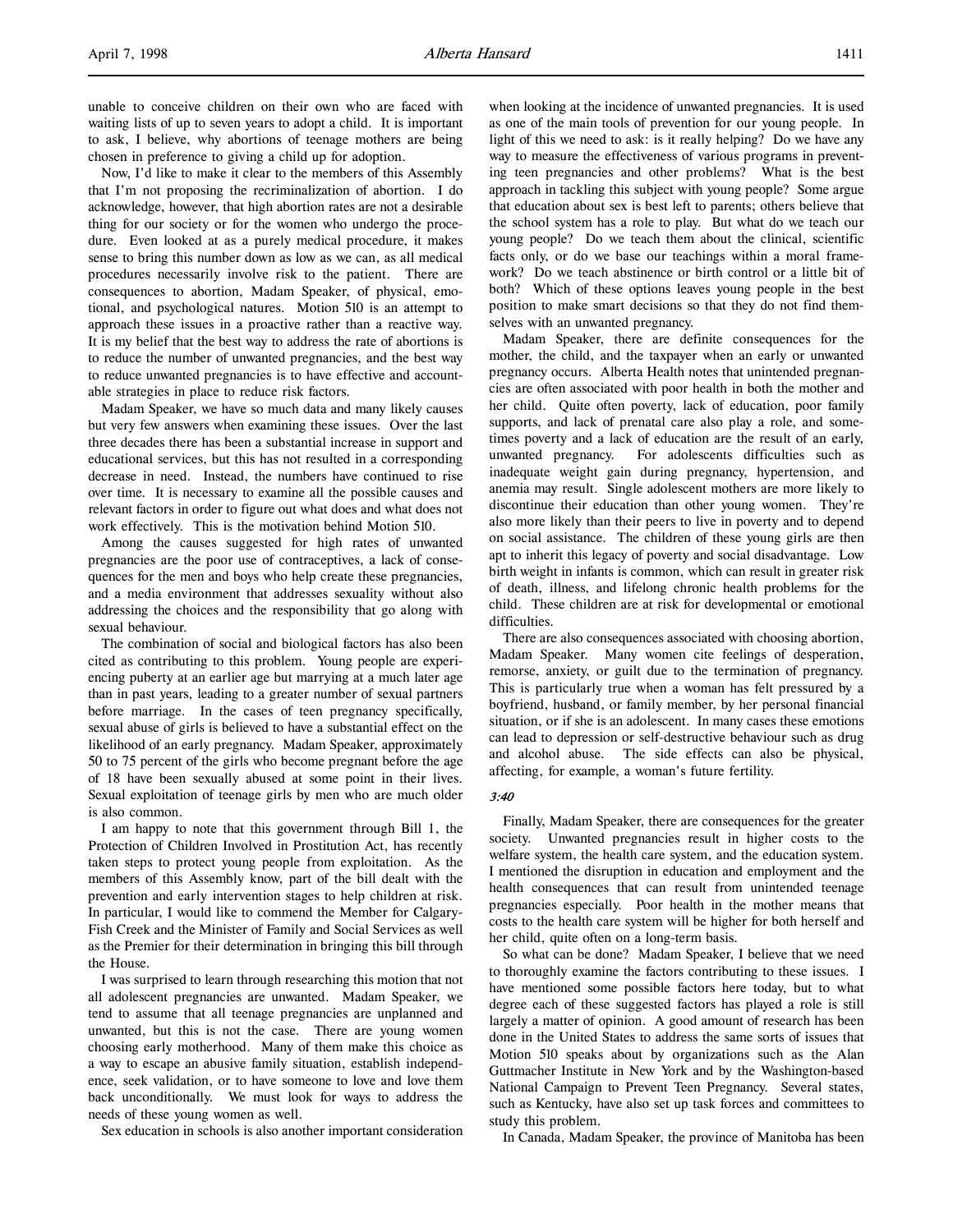studying the problem of adolescent pregnancies through the Children and Youth Secretariat. The secretariat is an interdepartmental body, with members from justice, education, health, and social services participating. What they are studying is somewhat different in subject because they are looking at deliberate or unplanned teen pregnancy specifically and what the consequences of this phenomenon are for the young women and their children in the social welfare system. Once the causes are known, of course solutions can become easier to identify.

This is essentially the basis of Motion 510, Madam Speaker, looking at the causes and the possible solutions. I don't claim to have a magic or quick-fix solution to these issues, but I believe it is important that a dialogue be initiated, that as a province we begin to examine these issues, and that we are courageous enough to look for answers. It is also essential that any solutions we propose are subject to standards and accountability measures in order that the programs that receive funding are the programs that really work, from sex education to early intervention programs. Despite the number of programs in place and the resources that are used every year, the number of unwanted pregnancies and abortions is increasing. A result of the initiatives that are in place and proposals for those that could be may serve to identify areas of success that can be strengthened and areas in which improvements or changes are warranted in order to reverse this trend.

As I mentioned earlier, teen pregnancies often go hand in hand with poverty and low levels of education and only serve to perpetuate this cycle. Addressing the underlying causes of teen pregnancy, then, may not only help to reduce the total number of teen pregnancies but may help to break this cycle for both the mother and the child.

If we are able to find some solutions, Madam Speaker, think of all the wonderful improvements to Alberta's quality of life that could be made. We will have improved the lives of many young women, reduced the number of children who come into this world unwanted, and eased the burden on the health care system and the social services system.

Motion 510 offers an opportunity to move beyond the polarization that often results when addressing these important issues so that we can do what's best for the people of Alberta.

I urge the members of this Assembly to support this motion. Thank you.

THE ACTING SPEAKER: The hon. Member for Calgary-Buffalo.

MR. DICKSON: Thanks very much, Madam Speaker. Firstly in addressing the motion, I'm curious why the mover of the motion didn't offer an explanation in terms of why the motion has been amended to significantly change it. Initially we were looking to review federal and provincial legislation and "policies" concerning abortion and contributing factors to abortion. Now it's been substantially, indeed dramatically revised. Now we're looking at federal and provincial "strategies." If the member offered an explanation for the change, I didn't hear it. Perhaps one of his colleagues will have a chance to offer that explanation.

The reason why that's significant is that I'm trying to understand the concern and the focus of the mover of the motion. If it is simply one of addressing the statistically established fact that we have an increasing national rate of pregnancy, no one would take issue with that. If it's a question of looking at strategies simply to attempt to reduce the number of unwanted pregnancies, unplanned pregnancies, well, I think that's something that's

clearly worthy of support. I think there is always a suspicion, however, that there may be some other motivation. Given the initial wording of the motion, I think many of us are a bit apprehensive in terms of viewing this and looking at it in a bigger context.

What is abundantly clear is that not only do we have a rising unplanned pregnancy rate, but there's no single way of resolving that. It isn't simply going to be better school education programs, as important as that is. It's not simply more families taking time to discuss family planning issues with their children, as important as that is. Both of those things have to be done, and there are large, important roles both for families as well as for our public education system. Clearly, we do have a lack of information. Poor use of contraceptives, inadequate use of contraceptives has been noted, and a media environment where sex is used as a marketing tool. Absolutely that's part of the context, part of the kind of challenge we deal with. But to members that are concerned about a high rate of unwanted pregnancies, there are some specific things, some very concrete things we can do here as provincial legislators.

What I wanted to do is spend a couple of minutes talking about some of those concrete things that we can do. I've been a bit dismayed when I've seen funding cuts. Whether it's the Edmonton Planned Parenthood Association, whether it's the Calgary Birth Control Association, these are groups that are doing the very thing that has to be done and done to a far greater extent. There are agencies like that right around this province that are providing objective, unbiased, factual information to young people, to parents, to people who work with young people. I think that's important to any member who thinks it's important to reduce the number of unwanted pregnancies. It means that we've got to be able to provide some support in ways that are meaningful to agencies which provide that kind of educational program and those kinds of supports.

I see the Minister of Health is present for the debate, and that's instructive because I wanted to remind him of a very important report that was done in July of 1996 by the Calgary regional health authority. The Calgary regional health authority said: we want to address issues in terms of unwanted, unplanned pregnancies because it's a significant challenge in region 4, in the Calgary region. They put together a report that was produced in July of 1996. They had a working group, and it had representation from Calgary Health Services, from the Kensington clinic, from the Calgary regional health authority, from the Calgary Birth Control Association, from people at the Peter Lougheed centre, from consumers. That committee came up with a report, and I tabled it earlier. I'm not sure whether the mover of the motion has seen the report, but I tabled it because I wanted members to be able to access it preparatory to this debate we're in now.

One of the things that is most frustrating to me is that when I had a chance to meet with representatives of this working group just within the last couple of weeks, they talked about how much effort went into trying to identify resources in the Calgary region and agencies providing important services around pregnancy and unwanted, unplanned pregnancies. They came up with some very specific kinds of recommendations and suggestions. The frustration is that these groups, who came and worked with the Calgary regional health authority and worked with Alberta Health to address the very things that are referred to in the motion, find that the recommendations haven't been followed. So one has to ask just where the difficulty is. These are things – before we worry about telling the House of Commons and Members of Parliament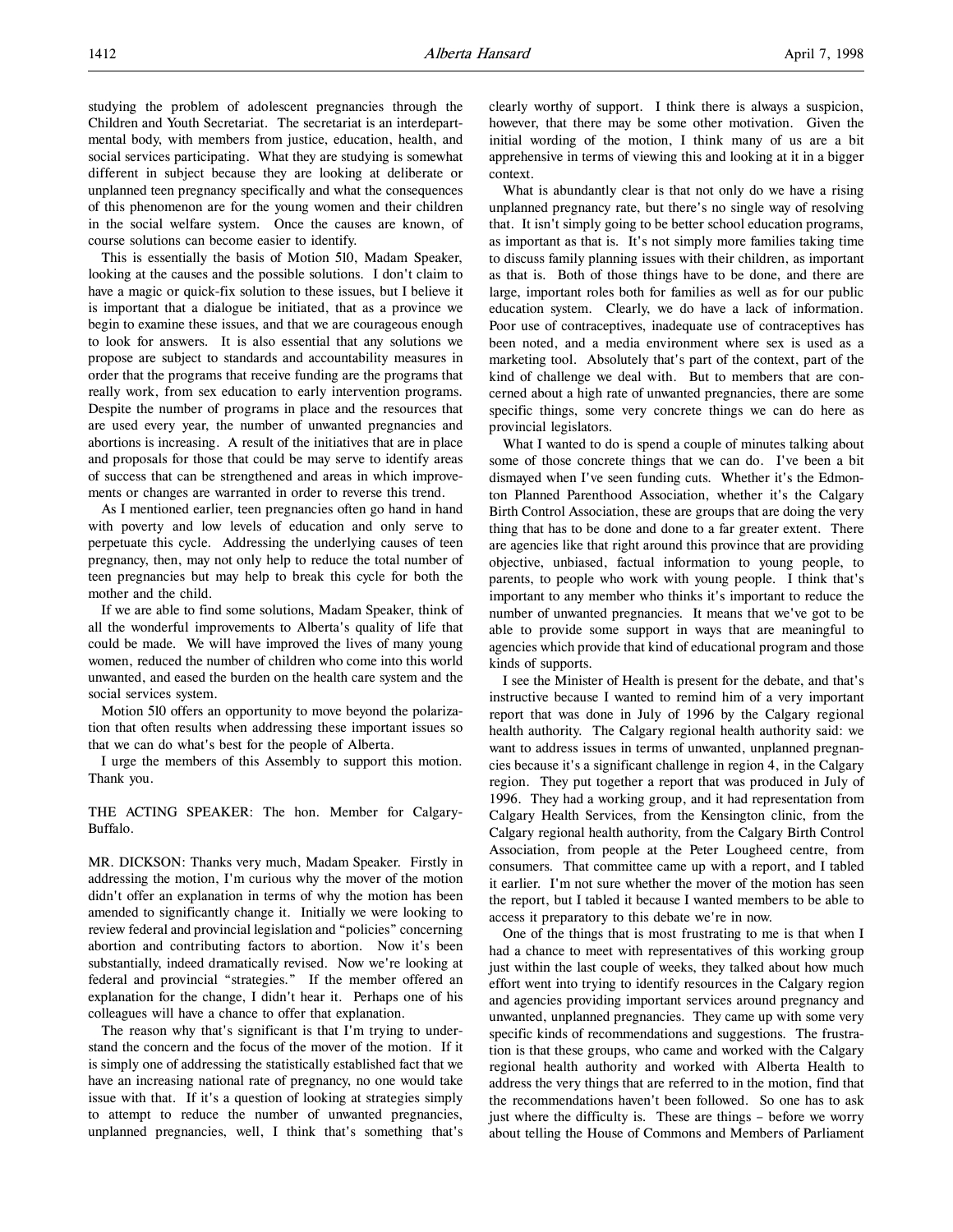how they should do things differently, have we done everything we can to address this problem in Alberta?

## 3:50

I can give you an example, Madam Speaker. For those women who choose to have an abortion, there's a very big access problem throughout southern Alberta. Most women in southern Alberta who want access to an abortion have to come to Calgary for that purpose, and there are only the three facilities in Calgary where they can get this service: the Kensington clinic in downtown Calgary, the gynecology clinic at Peter Lougheed centre, the northwest clinic at Foothills hospital.

What's apparent when you look at the 1996 report of the working group I referred to a moment ago is that the recommendations that they had made to the region and to Alberta Health simply haven't been followed. What's happening are some serious delays. The report recognized that there should be a limited waiting list for procedures which shouldn't exceed one week, but in fact what we're finding is that the waiting list at Kensington clinic is two to three weeks, and that's a constant, Madam Speaker. The hospital waiting list is frequently at two weeks and for several weeks this past winter, '97-98, extended to three weeks. As a result, what's happening is that women in the city of Calgary or Lethbridge or Medicine Hat, throughout southern Alberta, are finding that they can't get access to abortion in Calgary. They have to travel to the Capital region, because for a variety of reasons you can have better access in this region than you can in the city of Calgary.

That sort of thing creates a big problem, because for those women that have very modest means or no means, it means additional expense. For women that aren't able to access abortions in the city of Calgary, it means that there are additional delays. Additional delays mean more complications, a substantially greater risk to the women involved, and I don't think those are acceptable kinds of things in a province like Alberta.

Somebody had said earlier that abortion is a desirable thing. I don't think any legislator would see abortion to be a desirable procedure, but I expect members in this Assembly to recognize that when women make that decision, I think never an easy decision to make and not, as so frequently suggested, as a means of birth control, the responsibility of the province of Alberta is to be able to provide accessible services and ensure that there aren't distance, time, and cost impediments that prevent those women from being able to access abortion services.

So what we've got in Alberta right now is unequal access. We have differences. If you're a woman living in the south half of the province, you've got frankly not the same kind of equal access to an abortion service that perhaps a woman living in Edmonton or in the Edmonton region would have. For those of us who think that in this province there should be a provincewide standard of accessibility, that doesn't exist right now. I'm hopeful the Minister of Health is going to engage in this debate, because we have with us in this Assembly the minister who has the power and the legislative mandate to be able to address those kinds of inequities, those kinds of access problems wherever they exist.

Now, I know that I have colleagues who are anxious to join the debate as well.

I sent a letter to the Minister of Health raising this same issue. It may not have come to his attention yet, but I'm going to take advantage of this opportunity to alert him to that access problem which exists in the province, particularly in southern Alberta, to encourage him to address it and also to take the time to go through the July 1996 report from the maternal-newborn regional program in the Calgary regional health authority, go through and look at the very concrete recommendations that are made there.

To those members from Calgary and region I suggest that you might want to volunteer with the Calgary Birth Control Association. Spend a couple of hours on the phone, perhaps provide some assistance in terms of working with organizations like that, who are addressing in very concrete and immediate and supportive ways women who need information to be able to make informed choices about their sexual and reproductive health. So that's something that deserves our support.

One of my colleagues I know is going to address some of the challenges in the Capital region, but I want to say that Calgary Health Services, the Family Planning Clinic, needs to be adequately resourced to be able to meet the needs they have. There have been suggestions made that the Calgary regional health authority should consider placing a full-page advertisement in the applicable AGT yellow pages in southern Alberta, Red Deer and south, which will provide accurate information about accessing abortions, including how to access counseling services to all women, including those outside the region. One has only to see the kind of war that goes on in the yellow pages of a telephone directory to see that women, in many cases young women, at perhaps one of the most vulnerable times in their lives, when they're looking for objective information, end up getting caught up in a bit of a maelstrom of competition between competing ideologies or values. That's not fair to those women, Madam Speaker. It's not fair at all. We've got to be able to do much better in terms of ensuring those kinds of services are provided.

I can give you an example. In Calgary, if you look at the telephone directory, there are listed in the white pages eight different listings for antichoice groups. It's all the same phone number, but it's a host of different agencies. One can't stop, in a free market system, people advertising any way they want, but the Calgary regional health authority, Alberta Health have the opportunity to address that because of their resources. I'd want to encourage the minister to do that. I think that women in this province have to have access to accurate, nonjudgmental, biopsychosocial counseling services. They have to be able to access that through their physicians' offices, through agencies like the Family Planning Clinic and birth control associations in those communities. Counseling services have got to be tailored to the women's individual needs. I could go on, but I think I've identified some of the things that I think are particularly important.

I'd just conclude by saying that until we have done everything we can to ensure that in our education programs, in our education curriculum, until we've done everything we can through our regional health authorities and through Alberta Health and through our public health services in terms of providing that kind of information to young people, we're not going to be particularly credible when we show up trying to talk to national media agencies, national corporations. We're not going to be very credible in going to the Parliament of Canada and suggesting changes that they should make. In my respectful submission that's a challenge for us as provincial legislators.

Thanks very much, Madam Speaker.

THE ACTING SPEAKER: The hon. Member for Calgary-West.

### 4:00

MS KRYCZKA: Thank you, Madam Speaker. It is with great pleasure that I rise to speak to Motion 510. I believe that in attempting to address unwanted and teenage pregnancies, this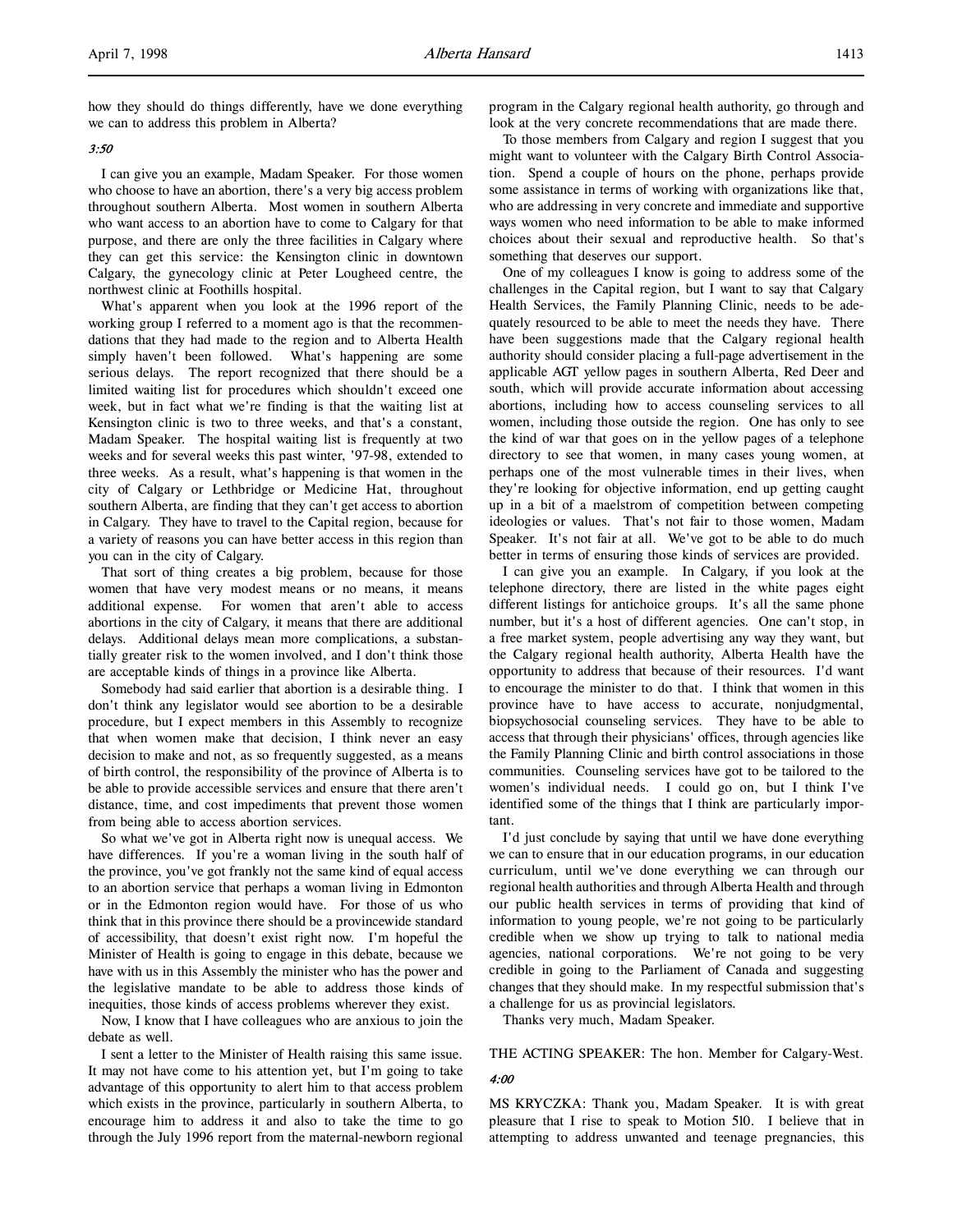I would like to share a story today with the members of this Assembly which I believe speaks to the importance of this motion. Picture a young girl, pretty and strong willed, who against all caution dates a possessive, rebellious boy with long greasy hair and a bad reputation. Within three months she finds herself pregnant, much to her family's dismay. When her pregnancy begins to show, she is moved to her sister's house in another city, away from the critics and the curious, where she can attend a school for unwed mothers. She knows she is unable to care for the baby on her own and decides to give it up for adoption. It is a lonely birth, for only one sister attends. She names the sweet, dark-eyed wee girl Allison and emotionally signs the adoption papers.

Returning home with the intention to get on with her life, she finds it is not that easy. She finds she cannot erase the memory of her child, and upon finding her still in foster care after three months, she decides to apply for adoption. Tragically, as the papers are being processed, the wee baby dies of SIDS, and the young girl's entire family mourns with her. The young girl carries on with her life, eventually marrying and raising two children, but she is frequently haunted by thoughts of the child she lost so long ago.

Madam Speaker, I know this sad story well, because the young girl I speak of is my younger sister.

As you can see, Madam Speaker, the issues of unwanted and teen pregnancies have touched me quite closely and deeply. They can affect not only the mother and the child but also spouses, parents, and other family members in a very real way. I believe it is important, then, that there are not only effective strategies in place to prevent these situations but that effective strategies and programs also exist to assist young women who find themselves in a difficult situation.

A tremendous number of young girls, in fact almost 5,000, find themselves pregnant every year in Alberta. Some of these girls are as young as 12, Madam Speaker. In 1995-96 there were almost 3,000 births to young women under the age of 19. Just imagine; there are that many girls becoming mothers at such a young age.

To complicate matters, very few of these young women choose to give their children up for adoption. These young women, if they choose to keep their babies, will have a harder time completing school than their peers. They may have difficulties getting a job, especially a well-paying job, and are more likely to depend on social assistance. Their children will experience the consequences of poverty and low education and in addition may suffer health or developmental problems as they grow up. If they choose to give the child up for adoption or have an abortion, there are often attendant feelings of remorse and guilt, which can affect a young woman for years.

Madam Speaker, there are several valuable programs, I feel, across this province which aim to assist young mothers and provide guidance to others so they do not find themselves pregnant before they are ready. One such program is that offered by Ernest Manning high school in Calgary. There is a similar program offered in Edmonton through the Terra Association and Braemar school. Through both programs teenage mothers have the opportunity to continue their high school education in a supportive environment where their children are cared for during class time. The program recognizes and makes every effort to respond to the unique needs of teenage parents. According to Jim Stevenson, principal of Ernest Manning high school, the visibility of teen moms and their small children in the school facility surely works as a form of birth control with other students.

I would certainly like to commend Calgary Health Services, the Catholic Family Service, and the staff at Ernest Manning high school for the valuable work that they do as well as the staff and volunteers at Terra and Braemar school.

Madam Speaker, there are several early intervention programs offered throughout the province which aim to provide teen parents with the skills to become good parents and make the most of their own potential. Many programs also aim to prevent subsequent pregnancies of young women who have already had one child, and that certainly is the case.

Like the Member for Olds-Didsbury-Three Hills I, too, am interested in finding solutions. We need to improve upon programs that work and enhance the co-ordination and cooperation of the various departments who are involved to some degree with these issues. We need to examine such considerations as the availability of birth control and the content of the sex education curriculum in schools.

The sex education programs put together by Alberta Education are designed to provide young people with a solid foundation on issues relating to sexuality and to foster responsible decisionmaking. These courses touch on a broad range of issues, among them abstinence, contraception, external influences and peer pressure, and the consequences of all choices. Alternatives to unplanned pregnancies are discussed in later grades, including marriage, adoption, abortion, and single or shared parenting.

These discussions help young people realize, at least I hope help them realize, that there are potential consequences to being sexually active and better enable them to make smarter decisions. It is important however, I think, that curriculum content is reviewed regularly and that we are aware of which programs are and are not effective.

While I don't have the answers, Madam Speaker, I think we would do well to certainly look for them. We have statistics indicating the prevalence of teen pregnancies in Alberta and evidence demonstrating the consequences, consequences which, as the Member for Olds-Didsbury-Three Hills pointed out, exist for the mother, the child, and the greater society.

I would be encouraged to see the establishment of partnerships and dialogue among stakeholders in Alberta to tackle the issues which Motion 510 raises so that all sides of the equation can be examined in a more holistic fashion.

Madam Speaker, I believe that it is only by understanding the problem and identifying real solutions that we can truly tackle the problem of unwanted pregnancies and the related issues that follow from it. As such, I would urge the members of this Assembly to support the motion.

Thank you.

THE ACTING SPEAKER: The hon. Member for Edmonton-Centre.

MS BLAKEMAN: Thank you, Madam Speaker. I rise today to speak on Motion 510. This is an interesting and I guess we could say historic dilemma that continues to face our society when we talk about unwanted pregnancies. I'm particularly concerned about teen pregnancies and our success or failure as a society and I suppose as legislators in that area. We don't seem to be able to find a successful program there. I'm also wondering if we haven't put our heart and soul and commitment into the programs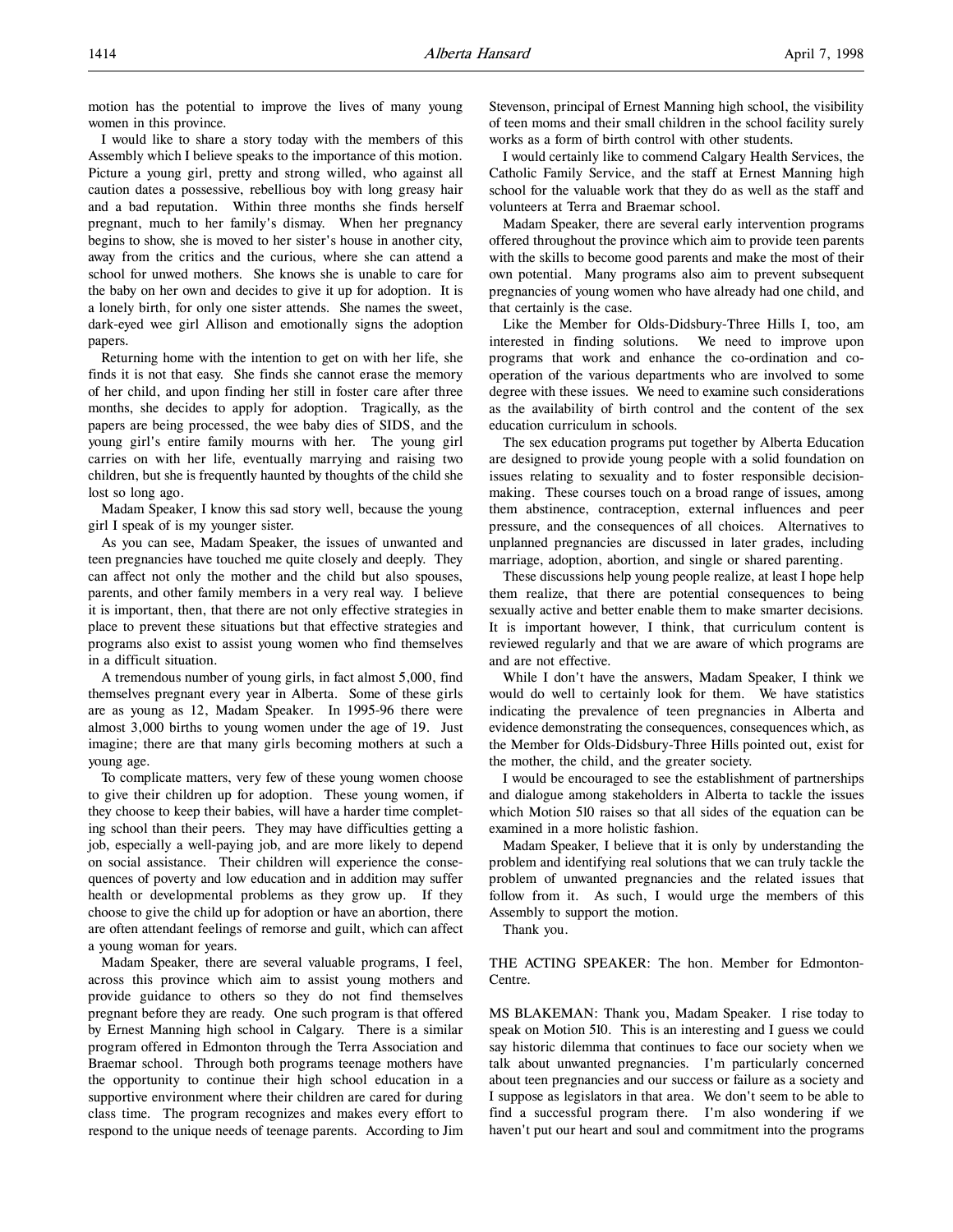that do exist to a point where they could be effective. I'm not convinced that we've exhausted the possibilities of the programs that are available to young people at this point in time.

I think sometimes we chicken out and are uneasy or squeamish about programs for younger people and soft-pedal it a bit. When we do that, the young people are not able to take the full benefit of the program. It's definitely a dilemma for us. As has already been discussed and raised here, this affects our community health system. It affects schools, education, and there's a lot of other issues mixed in with it.

I'd like to talk awhile about the social costs of teen pregnancies and maybe some ideas about where we could be going with that and some of the strategies that we could continue to use and maybe look at integrating some new ones. I've been encouraged to hear some of my colleagues talking about an understanding that poverty is indeed behind many of the teen pregnancies. I just want to clarify here. I hope that no one here is repeating the urban myth that young women get pregnant so they can get on social assistance. I think that's absolute bosh. I can't imagine why anybody would put themselves into a physical and health situation so they could qualify for a few hundred dollars a month. I truly believe that's one of the great urban myths of our time. But poverty is certainly a factor that affects teens in this day and age.

### 4:10

How do we make it a more supportive environment? Well, if we've got a teenager deciding to parent a child, it's definitely more successful if we have a supportive extended family and if we have supportive friends who can offer the financial and emotional support as well as very simple and straightforward things like respite, baby-sitting time, playtime with the child to give the mom some time off. Unfortunately, I think what we find in the studies is that the majority of teen mothers do not have the familial, social, or financial supports that they need. Therefore, the decision to parent a child definitely secures a single mom or a teen mom's drop into poverty, and I don't think that's to anybody's benefit in this society. We haven't been able to find a way that addresses that problem.

We also know that teen mothers have a significantly higher school dropout rate than their counterparts do, and that truly does not set them up in a very good direction for their adult life. If they are not completing high school, what are the chances that they're going to be securing a well-paying job that has a career future to it with any kind of security or financial security involved here?

It's important that we have agencies like Terra – and I know there's another agency similar to it in Calgary – that are supportive to teenage moms to stay in school, to complete their schooling, and if they have their children with them, they will be well cared for in an understanding environment. If we can encourage these young women to complete their schooling, that will, I think, help them a great deal as they move into the future.

So that's a sort of brief discussion about schooling and the importance of that, and perhaps that's one of the strategies that we can look at: how can we be more supportive of young women who have teenage pregnancies?

There are definitely health consequences. We know that there are consistently lower birth weights than average for the children of teenage mothers. Also the health concerns and the health risks to the women themselves: I think some other people have already spoken to that. I think anything that we can do to strengthen young people's health awareness and understanding of their

reproductive health life right from the beginning – they keep telling women now that they should be aware of and be working on things like osteoporosis. That kind of preventative health care should start when they're very young. We don't seem to be encompassing that kind of health teaching into our society and into our school system. We need to be looking to that.

We've talked about poverty. We've talked about health risks, both for a baby of a teenage mother and for the mother herself, but if we've cut her off from good health and from schooling and we have poverty involved, I think then you really do have increased risks of child welfare involvement and perhaps even addictions and abuse. That's where support from the family and from the circle of friends is particularly important. That's obviously also where you have the legislators involved and the department of social services. A lot of other societal things are brought into play here. We should be able to get to a point where those things are not necessary and we're not having to involve them. We don't seem to be able to move beyond it.

I think we do need to look again at our comprehensive sex education component in the curriculum. I'm aware that that makes some people uncomfortable or they have a cultural background that precludes that. I don't think we've been totally successful at implementing comprehensive sex education in our schools or in some way that is accessible to young people. As much as we'd like to say: "Please abstain. Please just say no. Please just don't do this," obviously we as a society have not been terribly successful in getting that message across. Kids do do it, and nowadays when they do it, they are also putting themselves at significant health risks.

When we start talking about sexually transmitted diseases and killing diseases like HIV or AIDS, it's not enough for us to just hope that they won't. I think we have to be far more comprehensive in the way we present this to young people and educate them in how to take care of themselves for their whole lifetime and how to be good managers of their reproductive health, and for that I'm talking both sexes. I don't think we want to see our young people jeopardizing their health, particularly with some of the diseases that are available now, because we were squeamish about teaching comprehensive sex education. That's too high a price to pay in my opinion.

We also, as has been raised, have to deal with the sexual assault that we see. In an astoundingly high percentage of teenage pregnancies we find that there is a history of sexual abuse behind that. I think there have been some programs that have been introduced by this government, but we have to take that entire situation seriously if we're going to understand it and truly eradicate sexual assault at any age in our society, because we are beginning to make these links now. If we have a young person who feels that they've been abused and have a different attitude towards sexuality as a result of it, yeah, we've caused them a lot of trouble and we're going to cause ourselves a lot of trouble.

The teen pregnancy rate in Alberta has followed a national pattern, as was mentioned, and did decline up to 1987, and after '87 it's risen and then seems to have stayed fairly level since then. Part of the problem that we're having, when we look now at the strategies that we would need to really deal effectively with the problem of teenage pregnancies, is we're not keeping very good track of our statistics. We now have 17 different regional health authorities. As far as I can tell, each health region has a different way of collecting statistics on this and reporting it. So it's very difficult for us to get an overall view in Alberta.

When we're estimating pregnancy rates, we should be including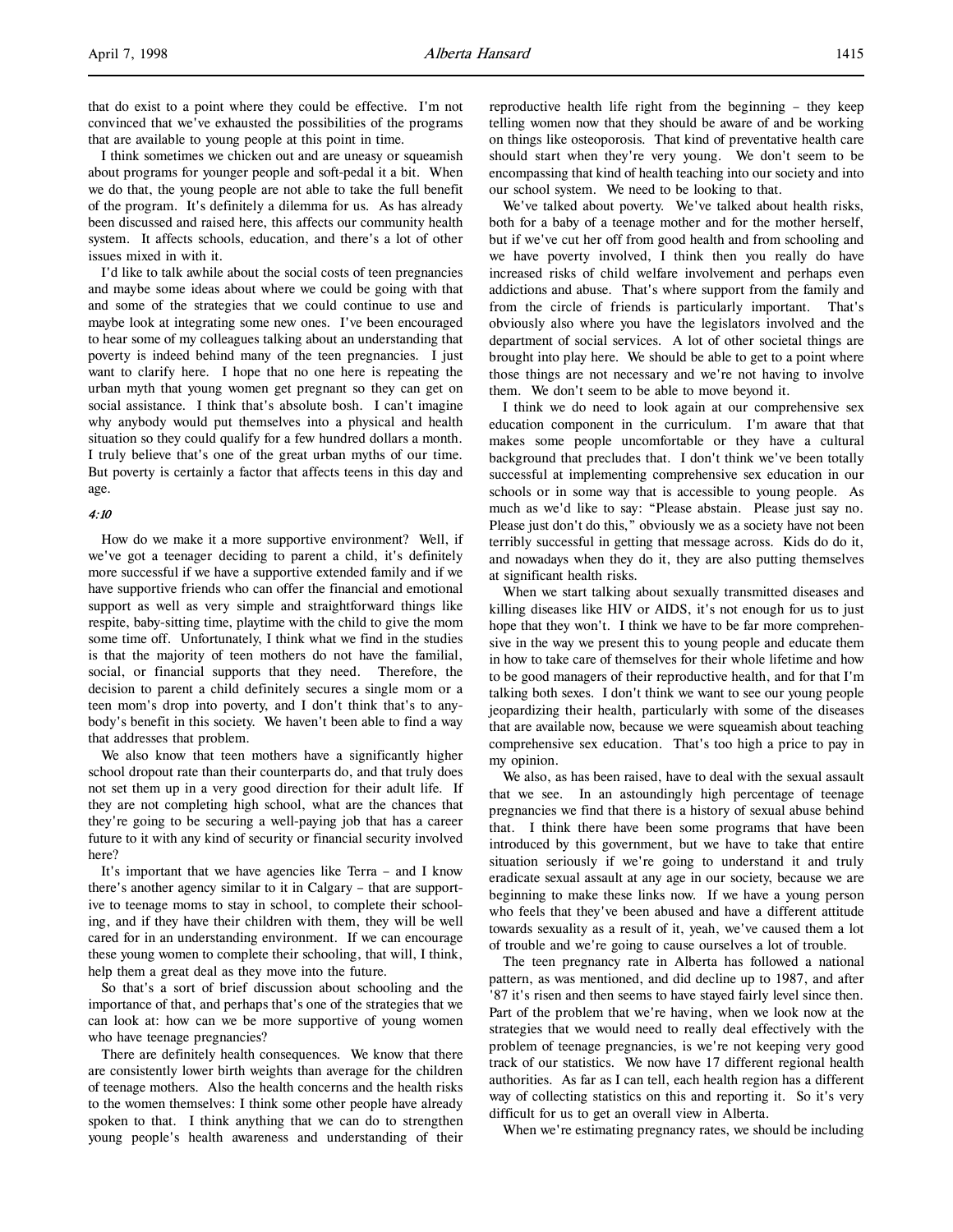the number of the live births, stillbirths, and reported abortions in order to have a total picture of the pregnancy rate in Alberta and then the other components of that when we're looking at what possible strategies we need and could be putting in place to deal with any of these areas. As a result of having a scattered approach to this or an inconsistent approach to this by the different regional health authorities, I think it's really hampered our ability to identify and plan around this.

Complicating that, as the hon. Member for Calgary-Buffalo was mentioning, is that we have a centralization of abortion services in either Edmonton or Calgary. So that really doesn't tell us specifically what's happening in any of the other regions except for Edmonton and Calgary, and those are complicated, because everyone from the rest of the province is coming into there. We're not getting a clear picture of the socioeconomic demographics: poverty, education. The programs that are available are not available in other areas of the province that are perhaps contributing to this. So I would strongly suggest that maybe one of the strategies that could be integrated here is to look at a provincially co-ordinated comprehensive reporting structure of teen pregnancies by region, and that would involve getting all of the RHAs to agree to collect the information and to report it in the same way.

## 4:20

My colleague from Calgary-Buffalo has already talked about access to abortion services.

One of the things that I think is important and that I think we need to look more at is what the agencies that are working in the community have learned. I find often that when I'm looking to truly understand a program, if I go to the agencies that are working on the front line and talk to their staff, they are best able to explain what is going on – and it certainly gets you out from underneath the dome disease – so that we do have a clearer understanding of what's happening.

I think part of what we need to be looking at here is the funding and adequate funding of those frontline agencies. I am hearing a rumour around funding for Planned Parenthood. Now, that's an agency that's recognized around the world for the programs and the work that they have done. They have been tremendously responsive to the community developing programs for different ethnocultural groups and languages and have really done quite astounding work in that area. We know that they're successful when they have adequate resources, yet we seem to be pulling those resources back from them. That simply does not make sense to me. Along with the adequate funding of agencies, we should be looking at the community health centres and the STD clinics, for instance, where, as an access point, we have young people coming into the system.

Certainly programs like Terra – I'm sorry; I can't remember the name of the one in Calgary – which are assisting in enabling young mothers to complete education and to avail themselves of living skills that will assist them the rest of their lives and hopefully help them to turn a corner and to move on to a better life for themselves and their child, programs like that really need support, and I'd like to see adequate support given to programs like that. The new head office for Terra is actually in my riding, and I've been down there for their open house. As I looked around, I looked at the amount of fund-raising schemes they're doing and how hard the executive director and the senior staff are out there trying to raise a buck. You think: these are intelligent people who have been trained specifically in this area, and what are they are doing? They're out there working casinos and bingos

and raffles and pull tickets and race-a-thons. They're spending up to 50 percent of their time just trying to raise funds for these agencies, and this strikes me as a little backwards. If we as legislators are interested in resolving some of these issues, why aren't we funding these agencies and allowing them to get on with the work that they're good at rather than making them get out there and be flogging bonanza tickets at a bingo?

I think the other area that we want to look at is early intervention, the early intervention programs that are available, some of them through community health programs and anywhere else it is possible to be giving good information to younger people, and maybe some of that is working with media image. If it doesn't work for us to be shaking our fingers at them and saying, "You shouldn't be doing this, young person" – you know, how many young people are going to listen to that? – maybe we have to find more innovative approaches and integrate some of the media that is so attractive to them to get the message across.

That leads me to my final point, which is the whole media image that so many young people are pulled into around sexuality and around body image and around roles that they're expected to play. I don't think there's anybody in this Chamber that can stand up in here and say that the current media image that's available and constantly on display . . . And I'm out of time.

Thank you for this opportunity.

THE ACTING SPEAKER: I'm sorry, hon. member. I hesitate to interrupt, but under Standing Order 8(4) I must put the question to conclude debate on this motion under consideration.

### [Motion carried]

THE ACTING SPEAKER: The hon. Member for Medicine Hat.

## Point of Order Waiving Rules by Unanimous Consent

MR. RENNER: Thank you, Madam Speaker. I wonder if I might rise on a point of order. In light of the fact that there are only three minutes left in the time for Motions Other than Government Motions, might we seek unanimous consent of the House to waive the Standing Orders and allow us to move on to government business at this point?

THE ACTING SPEAKER: Having heard the motion by the hon. Member for Medicine Hat, does the Assembly agree?

SOME HON. MEMBERS: Agreed.

THE ACTING SPEAKER: Opposed?

AN HON. MEMBER: Opposed.

THE ACTING SPEAKER: Okay.

### Flunitrazepam

511. Mrs. Forsyth moved:

Be it resolved that the Legislative Assembly urge the government to strongly encourage the federal government to move the drug flunitrazepam, Rohypnol, and its related drug family from schedule 4 of the Controlled Drugs and Substances Act to schedule 1 in light of its use as a sedative to render a person unconscious for the purpose of sexual assault; properly educate the general public, targeting high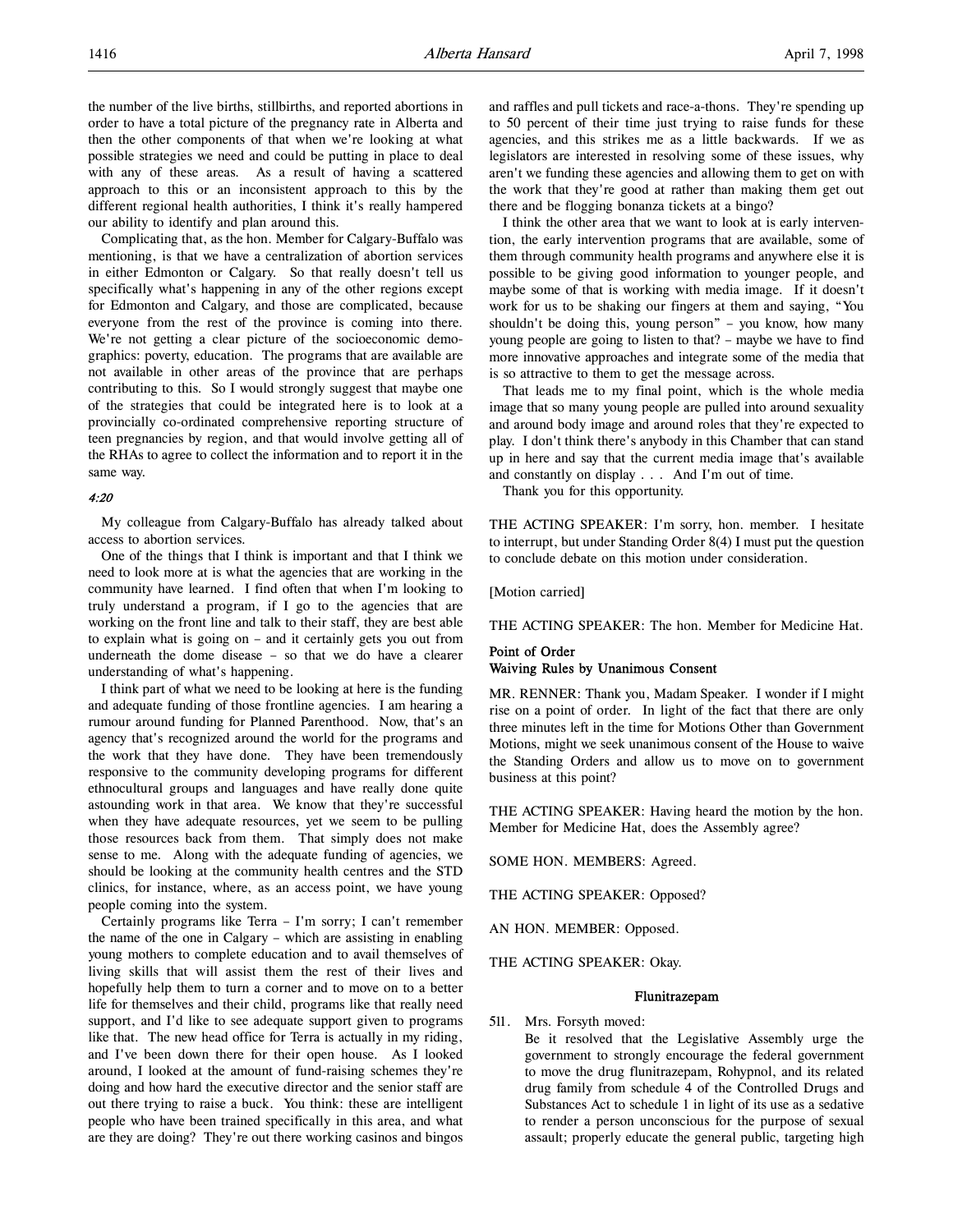school and postsecondary students, about its effects and the need to seek medical and police attention if it is believed they were a victim of an assault; provide detailed information about this drug to travelers leaving Canada for destinations where this drug is currently legal; and work cooperatively with other governments to ban the use, distribution, and manufacture of this drug.

THE ACTING SPEAKER: The hon. Member for Calgary-Fish Creek.

MRS. FORSYTH: Well, thank you, Madam Speaker. When I had this motion drafted, I had only one concern, and that was: did it go far enough? Did this motion address those things I believe needed to be addressed in regards to the drug Rohypnol? I believe it does, but as with all motions, it only encourages the government to do something; it does not force them. However, I hope in this instance the federal government will act quickly in banning the drug Rohypnol.

This motion, as members can see, addresses four main areas in relation to the drug Rohypnol, including moving it from schedule 4 of the Controlled Drugs and Substances Act to schedule 1, educating the public on its effects, providing information to travelers who will be entering a country where this drug is legal, and working with other governments to ban the use, distribution, and manufacture of this drug. This is not a short wish list, Madam Speaker, but when I detail some of the stories related to this drug and its effect on people's lives, I believe all members will agree that something needs to be done and needs to be done now.

This drug looks remarkably like an ordinary aspirin. It has no taste, no odour, no colour, dissolves quickly in a drink, and is absolutely terrifying. Madam Speaker, this drug has 10 times the sedative power of Valium, and because of its sedative powers it can be used to knock a person unconscious. Once unconscious these people, who are mostly women, are raped. The drug has many street names, with its most popular being the date rape drug. I personally do not feel this name is an accurate one, because quite simply it is a rape drug. It can be used by anyone or at anytime. This small white pill is dropped into a person's drink and because of its properties is not detectable. The person, most often a woman, who consumes that drink will within three to 30 minutes begin to feel and act very drunk and eventually black out.

Madam Speaker, I have heard and read many stories about this drug, and I would like to relate one of the stories to the members of the Assembly today. Before I do, however, I will remind members that this drug was not widely known about and certainly when this story took place was not in the media's eye. But once I have finished, the Assembly will understand the reason we need to educate the public, especially women, about this drug as soon as possible. The woman in this story did not have the benefit of knowing this drug existed before her ordeal, so let's give others the knowledge before they fall victim.

A young woman was traveling to Mexico with friends for a getaway, and, as many young people, they were there for sun and relaxation. On this woman's last night in Mexico she was at a bar with the friend she was traveling with as well as those she had met while she was in Mexico. Soon after arriving at the bar, the woman began to look and act very intoxicated. Some of the Canadian men she had met there offered to take her home because she wasn't feeling well, and they were on their way back to the hotel anyhow.

THE ACTING SPEAKER: I hesitate to interrupt the hon. Member for Calgary-Fish Creek, but the time limit for consideration of this item of business has concluded.

| head: | <b>Private Bills</b> |
|-------|----------------------|
| head: | Third Reading        |
| 4:30  |                      |

[The members indicated below moved that the following Bills be read a third time, and the motions were carried]

| Pr. 1 | Tanya Marie Bryant Adoption Termination Act | Cao       |
|-------|---------------------------------------------|-----------|
| Pr. 2 | Innovative Insurance Corporation            |           |
|       | Amendment Act, 1998                         | Klapstein |
| Pr. 4 | Millennium Insurance Corporation Act        | Tarchuk   |
|       |                                             |           |

| head: | <b>Private Bills</b> |
|-------|----------------------|
| head: | Second Reading       |

## Bill Pr. 3 Alberta Wheat Pool Amendment Act, 1998

THE ACTING SPEAKER: The hon. Member for Little Bow.

MR. McFARLAND: Thank you, Madam Speaker. I'm pleased this afternoon to move second reading of Bill Pr. 3, the Alberta Wheat Pool Amendment Act, 1998.

The bill has been recommended by the Standing Committee on Private Bills.

[Motion carried; Bill Pr. 3 read a second time]

## head: Government Bills and Orders head: Second Reading

## Bill 35 Colleges, Technical Institutes and Universities Statutes Amendment Act, 1998

[Debate adjourned April 2: Mr. Sapers]

THE ACTING SPEAKER: The hon. Member for Edmonton-Glenora.

MR. SAPERS: Thank you, Madam Speaker. When we last were debating Bill 35, it was following a challenge that was issued by the minister responsible for tuition caps. That minister said that it would be a shame if government policy saw a redistribution of tax dollars that flowed from the middle class to the wealthier class or a redistribution of support for students that flowed from, I suppose, those students who in the minister's mind would be deserving to some students who in the minister's mind wouldn't be deserving. Now, this is a very, very interesting if not distorted view of the world, and I would like to just explain those comments for just a moment.

First of all – and I know because of the minister of advanced education's liberal roots he'll understand this – what governments do in Canada is collect tax money, and then they spend that tax money on behalf of taxpayers. I suppose you could say, Madam Speaker, that what governments do is tax and spend, and that's whether they are Conservative governments or Liberal governments or New Democrat governments. That's what governments do. When they do that, when they make those tax-and-spend decisions, responsible governments don't collect a penny more of tax revenue than they need to meet the objectives of their social policy. So a responsible government wouldn't have a penny of a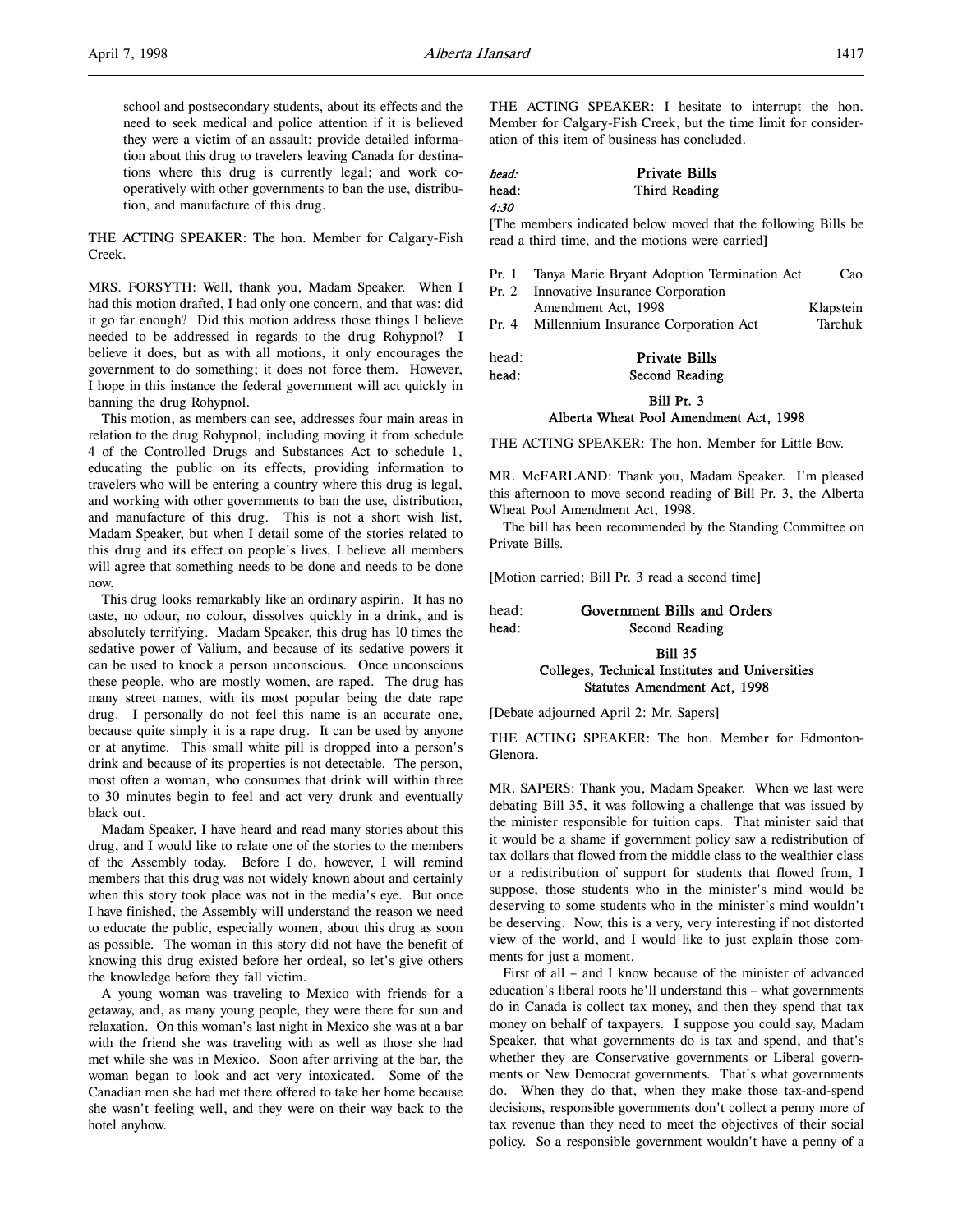## [The Speaker in the chair]

But that being said, a responsible government would tax, then have priorities for how that tax money was going to be redistributed. They would redistribute that tax money so that it would have the greatest good for the greatest number, supposedly, because you wouldn't want a government that picked favourites or a government that picked winners and losers or a government that decided they were going to support their friends, let's say, at the expense of somebody else. So they would put that tax money, that public money into those programs and public institutions that provided the greatest public good.

Certainly no single member of this Assembly would argue that publicly funded advanced education institutions don't serve a broad public good. I think there's pretty reasonable agreement on both sides of the House that publicly supporting advanced education is a sound public policy and that it has a broad public benefit. So the question about whether or not we should have tuition policy that rewards some and punishes others is a strange notion indeed. If in fact the basis of advanced education is to provide a universal public good, a universal public benefit, then every citizen should have equally unfettered access to the same public good; i.e., the same access to a place at a postsecondary or advanced education institution.

Now, if the minister was arguing that you would have the child of a wealthy family getting the same benefit as the child of a not wealthy family if tuition was affordable for everybody, then I suppose I'd have to agree with the minister. But that's the basis of a universal public good. In fact, the way that in this society we address whatever perceived imbalance may flow from that kind of universal public good is we have a progressive tax policy. What a progressive tax policy does is it recaptures those investments through taxation.

The link here, Mr. Speaker, is that there is research to indicate in this province, in this country, and around this world that those individuals who benefit from postsecondary education tend to more quickly enter the workforce at higher income levels and maintain higher income careers for longer than those people who have not had the benefit of postsecondary education. If that's true, then in a system that has a progressive tax regime, governments recapture their investment at an accelerated rate because those students who once received the benefit of tuition policy which moderated the cost of admission end up paying back in taxes far more than they received, because they have been in the workforce longer, at higher income levels, with more stable careers, et cetera, et cetera, and create in fact the very strength of the economy which we can all be so proud of.

So the argument that we would be doing a disservice to lowincome Albertans if we allowed high-income Albertans to benefit from the same tuition policy that the others would benefit from is a difficult argument for this member to accept.

MR. DUNFORD: That wasn't my argument, and you know it, Howard.

MR. SAPERS: All right. Well, the minister is indicating to me, Mr. Speaker, that it wasn't his argument. If I misheard the argument, I'm willing to listen again. I hope that the minister will clarify that, because it was his challenge when he introduced

this bill, and I want to make sure that I understand the challenge.

Bill 35 can be broken down into essentially two parts. A principled part, which is that there should be a legislated tuition cap. The Official Opposition is in favour of a legislated tuition cap. It has been a feature of our advanced education policy for years. I'm glad that the government has finally listened, and I'm glad to see it. I'll be supporting that part of the bill. A legislated tuition cap is absolutely the right thing to do.

The second part of the bill talks about at what level that cap should be set, and here the government has fallen a little bit off the rails. The government would have the cap legislated to equal the government's current policy, which is that tuition should not exceed 30 percent of the cost of instruction. [interjections] Pardon me; 30 percent of the net operating expense, not the cost of instruction. Absolutely right. I misspoke, so I'll be clear. The current policy is that the tuition should not exceed 30 percent of the net operating expense of the institution.

### 4:40

Now, it's very interesting that this bill, besides having these two main features, does a couple of other things, one by commission and the other by omission. What the bill omits is a calculation of what net operating expense is, and what the bill commits is that the minister may upon application waive the 30 percent cap. The waiving of the 30 percent cap has been characterized by some student leaders in this province as the minister of advanced education's own little notwithstanding clause.

The minister of advanced education has explained that the reason why he needs this backdoor escape notwithstanding clause is that if a postsecondary education institution in Alberta had capacity that was not filled and they were in the process of recruiting students to fill those excess spaces, they may be at risk of blowing the minister's legislated tuition cap if they actually collected tuition from those students that would therefore bring the combined total income, gross income, of the institution to a level where tuition exceeded the 30 percent cap of net operating expenses. I see the minister at this point nodding in agreement that I understand that part of his explanation correctly.

Now, my question to the minister – or maybe I should put it more aggressively as a challenge, seeing as we were challenged the other day. My challenge to the minister is this. If the university or technical institute or college would be free to apply to the minister to collect tuition in excess of the 30 percent cap, why couldn't the minister's bill contemplate the situation – think about this for a minute – of the minister having the ability upon application to roll back tuition levels? Think about that.

So what we would have is the same situation that the minister was explaining: excess capacity, students still applying, the institution wanting to fill those spaces at risk of blowing the cap. Why couldn't the institution come back and say: "You know, Mr. Minister, we overestimated the amount of money we needed from tuition fees, so instead of asking you to allow us to exceed the 30 percent, we're going to ask you for permission to roll back. That way we can stay below whatever the legislated cap is as well, and we could actually rebate tuition dollars to students, because we clearly don't need it." So my challenge to the minister would be to explain why his bill contemplates only the collection of more money than would otherwise be needed from students and not less or at least holding the line.

Bill 35 is another one of these government initiatives which puts the Official Opposition into a real quandary. On the one hand we absolutely concur with the need for a legislated cap – and there are complete arguments that most members in this House are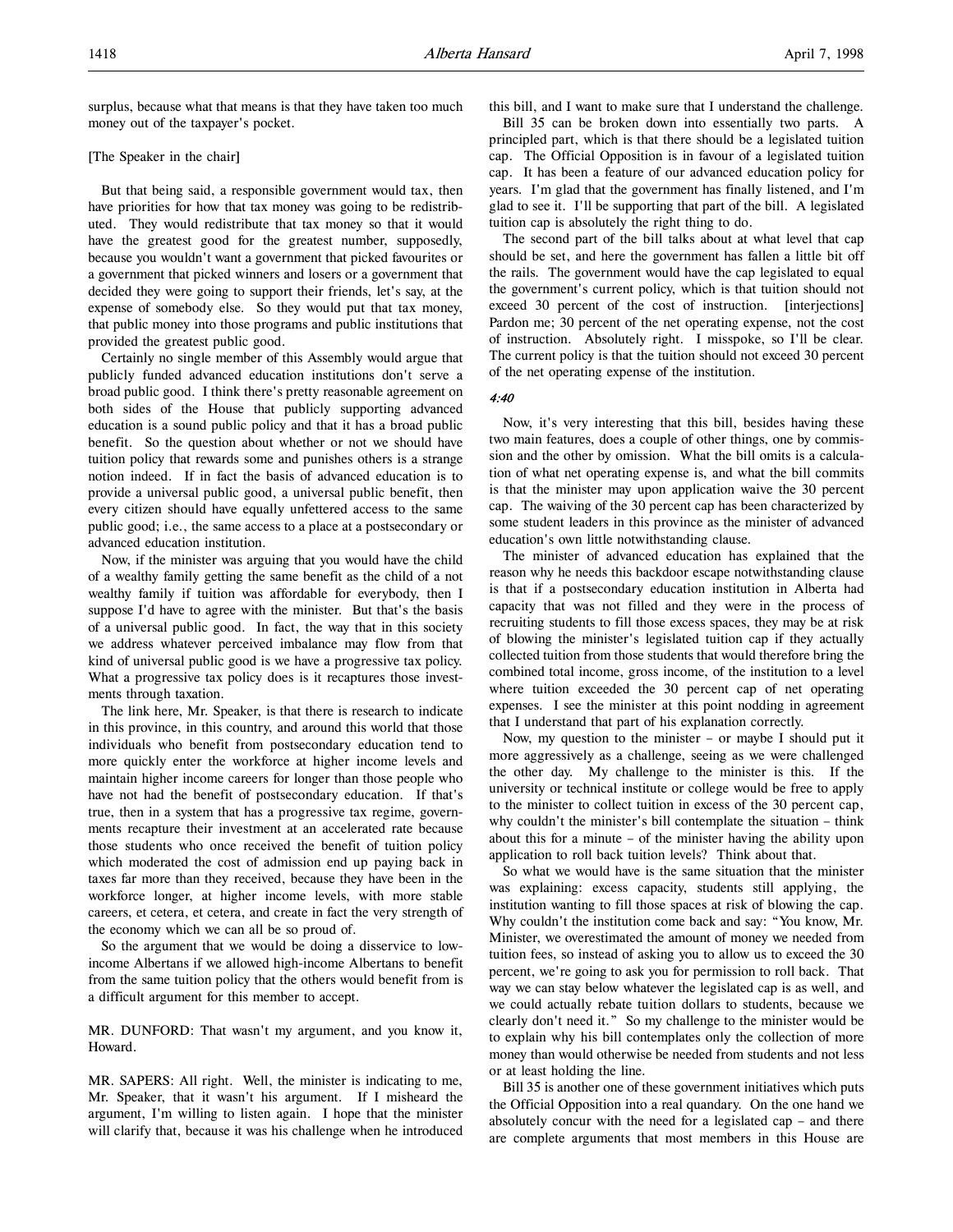aware of to support that position – but we don't agree with the fact that there's no legislated calculation, we don't agree with the escape clause, and we don't agree with the level being 30 percent. So what's an Official Opposition member to do? Well, what we plan on doing, Mr. Speaker, is we plan on introducing through debate not just arguments to support our position but also amendments that would encourage the government to see their way clear to do the right thing and actually make this a truly progressive and useful policy exercise for Alberta students.

I will note, Mr. Speaker, that in 1994-95 universities were relying on tuitions to the degree of less than 18 percent of their net operating expenses; public colleges, less than 14 percent; technical institutes, less than 15 percent. Some would argue that fiscal '94-95 were the blackest years for Alberta postsecondary institutions because that was the first fiscal year where they had to absorb the 21 percent chop that was taken out of their budgets. So if in the worst times in recent memory for postsecondary institutions these institutions did not have to rely on much more than 15 to 18 percent of tuition, why is it in this climate of enlightened reinvestment, as the government would have us believe, we are being told that universities and colleges and technical institutes must rely on upwards of 30 percent, twice as much as they had to in the darkest times? It doesn't make a lot of sense.

In '95-96 the average was around 19 percent between those three postsecondary sectors. Of course, the Alberta Liberal opposition has on the Order Paper private member's Bill 214, sponsored by my colleague from Edmonton-Mill Woods, which would set tuition levels at a much more reasonable level of 20 percent of net operating expenses. The 20 percent is based on what students have told us they think is fair, what history has taught us students can afford, and also on what we see from past practice that administrations need to rely on to balance their own books.

So we will have a debate around the relative merits of 20 versus 30 percent. During that debate we will be mindful of the fact that up until very recently universities, colleges, and technical institutes didn't need much more than 20 percent to get the job done, and that was with increasing enrollment, that was with expanding capacity, and that was with absorbing technology costs, inflation costs, and a myriad of other expenses.

Mr. Speaker, it might be interesting to know that tuition has a direct impact on enrollment. In fact, according to the Alberta government in a high school survey published in 1996, 38 percent of high school students said that the number one reason they won't go into postsecondary education is because it's too expensive. Furthermore, when the University of Calgary surveyed students who left the University of Calgary in 1995 – and they published the report in 1996 – the University of Calgary reported that 30.7 percent of students who dropped out of the University of Calgary in '95 cited work pressures and other financial concerns as the main reason for leaving university.

Mr. Speaker, according to Statistics Canada, \$25,000 is now the expected average debt load for a student starting a degree in 1997. Now, \$16,000 was the average for a student graduating in 1997. The average debt load is expected to rise by nearly \$10,000 as you compare students who are finishing their degree versus those students who are just starting their degree. This rise puts a chill into the hearts of families who have one or more children who would like to pursue a postsecondary education.

Mr. Speaker, even though the policy of the government would be that the maximum yearly tuition increase for the University of Calgary would only calculate out to \$215, when you adjust that for current dollars for a student taking five courses at the U of C in 1997-98, what you find is the actual real-dollar tuition increase had grown to \$290 one year over the other, above the government's own policy. What all of this tells us is that students have been marching uphill against rising tuitions in the last number of years, and those years have been the same years that have been characterized by massive budget cuts, cuts to the grants that these postsecondary institutions have had to endure.

Mr. Speaker, the calculation for a tuition cap will also be the source of a complete debate, and I see that the minister of advanced education is ever anxious to enter that debate. I think that he and I will be able to relive our glory days in university, and I'd be willing to do that with him. But what's going to be more important to families and to students is the government explaining how a tuition cap policy can be a complete policy without a calculation of net operating expense. I would like to suggest that the simplest and most complete calculation is the most appropriate calculation, and that would fall on both sides of the equation.

So let's take a look at the net operating expense of the university or the college or the technical institute, including the buildings and the administration and ancillary services and all of the infrastructure. But let's also calculate on the part of the student all of the costs that have to do not just with tuition but with student fees, with levies, with health plans, with campus recreation charges, books, lab fees, entrance fees to various services on campus that students pretty much have to become involved with. Let's make it a complete calculation on both sides so that the true cost burden is calculated.

# $4.50$

Mr. Speaker, it is estimated that a student entering university in Alberta this year will be looking at a combined investment on their own part of in excess of \$110,000 over the course of their degree, and that would of course include forgone wages if they were in the job market. The cost to a student of a hundred thousand dollars or more may still be seen as a relatively good investment on their part. I would argue that in fact it's probably the best investment they can make, and I'm not suggesting for a minute that students don't receive good value for the choice they make to forgo earning income and pursue postsecondary education.

What I am suggesting, however, is that it is about time that government policy fully recognized the contribution that students do make to their own education and put to rest the argument that students somehow are getting an unwarranted bargain at public expense and that students somehow are pampered and are taking advantage of government largesse and that somehow all of those people who are involved in the postsecondary education industry are taking advantage of government largesse and that somehow professors get paid too much and that students don't get charged enough and that education should boil down to nothing more than a commercial transaction and that institutions should be able to charge whatever the market will bear. This would not be enlightened social policy.

THE SPEAKER: The hon. Member for Edmonton-Strathcona.

DR. PANNU: Thank you, Mr. Speaker. I'm pleased to have this opportunity to speak to Bill 35, a long awaited bill which the minister of advanced education has been promising to us and now is before us.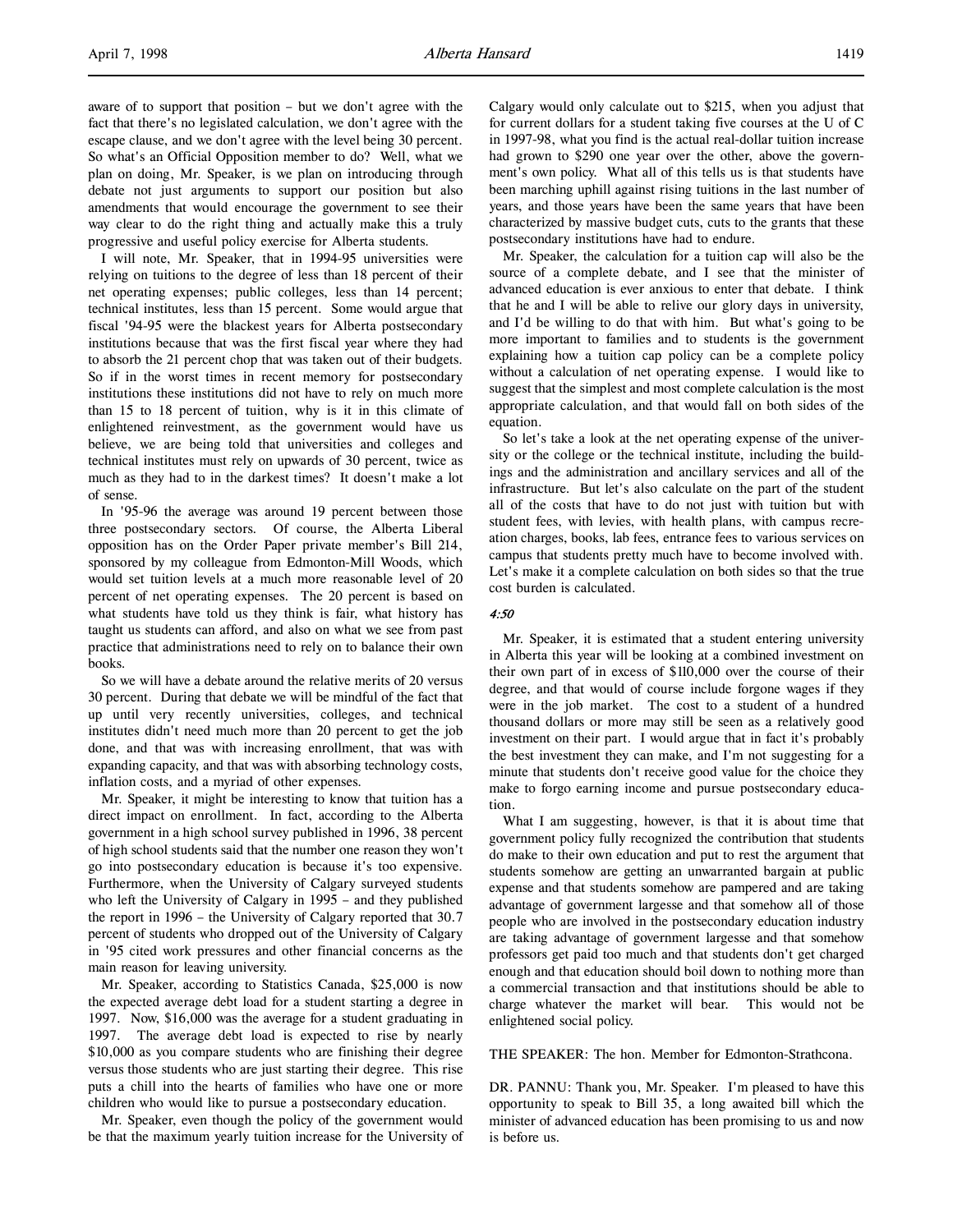In introducing the bill on March 31, the minister made reference to the fact that he had met with student leaders in the province, that he received their input. In fact, he indicated that the hon. Premier also accompanied him at the time of this meeting. It is gratifying to know that the minister and the Premier were interested in meeting with the student leaders, albeit these student leaders are perhaps in the last phase of their stay at the universities and they themselves would be spared the effects of the cap the minister is bringing in. They will have long left the colleges, institutes, and universities of this province before the 30 percent cap hits the pockets of those who are still at school next year and the year after.

I think this attempt to consult with this however limited number of students and student leaders is something that is to be commended. However, I find that although the minister did make an effort to meet with the students and hear their concerns, he didn't quite listen to what they were saying. I have two letters here. One is from the Alberta College and Technical Institute Students' Executive Council, and this one is signed by Heather Wilkey. The other one is from Heather Taylor. She is vice-president external of the University of Alberta Students' Union.

I find that the impression one could get from what the minister had to say on March 31 in this House – although his remarks are carefully couched in language that is masterful in its ambiguity – is that somehow he not only talked to these student leaders but had their support for the bill. I just want to disabuse the House of that impression, and if I'm the only one who got that impression, if everyone else fully understood what the minister was saying, then I take my words back.

This is what the students have to say. Heather Wilkey, after talking about the fact that there were some misconceptions when they met with the standing policy committee and before that with the ministers, some misconceptions that the students agree with the current 30% tuition policy – she obviously tries to distance herself from this. On the next page she says:

Our research to date indicates that, even at current tuition levels, there are . . .

And I want to emphasize this.

. . . enormous financial problems, accessibility issues and debt issues facing students today. This situation will only worsen as tuition continues to climb.

Then a couple of paragraphs later she says:

It is still our position that the expected student contribution of 30% is too high. Student leaders from across the province met this past week in Lethbridge and reaffirmed ACTISEC's policy that 20% is a reasonable contribution for students. In addition to legislating a tuition cap, the government might also consider the possibility of a tuition freeze with a progressive rollback on tuition to a more reasonable level.

That's what I heard from the president of the college students association.

Now to Heather Taylor's letter. Heather Taylor again expresses serious concerns. She says, "Our third concern is about the percentage," and that's what I'll talk about.

The Conservatives have been touting 30% as the appropriate tuition cap, the Liberals have gone with 20% and the Chamber of Commerce [of course] likes 50%. The one thing that they all have in common is that they are percentages . . .

These three groups refer to percentages.

. . . which mean very little for students on a fixed budget. When we tell the students at our school that they are currently footing 23% of the U of A's expenditures . . . that does not register. The only thing that regular students are concerned with is how much in dollars their tuition is going to rise the next year. That is because when students work part-time or full-time jobs during

the summer and the school term, they are being paid in dollars and not percentages. If we are truly looking to identify a responsible contribution that students should make to cover their educational costs, we should also consider what they can reasonably afford to pay. This cannot be done currently. In fact, no explicit consideration is given in the current provincial policy of what level of tuition fees students can reasonably afford. This assessment would have to take into consideration the earning potential of students during the year (especially the summer), the cost of living for an average student, the number of dependents (if any), etc. Ultimately, what we would require is a tuition cap that reflects not just what students should pay, but also what students can pay. We believe that we can only achieve this by stating in dollars terms what the tuition cap is, and not in the percentages that are currently used.

5:00

So much for the students' implied support for the minister's bill. I literally read from the two letters.

Now, moving from there to some concerns that were reported to have been expressed in a page and a half of write-up by an Edmonton Journal reporter on Sunday, March 29, 1998. There are two parents who are quoted here. Since I'm quoting from section F, an inside section of the Edmonton Journal, I will refer to the names. Bill Chrapko and his wife, Helen, are co-presidents of the University of Alberta parents' association. They express quite serious concerns even about the current levels of tuition.

So the minister might assume that he has consulted widely and has broad support for the legislation that he is bringing in with respect to the 30 percent cap. He proudly wore that cap the other day. I noticed him and the Minister of Education – they were the Bobbsey twins, I think – wearing those caps. They looked kind of nice but funny. Certainly this public display of apparently championing the cause of students doesn't seem to have the support of either the students or parents who have their children at school.

Similarly, like Mr. and Mrs. Chrapko, there is also a reference to another parent who is very concerned and is quoted here, Don Gelinas. He is the president of the parent council at Old Scona academic high school. Mr. Speaker, this high school is right in the heart of my constituency, so I find it necessary to emphasize the importance of what Mr. Gelinas has to say. He has a daughter who's at school now. He has a younger daughter and a son who is only six. This parent is extremely worried about how he is going to finance, even at the current tuition levels, the postsecondary education of his children, which he as an earnest parent considers it his duty to support if he can, but he thinks he cannot. He says, "If the cost of going to university continues to rise, it could rise faster than my ability to save" and pay. Again I quote him.

I don't really consider myself a radical. I don't jump on issues and go off hog wild. But I want to put my kids through postsecondary education without mortgaging my life to do it.

He works as a provincial forester. His wife is home with the kids. At this point they're relying on the likelihood that their daughter, who is an honour student now in Old Scona high school, will win a scholarship. "We're banking on that because I haven't got much else to bank on."

Mr. Speaker, neither the parents nor the students seem to be all that thrilled with the minister's bill that is before us, Bill 35. Bill 35 obviously is an attempt to state in statutory terms that this government, at least for the moment, is committed to a so-called 30 percent cap. A 30 percent cap, as the minister has indicated in this bill, is meant to make sure that once these levels are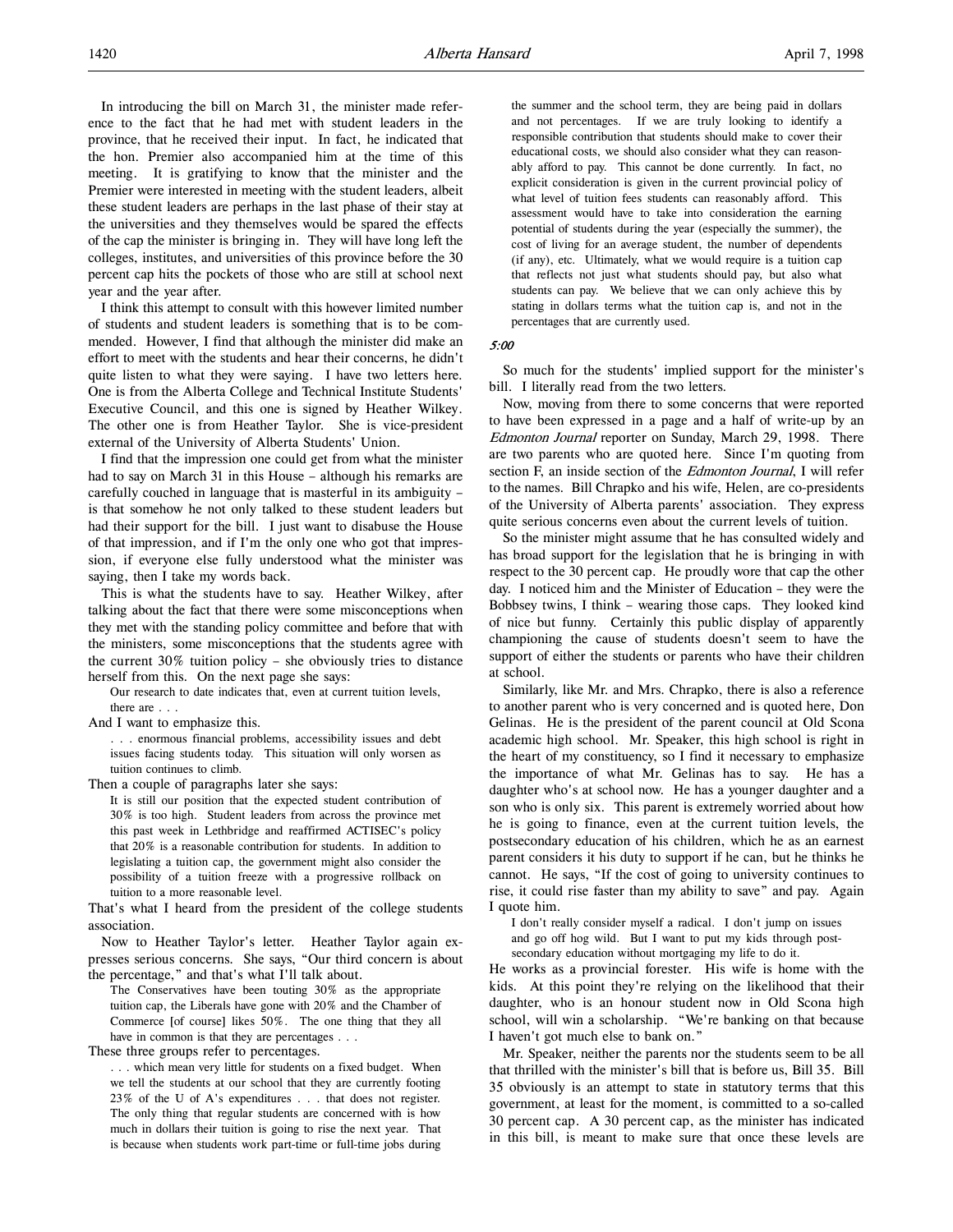reached, by say the year 2000 or beyond, the dollar amount will remain more or less stable, I suppose, in terms of what the students have to pay. However, the minister has, I'm sure, no control over the operating costs, however they are defined. The minister has promised of course by way of this bill that he will make sure that those are carefully defined and take into account student concerns about how they get defined. Certainly the rate of growth in operating costs is not within the minister's own power. Consequently, even the 30 percent cap is a mirage. It's a mirage perhaps never to be reached, and that's another point that students and their parents need to understand.

The notion of 30 percent should not be seen to mean that come the year 2001, the dollar amounts will not go on growing. We don't know at what rate, but it's a certainty that they will keep on growing. I think the minister realizes this, and in his introductory remarks – again I quote him from Hansard – he seems to pit the students against the administrators of colleges and universities in a nice, polite, gentle manner, which is his style of course. Nevertheless that's what it means. He says:

Students, as sharp as they are these days, don't take long to quickly understand that if we don't have administrators out there that are controlling costs in an effective and efficient way, then of course up are going to go the net operating expenditures, and up goes their tuition with it. So we are going to be discussing issues like that

and not either the freezing of tuition fees at their present levels and then rolling them back or some other issues.

I find it interesting that first the minister and his government have been responsible for bringing in massive cuts of 21 percent starting in '94. They have achieved that condition of chronic underfunding of these institutions, and then he promises students that fees will grow and, in fact, without any regulated annual increase. There's no mention in this bill that the institutions cannot in one year go up to just about under 30 percent with respect to the increases that they may ask their students to pay for their tuition. So as long as they remain under 30 in the year '99, they can get to that point.

Another curious thing about this bill: it seems to indirectly encourage institutions to go as fast as they can to increase tuition fees so long as they remain just under 30 percent for the year 1999-2000. Then he turns around and says that the students should now get into debate with their administrators, university presidents, and deans to see how they can make those institutions more efficient and more effective than they have been, as if these institutions have been rolling in money over the last 10 years and haven't really achieved the efficiencies that are possible to achieve under the conditions of growing enrollments, deteriorating and depleting infrastructures, and continuing inflation. All of these factors are ignored, and clearly the students are now urged to go and get at their administrators and faculties to ensure that greater efficiencies and effectiveness are achieved. It's rather ironic that the minister should take this view of the condition at institutions, which still seem to be slack in the way they spend the public dollar as well as the revenues they derive from tuition fees.

### 5:10

Mr. Speaker, in view of this, I think it's difficult for me to see what this bill is supposed to achieve. It doesn't certainly reflect the agreement of students. It seems to be a decision from the minister's office which directs everyone to accept what position he has taken and what position his government has espoused over the last three or four years. He simply wants to, in fact, put this thing in cement so that no one can roll back, no one can say that

they should be rolled back. So I think it's a bill that doesn't really, at least on my part, sort of call for much enthusiasm in its support.

I was quite curious about one part of it. The minister said on that day, on March 31, that the changes that were made in the three parts – the Technical Institutes Act and the Colleges Act and the Universities Act – are identical, but I find one on page 4 of the bill that in the case of the universities, while the minister's approval would be necessary to set the tuition fees to be paid by its students, "any other fees that the board considers necessary to be paid by its students" do not require the minister's approval. That's an interesting leeway again that's given to institutions. So once they reach the 30 percent, they certainly have the field wide open under conditions of chronic underfunding to then look for ways other than increasing their tuition fees to impose, include, or increase other kinds of fees in order to generate revenues to fund their faltering institutions. I would certainly be listening carefully to the minister when he has a chance to address some of these points that I'm raising here.

The issue of chronic underfunding, Mr. Speaker, is like a chronic disease: it doesn't kill you right away, but it wears you down. That's exactly what's happened to students. That's why they are now desperately looking for some sort of cap, and when the minister mentioned cap, they fell for it. At first blush, they thought that was the only way they could stop this roller-coaster from going on and on and on. So they were worn down, and then the minister gives them a little bit of a reprieve and says: it's 30 percent, not 40 percent; I made a mistake on that one. But it's like a chronic illness. It wears you down year by year until you can't function anymore.

Mr. Speaker, my time is gone, and I certainly would be looking forward to the minister's response to some of these questions.

Thank you.

THE SPEAKER: The hon. Member for Edmonton-Mill Woods.

DR. MASSEY: Thank you, Mr. Speaker. I, too, would like to join in debate on Bill 35, the legislated tuition cap. It's not without some reluctance, because it wasn't that long ago that I asked the previous minister in this portfolio about legislating tuition caps. I think we were reminded earlier today in question period what that minister's response was. I don't have the exact words, but the intent of his remarks was that a legislated tuition cap wouldn't be worth much more than the paper that it was written on. He dismissed out of hand our call at that time to have the tuitions legislated. So it's with that background that I come to Bill 35. I hope and I assume that it's not the current minister's position that this legislation can be dismissed as easily, although, as has been indicated, he has left himself an escape clause.

I think we have to resist a feeling that we should maybe rant and rave about tuition. I think it's such a serious problem that it really does deserve some serious consideration. I think it has to start with what has led to this pressure on tuition at our postsecondary institutions across the province. There are some easy answers of course: the increased costs that institutions face in terms of staff salaries and equipment, infrastructure that they have to work with, the impact of inflation on those costs, the impact of staff settlements, although they have certainly not driven the kinds of increases we've seen. I think what has really precipitated the problem in our province has been the cuts that were endorsed by 85 percent of the population in the 1993 election where Albertans said: "Look. We are seriously alarmed at the deficit, we're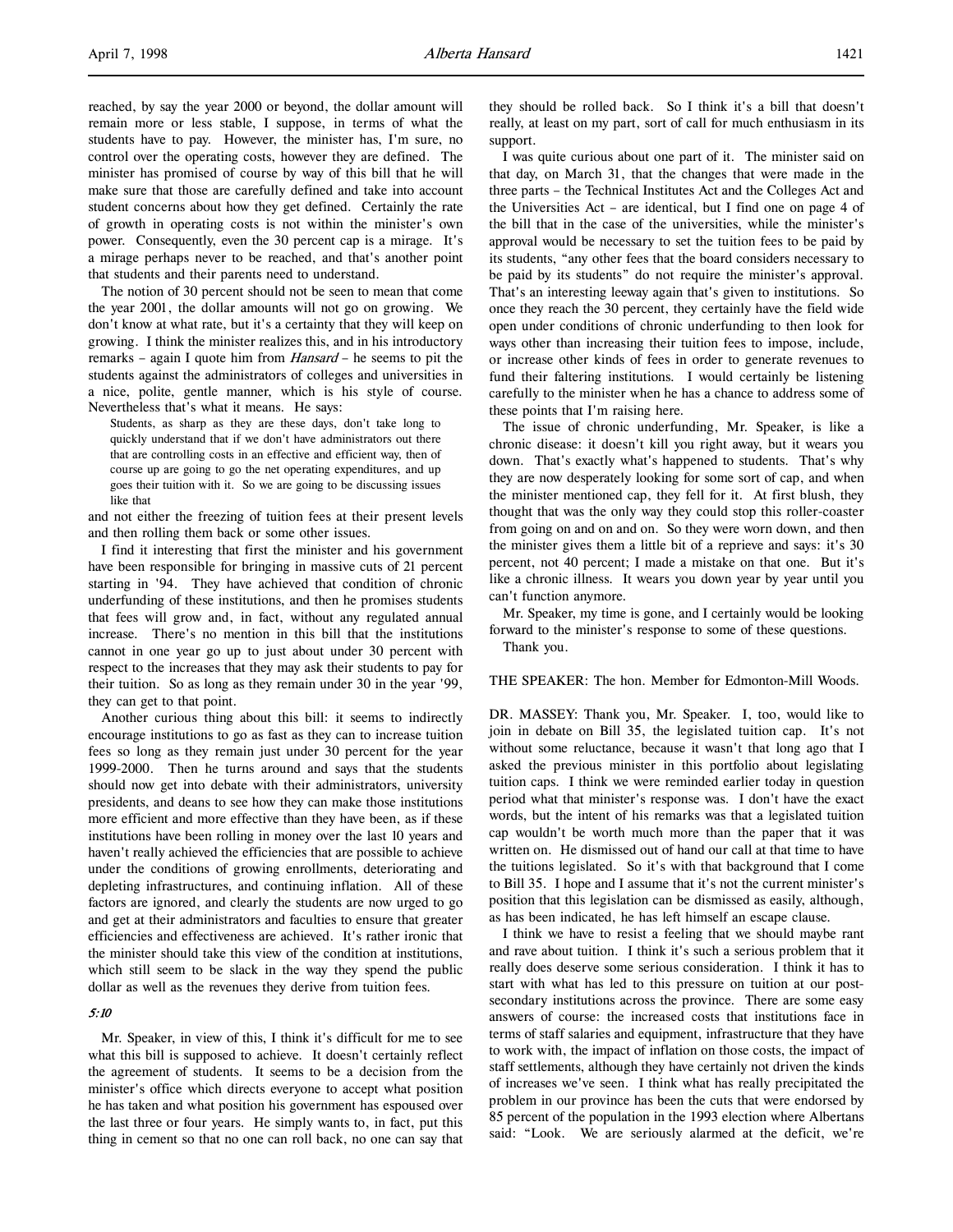seriously alarmed at the growth of the debt, and we want to see something done about that."

The actions growing out of the government that was formed after that election, I think, in the cuts and the way in which the cuts were instituted have eventually led to some pressure to increase dramatically the tuitions that were charged at postsecondary institutions. So it's rooted in that history and those economics that we find ourselves faced with the kind of legislation we have to today.

The reaction to those cuts has been to do two things in terms of students and their role, and that has been to increase tuition and, secondly, to increase loans or loan amounts available to those students. The growth in the tuition fees has been dramatic. In the one-year period, 1995 to 1996-97, in Alberta it was 9.7 percent. In the time period 1991-92 to 1996-97 the percentage increase was 95.6 percent, an incredible 96 percent almost. In the period from 1986-87 to 1996-97 the increase was 208 percent. No other province has that except Quebec. It's been dramatic, huge, and I would say an increase that has not been justified in terms of what students and their parents have been asked to pay.

Curiously, those tuitions have been imposed by a generation, including many of these people in this House, that were the benefactors of postsecondary school programs that were some of the most reasonable in the country. We, in our postsecondary programs, many of us were beneficiaries of grants and programs and low tuitions and active recruitment by those institutions to enroll. So it is a little ironic that we're the ones here today legislating what are going to be unmanageable tuitions for many students in the province, tuitions that will exclude a large part of the population, given the kinds of economics they're based on.

### 5:20

If you look at the impact of the tuition increases on students, they have a variable impact. I've spoken several times before about this variable impact and particularly the impact it has on low-income Albertans. Just some of the good research coming south of the border on that impact and then some of the anecdotal information from our own community about that impact I think makes it a real concern. It's an area that I hope the present government will take seriously and do something in terms of systematically establishing what that impact is on low-income families who are scared away from postsecondary institutions for two reasons: one, high prices; sticker shock, an author has labeled it. But when students from low-income families are faced with high tuition, they are scared off before they ever get to the point of considering enrolling. They feel it's not within the realm of possibility because the price is so high.

One of the other actions that has been taken, as I indicated, was to make available larger and larger loans for students, and that has exactly the same impact on low-income families. They are scared off going into debt, whether it be for education or consumer goods. High debt on families who have limited income scares them away, and they won't access programs. The result of that is that when they do enter postsecondary programs, they will enroll in short programs, and they'll enroll in cheap or low-cost programs. These are some of the brightest people in our province making the decision about a career on the basis of hardly the best criteria we would hope they might use to make that decision.

I think the arguments to justify the increases really have been false arguments. We have been told time and time again that the individual student is the major beneficiary, the individual student is the one who profits from that education, and thus that student should pay. There has been little attention paid to the wider

benefits to our society, not just economically, but the fact that these students, compared to their peers, will access the health system less often, they'll lead healthier lifestyles for the most part, they'll access the criminal justice system less often, they'll be more profitably engaged, they will make a greater contribution, by volunteering and through public service, to the betterment of our community. Having some economists make the calculations or try to make the calculation and put a price tag on that contribution – their work shows a much greater gain to society than what the individual gathers from having completed a postsecondary education. So I think it's been a false argument, the one that's been used to justify tuition, and it's one that I don't think has convinced students that they should be paying more.

I think underlying the tuition increase are some assumptions that are very questionable, assumptions about families, 1998 families. A number of those families are not mom and dad working at profitable jobs and students continuing on careers from high school to postsecondary institutions. For a lot of Albertans that's not family life. It makes some assumptions about families and family spending that I think are questionable in a consumer society where we have encouraged not just Albertans – we live in a society that encourages people to invest in cars and homes and high-expense items. The value that's been placed on postsecondary education and borrowing for that has been lessened, and I think the assumptions about high tuition are questionable in that context.

I think there are some assumptions about the age of students, the notion that parents should be responsible for those students. Many of them no longer live at home after they're 18, and assuming that parents somehow or other should be responsible for some and not for others seems to me to be patently unfair. A large number of students are no longer the 18 year olds. The student population has increased in age over the years, and we see a large number of lone parents returning to those institutions, struggling to better themselves. Of course, I think one of the major assumptions and a false assumption has been the impact of increased tuition on students. So I think that those are some assumptions that should be looked at carefully by the government.

The hour draws near, Mr. Speaker. I would just like to close with a question about the future, because this isn't the end of it. Twelve percent wasn't the end of it in 1986, and 30 percent isn't the end of it in 1998, and we all know it. If there's one thing that this government does for postsecondary education that would have some lasting effect, it would be to put in place and take a serious look at the long-term financing of postsecondary education in this province, because that's got to be done. It may not be done now, but it's going to come. Until we do that, 30 percent caps or our own bill with 20 percent caps are going to be stopgap measures at best, and the long-term interests of Albertans are not going to be served.

So with those remarks, I conclude. Thank you, Mr. Speaker.

THE SPEAKER: The hon. Member for Edmonton-Centre.

MS BLAKEMAN: Thank you, Mr. Speaker. In the few minutes that I have left I'll begin what I'd like to say on Bill 35, the Colleges, Technical Institutes and Universities Statutes Amendment Act.

MR. DUNFORD: Remember, you're my MLA.

MS BLAKEMAN: Oh, thank you for the reminder.